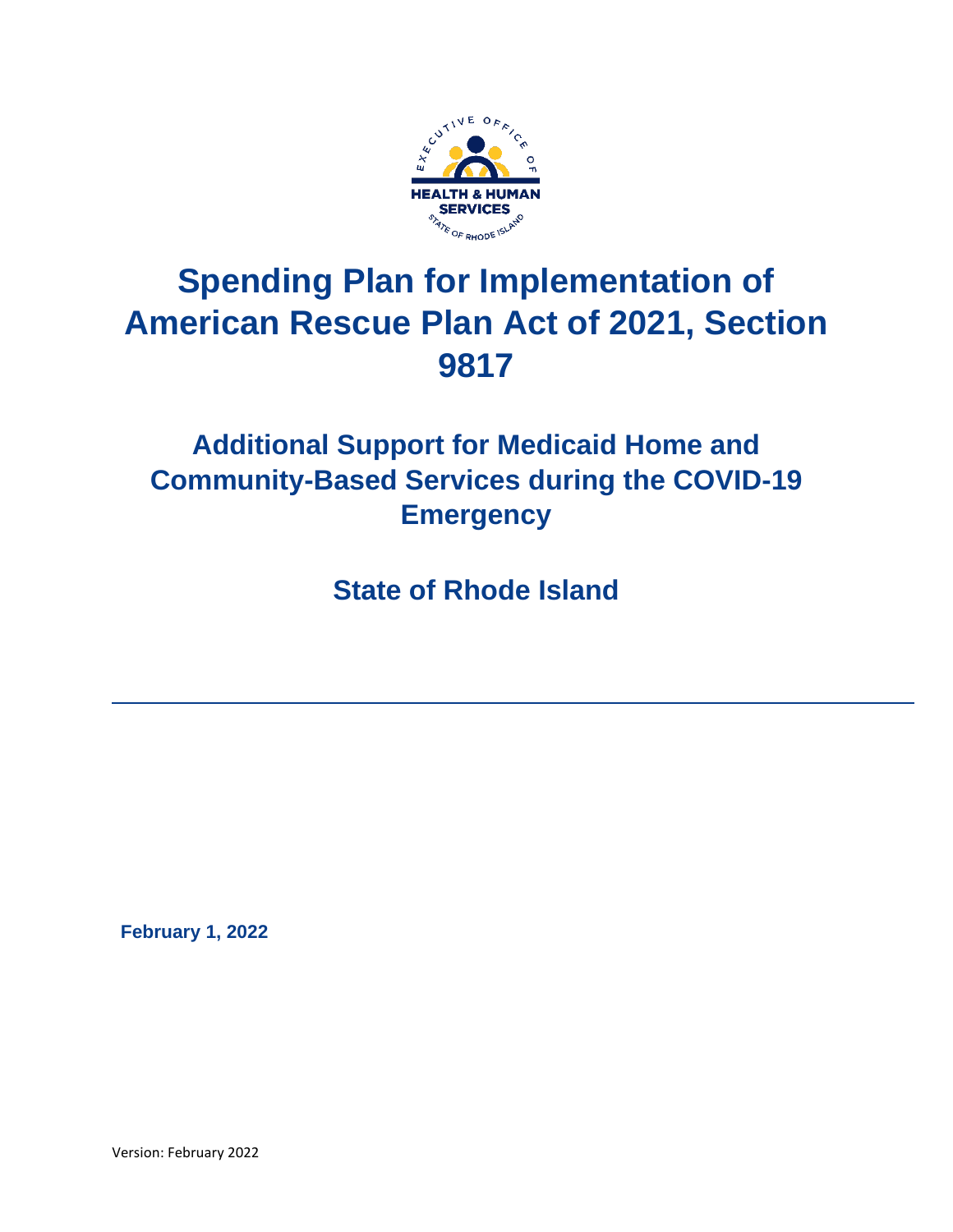# **Table of Contents**

| $\bullet$                                                                                 |  |
|-------------------------------------------------------------------------------------------|--|
| $\bullet$                                                                                 |  |
| $\bullet$                                                                                 |  |
|                                                                                           |  |
| Building Infrastructure to Expand Our Care Continuum and Provider Capacity27<br>$\bullet$ |  |
|                                                                                           |  |
|                                                                                           |  |
|                                                                                           |  |
| Addendum. State's Response to Questions in HCBS FMAP Partial Approval Letter from CMS     |  |
|                                                                                           |  |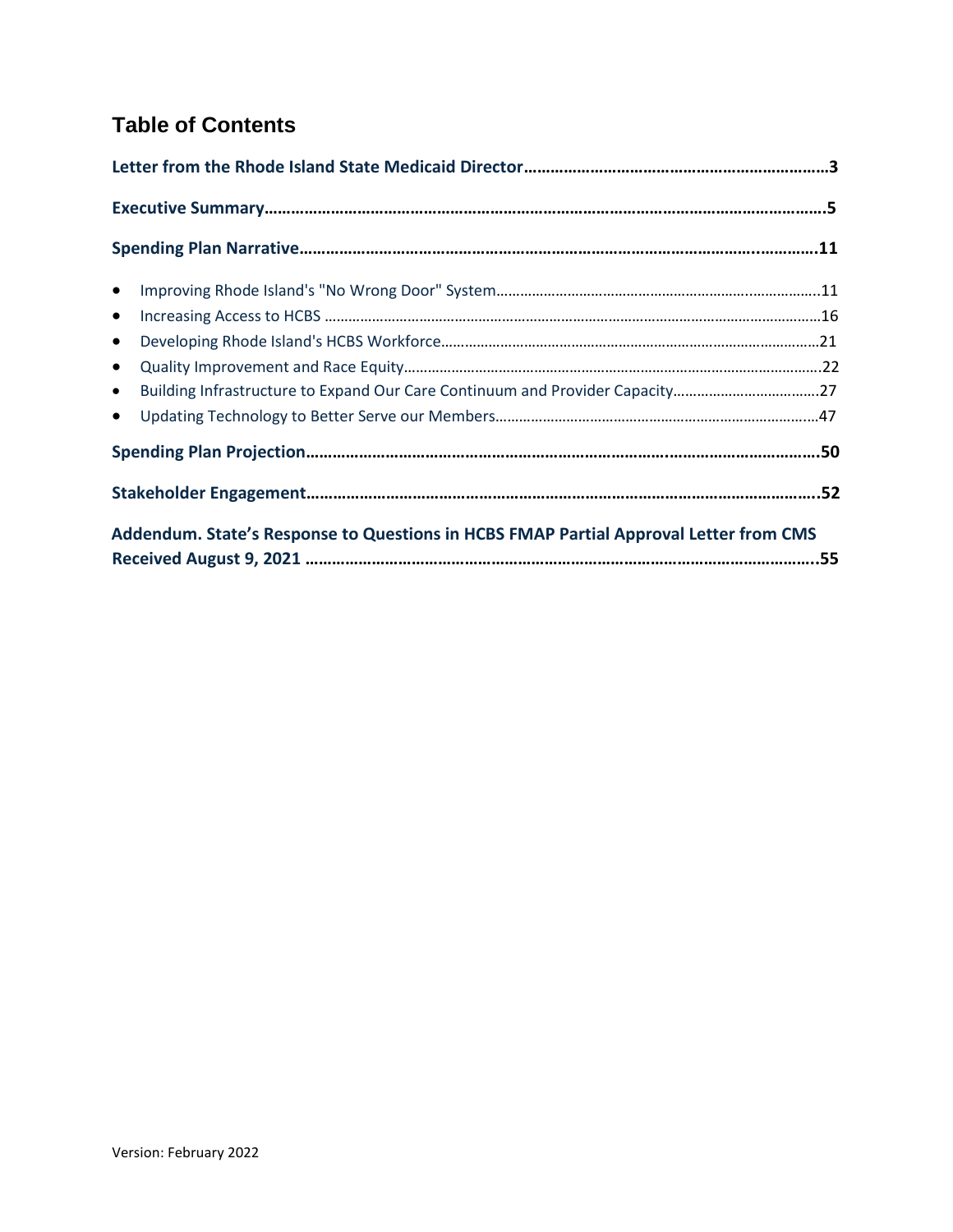# <span id="page-2-0"></span>**Letter from the Rhode Island State Medicaid Director**

I am pleased to submit this February quarterly spending plan and narrative to the Centers of Medicare and Medicaid Services (CMS) for review regarding the implementation of the American Rescue Plan Act (ARPA) Section 9817 for the provision of enhanced Home and Community Based Services (HCBS) FMAP.

Working across the departments and divisions of our Executive Office of Health and Human Services (EOHHS), and having received significant stakeholder feedback, we believe that the investments laid out in this plan will make a material impact in the lives of Rhode Islanders, and in the stability, reach, and quality of our HCBS programs.

This initial plan incorporates programs in four main service areas covered under Rhode Island's HCBS and 1115 Global Waiver: (1) LTSS HCBS directed at individuals age 65 and over; (2) LTSS HCBS directed at individuals with intellectual or developmental disabilities and physical disabilities age 18 and over; (3) adult behavioral health services; and (4) children's behavioral health and child welfare services. Enhancements across this service array recognize the connected nature of our healthcare system, and the integrated way in which our beneficiaries receive care in the community.

Per CMS' instructions, we have kept the initial spending plan intact, and added updates within each section clearly marked. In this way, CMS and other stakeholders can see the original plan, progress made against that plan, and any changes to the original plan based on CMS feedback or further State work. We have closely reviewed the CMS Partial Approval Letter received on January 26, 2022 and incorporated initiative updates and clarifications as requested within this quarterly report. A copy of the State's responses to the questions found within the CMS Partial Approval Letter received on August 9, 2021 are included as an addendum to this report.

Since our initial spending plan, we have focused on making progress in three key project areas that we have deemed most critical: (1) workforce recruitment and retention; (2) No Wrong Door (NWD) enhancements; and (3) intellectual and development disabilities (I/DD) provider capacity enhancements. As part of this work, we have submitted four State Plan Amendments (SPAs) for temporary fee-forservice rate increases for eligible providers and one pre-print to temporarily increase managed care rates for substance use treatment providers. Additionally, we continued planning to strengthen children's mobile crisis supports and to expand the children's behavioral health service array. We look forward to receiving final approval from CMS to implement these changes.

As we continue in this process, we aim to implement work in the above areas with claimed enhanced FMAP, and to begin prioritizing development of other initiatives including expansion of self-directed programs, dissemination of equity and quality challenge grants, oral health programs and children's behavioral health system reform as funding allows. We have also identified alternative sources of funding for components of several key initiatives, including developmental disabilities (DD) assistive technology and remote supports, mobile crisis supports, and certified community behavioral health clinics (CCBHCs) infrastructure development.

For many of our behavioral health investments, we are eager to hear from CMS on whether these uses are deemed approved based on the additional information provided in our letter dated September 13,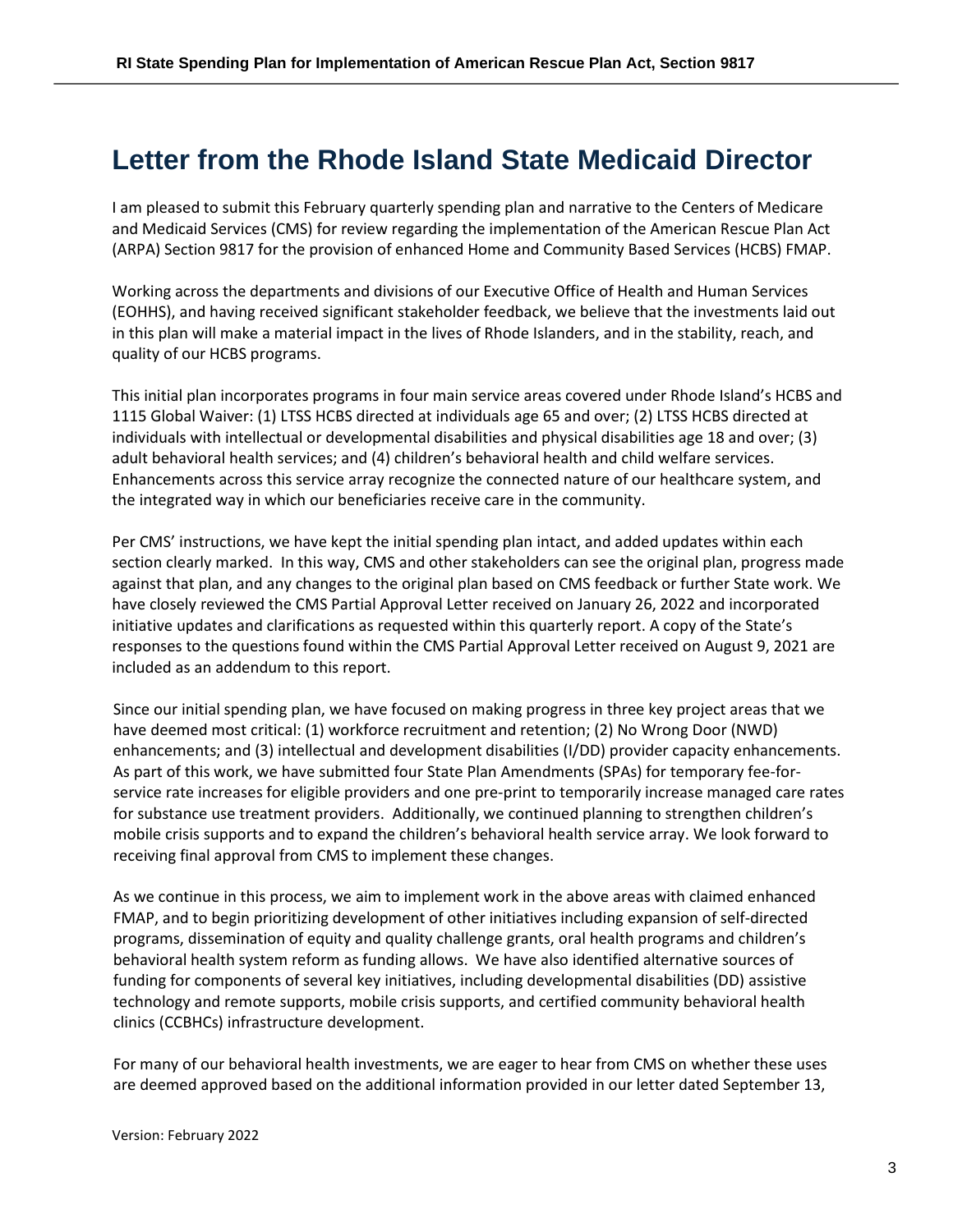2021. For those programs that CMS did not specifically ask questions about, we assume that they are approved.

Beyond approval as an applicable use of funds, our program design must take into consideration the potential to receive additional federal financial participation (FFP) from CMS. This will maximize funding and help us do more in Rhode Island. We anticipate asking CMS more questions in the next quarter specifically related to rules around administrative match.

We continued to ground our decision-making in our core values of choice, community engagement, and race equity.

In accordance with SMD# 21-003, as part of Rhode Island's application I continue to assure that…

- The state is using the federal funds attributable to the increased FMAP to supplement and not supplant existing state funds expended for Medicaid HCBS in effect as of April 1, 2021;
- The state is using the state funds equivalent to the amount of federal funds attributable to the increased FMAP to implement or supplement the implementation of one or more activities to enhance, expand, or strengthen HCBS under the Medicaid program;
- The state is not imposing stricter eligibility standards, methodologies, or procedures for HCBS programs and services than were in place on April 1, 2021;
- The state is preserving covered HCBS, including the services themselves and the amount, duration, and scope of those services, in effect as of April 1, 2021; and
- The state is maintaining HCBS provider payments at a rate no less than those in place as of April 1, 2021; and
- That I, Kristin Sousa, as the Interim State Medicaid Program Director is the designated point of contact for the narrative submissions, and that Katie Alijewicz, Rhode Island Medicaid Chief Financial Officer, is the designated state point of contact for the quarterly spending plan.

Sincerely,

Kustin Sausa

Kristin Sousa Interim State Medicaid Program Director Executive Office of Health and Human Services State of Rhode Island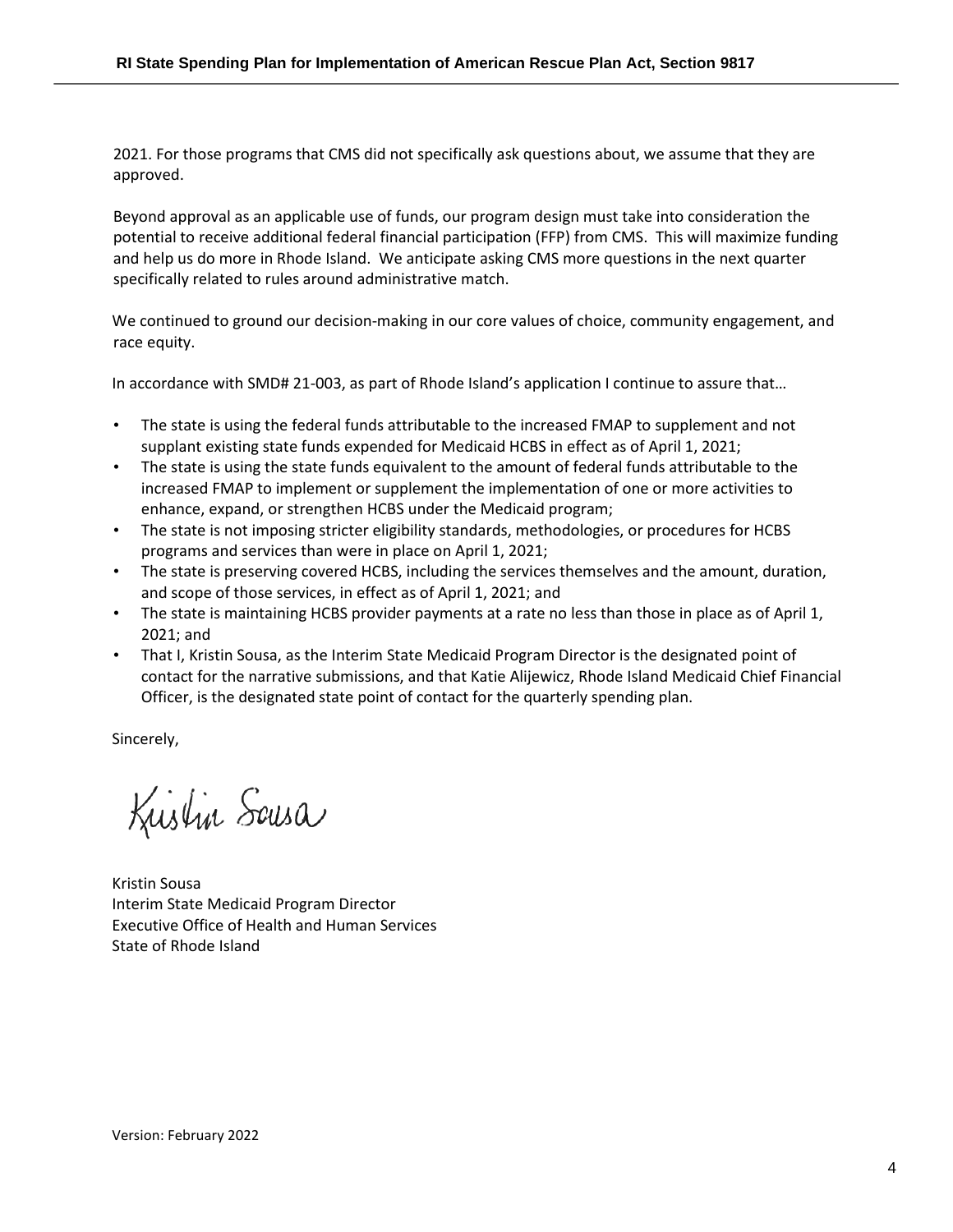# <span id="page-4-0"></span>**Executive Summary**

The greatest challenge we face in health and human services today is how we can build back a better and more equitable healthcare system after the COVID-19 pandemic and be prepared for the changing needs and desires of Rhode Islanders. It is our collective challenge and opportunity to direct the maximum potential amount of \$144M one-time, enhanced Home and Community Based Services (HCBS) FMAP funding to address what we have learned from the public health emergency (PHE), address system inequities, and meet the complete needs of Rhode Island Medicaid members needing HCBS.

We build these proposed investments on a strong foundation of previous work. Over the last three years, before and during the PHE, the Rhode Island General Assembly, Governor's Office, the Executive Office of Health and Human Services (EOHHS), its sister agencies, and partners have:

- Designed and began building an updated No Wrong Door (NWD) system to increase awareness of, and access to HCBS, leveraging an updated interagency governance structure for Long Term Services and Supports (LTSS).
- Launched innovative HCBS programs such as the Independent Provider (IP) program to bring new levels of choice and self-direction to Medicaid members.
- Distributed over \$20M in supports for congregate care and home care workers during the PHE to ensure that no one working in these areas during the COVID surge of Fall 2020 was making less than \$15 per hour.
- Passed and signed new safe-staffing legislation for nursing facilities.
- Implemented a \$20M LTSS Resiliency Initiative with funding across 10 different programs to support LTSS providers, workers, and expand HCBS options during the PHE, including a \$9M nursing facility change and transformation program.
- Launched the DigiAge initiative through the Office of Healthy Aging (OHA) to provide devices, connectivity, and training for older Rhode Islanders.
- Created a community-based emergency department alternative for residents experiencing a behavioral health crisis.
- Increased behavioral health and substance use provider capacity in cultural competency and telehealth.
- Passed additional state budget investments in HCBS, including increases in shift-differentials for home care workers, raises in developmental disabilities (DD) provider rates, moving to acuity-based payment for assisted living residences, rewarding home care workers and agencies who achieve training in behavioral health, increasing shared living rates, and increasing the HCBS maintenance of need allowance.

From this foundation and vision, we can both build on the momentum of redesigning our LTSS program, expanding HCBS access, and our programmatic successes with Coronavirus Aid, Relief, and Economic Security (CARES) Act supported initiatives and learn from our administration of these funds.

In addition to our own policy work and analyses, which we will highlight throughout this plan, we sought broad-based stakeholder feedback during this process. We administered a survey that received over

Version: February 2022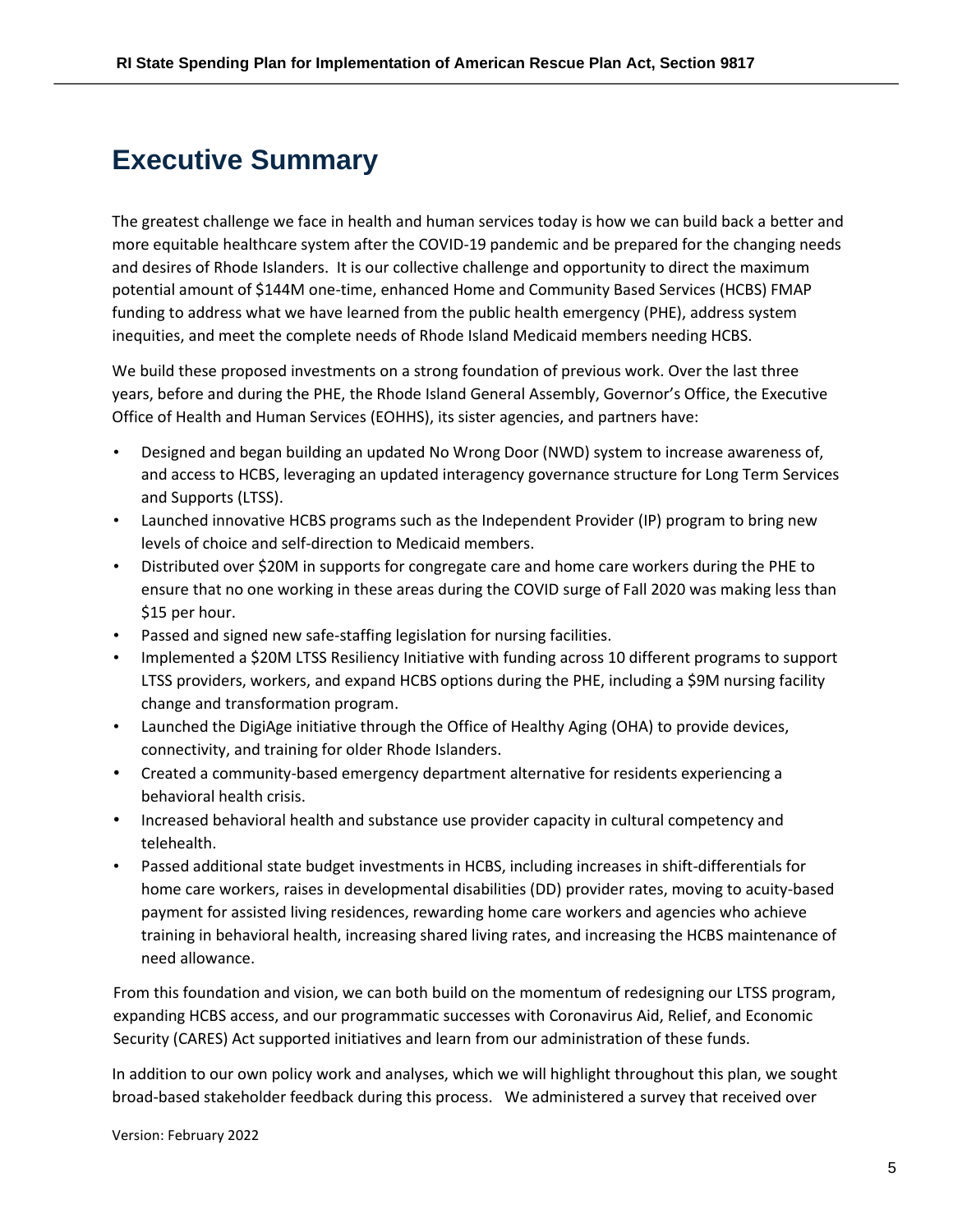600 total responses, 30% of whom identified as direct care workers. More information is provided in the "Stakeholder Feedback" section of this submission and available on th[e EOHHS website.](https://eohhs.ri.gov/initiatives/american-rescue-plan-act/home-and-community-based-services-hcbs-enhancement)

Through this planning process and building off the CMS Rebalancing Toolkit, we have developed six key areas of investment across four services areas:

# **Enhanced HCBS FMAP: Proposed Investment Areas**

State will be organizing its initial CMS plan to spend within the following investment areas, across all service categories (LTSS, I/DD, Children's Behavioral Health, Adult Behavioral Health).

| Area                                                                   | <b>LTSS</b>                        | I/DD | <b>CBH/Child Welfare</b>                                                                                                                                                                                                           | <b>Adult BH</b>               |
|------------------------------------------------------------------------|------------------------------------|------|------------------------------------------------------------------------------------------------------------------------------------------------------------------------------------------------------------------------------------|-------------------------------|
| No Wrong Door                                                          | information?                       |      | How can we continue progress to ensure that no matter what "door" through which a Rhode Islander seeks<br>information on LTSS or behavioral health services, they receive consistent, person-centered and conflict free            |                               |
| Stabilizing the Direct Care<br>Workforce to Increase<br>Access to HCBS | at the right time                  |      | How can we increase availability of services to ensure that Rhode Island Medicaid members receive the right service                                                                                                                |                               |
| Workforce Development                                                  |                                    |      | How can we make direct care work and family caregiving work, expert, valued, supported and encouraged?                                                                                                                             |                               |
| Quality Improvement /<br>Promoting Equity                              | beneficiaries?                     |      | How do we ensure that the access we provide improves the quality of the lives of our residents? How do we tackle<br>racial disparities in access and outcomes? How do we encourage and experiment with new care models for complex |                               |
| Infrastructure Investment to<br><b>Expand Provider Capacity</b>        | do we transform our services?      |      | What infrastructure needs do we need to buy with larger funding amounts to advance the continuum of care? How                                                                                                                      |                               |
| Updating Technology                                                    | customer service and utilize data? |      | What technology needs to change to better administer services, accelerate eligibility determinations, improve                                                                                                                      |                               |
|                                                                        |                                    |      |                                                                                                                                                                                                                                    | <b>RHODE</b><br><b>ISLAND</b> |

1) *Improving Rhode Island's "No Wrong Door" (NWD) System (\$9.3M)* – *How can we continue progress to ensure that no matter what "door" a Rhode Islander comes through to seek information on LTSS or behavioral health services, they receive consistent, person-centered, and conflict-free information?*

Having already begun work on our NWD system, we can accelerate our progress by using the enhanced HCBS FMAP funds to supplement these NWD redesign initiatives in four critical areas: (1) modernization and integration of IT to support core eligibility functions to improve system navigation and ease of access; (2) recalibration and expansion of HCBS information and awareness activities to further extend outreach to underserved racial and ethnic communities; (3) expansion of person-centered options counseling; and (4) finance the technical and program management assistance required to update business processes and ensure policy and practice alignment.

Additionally, we propose a single point of access system within Children's Behavioral Health that can apply NWD principles to child welfare and children's behavioral health.

2) *Stabilizing the Direct Care Workforce to Increase Access to HCBS (\$56.375M)* – *How can we increase availability of services to ensure that Rhode Island Medicaid members receive the right service at the right time?*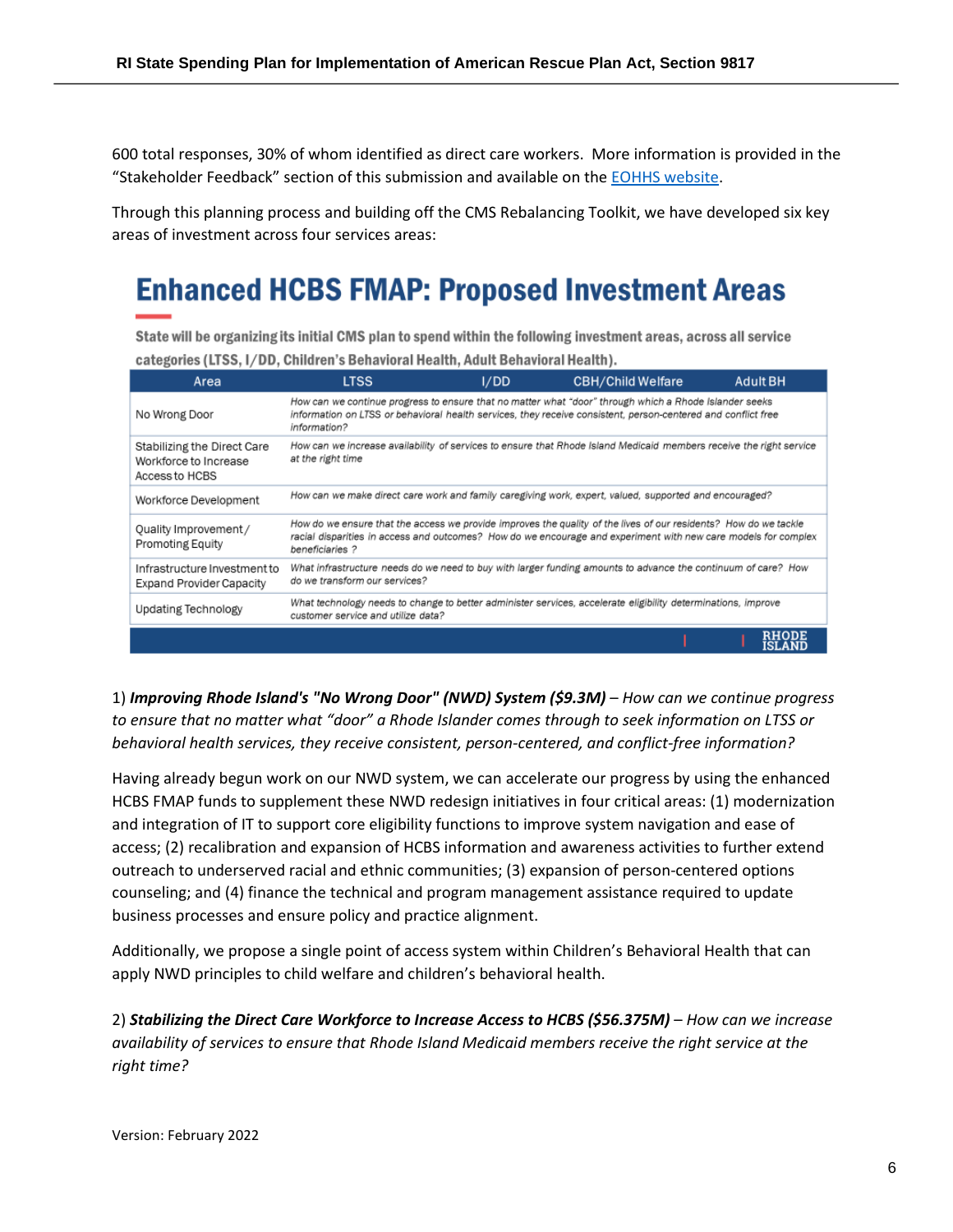The most common thing we heard in our stakeholder engagement was the need to increase the number of workers providing HCBS. Certified nursing assistant (CNA) turnover is high, and there are more licensed CNAs in the state than there are working, indicating that many are leaving the healthcare industry. Children's services providers and Developmental Disability Organizations (DDOs) must rebuild their workforces after losing many talented staff during the PHE. Providers across the HCBS spectrum face a tight, post-pandemic labor market. Self-directed workers need access to the same rewards as those that may work in a more traditional program, so that we can grow self-direction, selfdetermination, and choice in Rhode Island.

The most immediate need we have to address with this funding is the recruitment of new workers by the end of 2021, building off of our successful workforce stabilization program during the PHE that provided over \$30M in CARES funding to Rhode Island direct care workers. It is our intention to quickly implement a workforce recruitment and retention program, along with career awareness and outreach across HCBS before March 31, 2022. We will work with HCBS providers to provide recruitment bonuses and other rewards to increase access and strengthen our core of health and human service workers.

As we continue this program, we will need to work with providers to reward and retain workers throughout the life of this available funding and determine strategies to differentiate the HCBS workforce from a minimum wage workforce, including the development of career ladders, apprenticeships, mentorship, benefits, and other retention strategies. In this way, we hope to show that providers can adequately meet consumer need with increased funding, evaluate the temporary funding's effectiveness, and develop sustainability strategies through the State's budget process. This is particularly necessary as Rhode Island moves to adopt a \$15 per hour minimum wage by 2024.

# 3) *Developing Rhode Island's HCBS Workforce (\$6.1M) – How can we make direct care work and family caregiving work valued and encouraged?*

In addition to the above investments in recruitment, rewards, and retention, we must also increase the training of our workforce to provide the quality care that Rhode Islanders need and to help direct care workers find a well-paying, well-valued career.

We need an expanded and strengthened HCBS workforce supporting vulnerable populations in the community, with a focus on providing behavioral healthcare, dementia care, night/weekend care, care for complex populations, and care in rural areas.

To do this, we propose investing in advanced certifications for CNAs, personal care attendants (PCAs), and other HCBS workers to achieve recognized training in the above areas. We also recognize that direct care work is often a gateway into the healthcare profession, particularly for women of color. Recognizing the race and gender disparities in this field, we also propose a Health Professional Equity Initiative to provide support to those longer-term direct care workers who may want to seek professional degrees to advance their careers.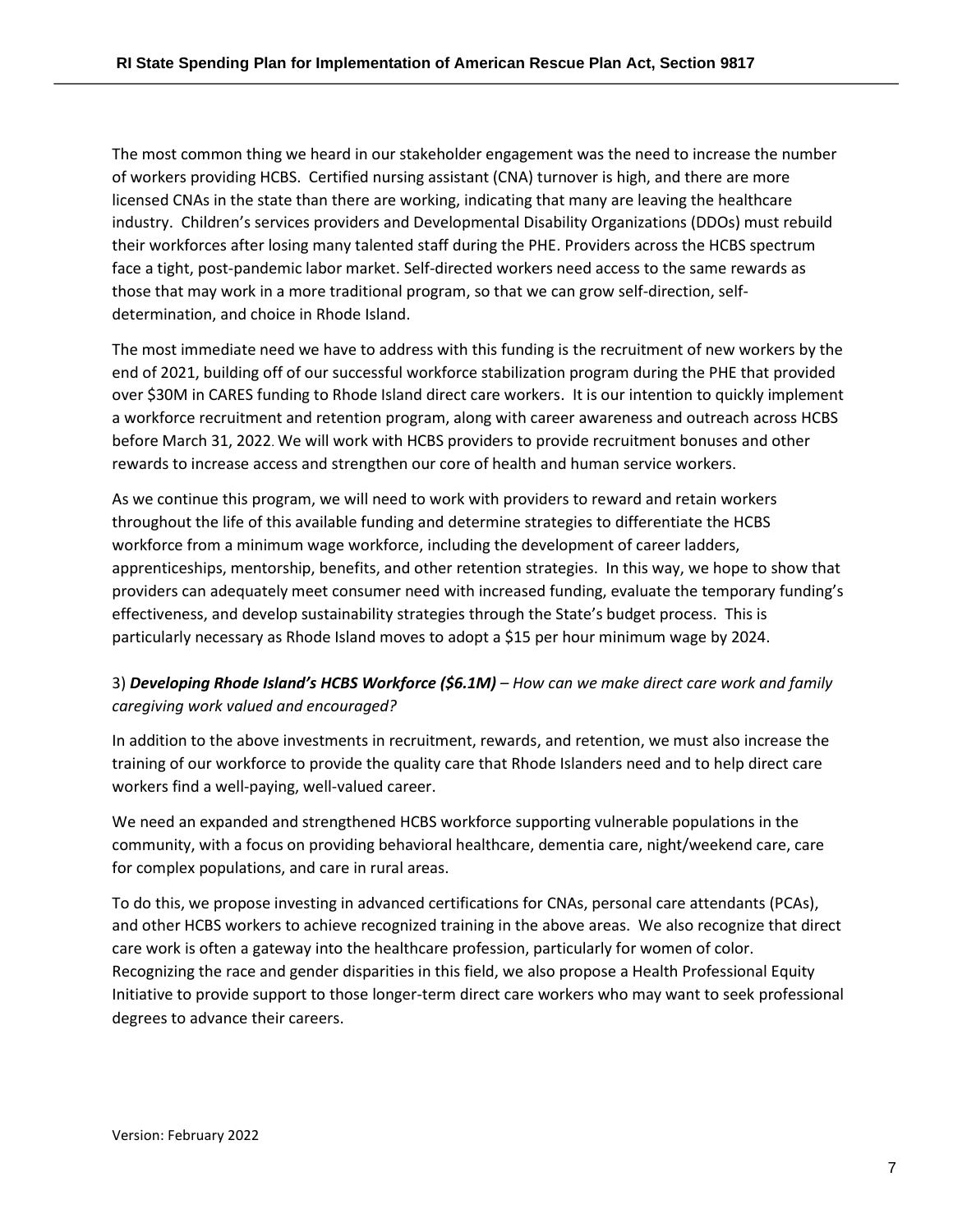4) *Achieving Quality Improvement and Race Equity (\$10M) – How do we ensure that the access we provide improves the lives of our residents? How do we tackle racial disparities in access and outcomes? How do we encourage and experiment with new care models for complex beneficiaries?*

After workforce, the second highest priority cited by our stakeholder survey was quality of services provided. In behavioral health, we need additional care coordination and wraparound services to meet the needs of struggling youth and adults with behavioral health diagnoses. We need new models of home care that help keep people out of inpatient settings. We need culturally competent interventions.

The state does not have a monopoly on good ideas when it comes to quality improvement and race equity. Recognizing this, we plan to launch a "Challenge Grant Opportunity" to all stakeholders to propose programs and funding uses to help develop care models and tackle specific quality outcome measures.

We also recognize that technology has the potential to increase quality of care, while developing new service delivery pathways. This is particularly true as telehealth has become 25-35% of Rhode Island's Medicaid claims during the PHE. To ensure equitable access to these technologies and building on the success of DigiAge, Rhode Island will establish an assistive technology fund to assist clients with a onetime purchase of these devices, and provide outreach, training, and support to develop appropriate use models for connected devices in the home.

# *5) Building Infrastructure to Expand Our Care Continuum and Provider Capacity (\$55M) – How do we invest to add to our continuum of care and transform/improve services?*

Investing in provider infrastructure and capacity is critical to ensure we have the necessary resources to take care of individuals across the continuum of care. As we work on our LTSS rebalancing efforts, we have determined that part of our challenge is an undersupply of capacity in key areas such as assisted living. According to the Kaiser Family Foundation, Rhode Island has 10.9 Medicaid nursing facility residents per 1 Medicaid assisted living resident, compared to a national rate of 5.5 to 1. Conversely, Rhode Island has a large supply of nursing facility beds; we have 48 nursing facility beds per 1,000 people age 65 and older, the 9<sup>th</sup> highest rate in the country.<sup>1</sup> The same challenges hold true in our intellectual and developmental disabilities (I/DD) space where we need to increase provider capacity to service members in the community rather than more restrictive settings.

To address these capacity challenges, we want to target the expansion of our care continuum by extending our Nursing Facility Transformation Program (NHTP) to work with nursing facilities to change their models to promote single occupancy, green house models, behavioral health, bed-buybacks, supportive housing, or HCBS models such as assisted living. Similarly, we want to develop an expansion grant program to provide capital to assisted living residences (ALRs) ready to expand to take advantage of our new acuity-based rate structure. We want to build capacity in service advisory (SA) agencies and

<sup>1</sup> KFF, 2019 Nursing Home State Health Facts data, [https://www.kff.org/state-category/providers-service](https://www.kff.org/state-category/providers-service-use/nursing-facilities/)[use/nursing-facilities/](https://www.kff.org/state-category/providers-service-use/nursing-facilities/) KFF. Total Number if Residents in Certified Nursing Facilities. 2019. [https://www.kff.org/other/state-indicator/number-of-nursing-facility-residents.](https://www.kff.org/other/state-indicator/number-of-nursing-facility-residents/?currentTimeframe=0&sortModel=%7B%22colId%22:%22Location%22,%22sort%22:%22asc%22%7D)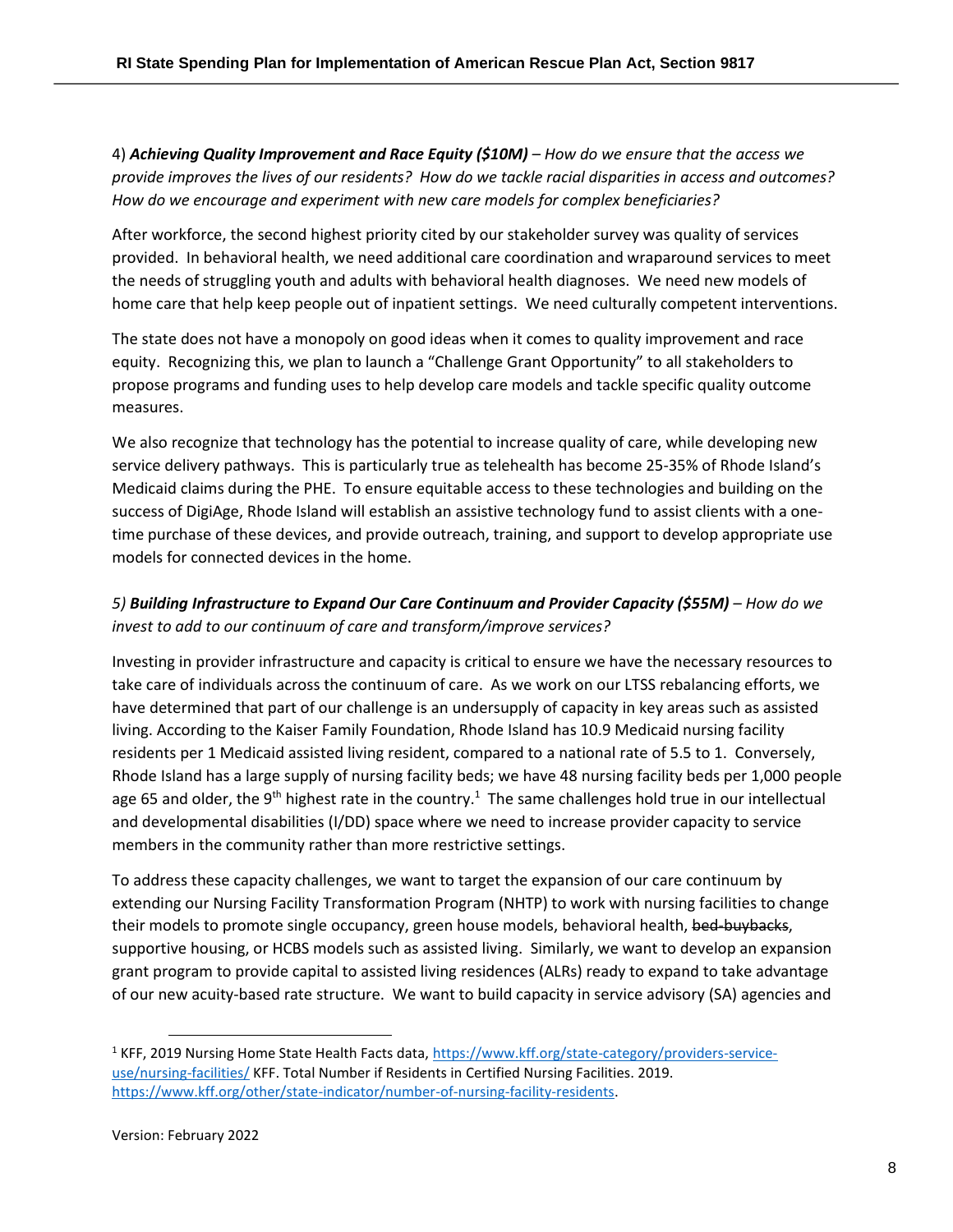fiscal intermediaries (FIs) to assist members going through self-directed programs. We need to build increased traumatic brain injury (TBI) service capacity in-state. We will launch a I/DD provider capacity building initiative to continue supporting transition of care from facility-based programs, and to build stronger integrated community-based day and employment supports and services.

Outside our LTSS system but within our HCBS offerings, we will support the development of better care coordination for children's behavioral health services using Family Community Care Partnerships (FCCPs). Recognizing the impact of the PHE on children with special needs and their families, we will focus capacity building attention on Medicaid members needing intensive HCBS, especially home-based therapeutic services (HBTS) and personal assistance services and supports (PASS). We will seek new models related to transitioning youth to adult services, expand our Certified Community Behavioral Health Centers (CCBHCs) network, and fund integrated behavioral health activities with primary care.

6) *Updating Technology to Better Serve our Members (\$7M) - What technological improvements are needed to better administer services, accelerate eligibility determinations, improve customer service, and utilize data?*

Technology and data can make the difference between a good idea and sound implementation. Making our systems easy for all Rhode Islanders to use to access services, to show a unified picture of a Medicaid client, and to facilitate workload across EOHHS is paramount to our success. Rhode Island has shown significant success in improving application processing by adopting new technologies. With our current integrated approach, we have improved the timeliness of LTSS applications to 92% determined within 90 days and decreased our backlog of overdue LTSS Medicaid applications to 40, from a previous high of 1,554.

Application timeliness is just one part of the puzzle. The CMS Rebalancing Toolkit highlights personcentered planning services, No Wrong Door systems, community transition support, and data-based decision-making as key elements of rebalancing. Through this enhanced FMAP, we will make technology and data improvements to: (1) further improve the timeliness of HCBS LTSS applications; (2) modify current systems to allow for more flexible program design and program choice; (3) modify current systems to improve the speed and consistency of HCBS assessments across programs, including integration with person-centered planning; (4) develop new data systems to track our progress; and (5) build new measures of HCBS network adequacy across managed care and fee-for-service.

We recognize that all the investments listed above are a significant undertaking and expect projects to be added or removed from this plan as we continue to work through implementation details with stakeholders, assess capacity, and finalize the budget and federal match based on additional guidance from CMS.

# **Conclusion**

Version: February 2022 EOHHS is eager to receive feedback from CMS on the content of our proposed plan. As we wait for this feedback, EOHHS and its constituent agencies will continue to further develop each of the proposed initiatives. Upon receipt of CMS' comments and guidance, we will formulate a finalized plan for review by stakeholders and ultimately, take our plan through the overall Rhode Island governance structure set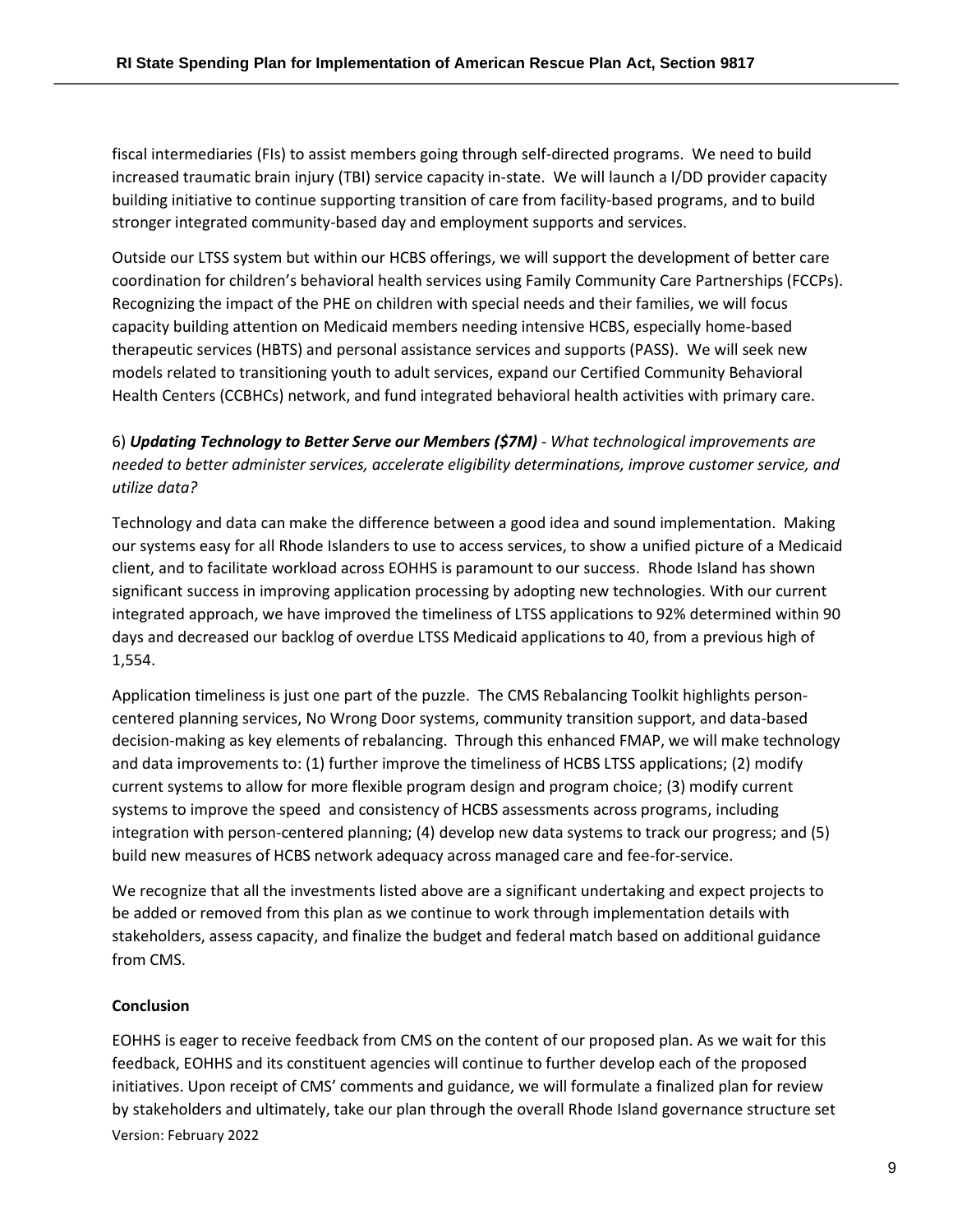up for agency direct awards under ARPA through the Rhode Island Office of Management and Budget (OMB). As part of this process, and knowing that the Rhode Island General Assembly is expected to review and appropriate ARPA funds pursuant to Section 9901 of the Act, we may find that funding from other sources reduces the need to fund many of the proposed programs listed in this plan. Again, given the various potential funding sources, EOHHS has over-included potential spending in this plan to receive CMS feedback and to continue stakeholder conversations; as such, we do not expect to fully fund all programs listed below.

EOHHS commits to notifying CMS when any changes occur and appreciates the flexibility provided to successfully and impactfully implement programs with this enhanced HCBS FMAP.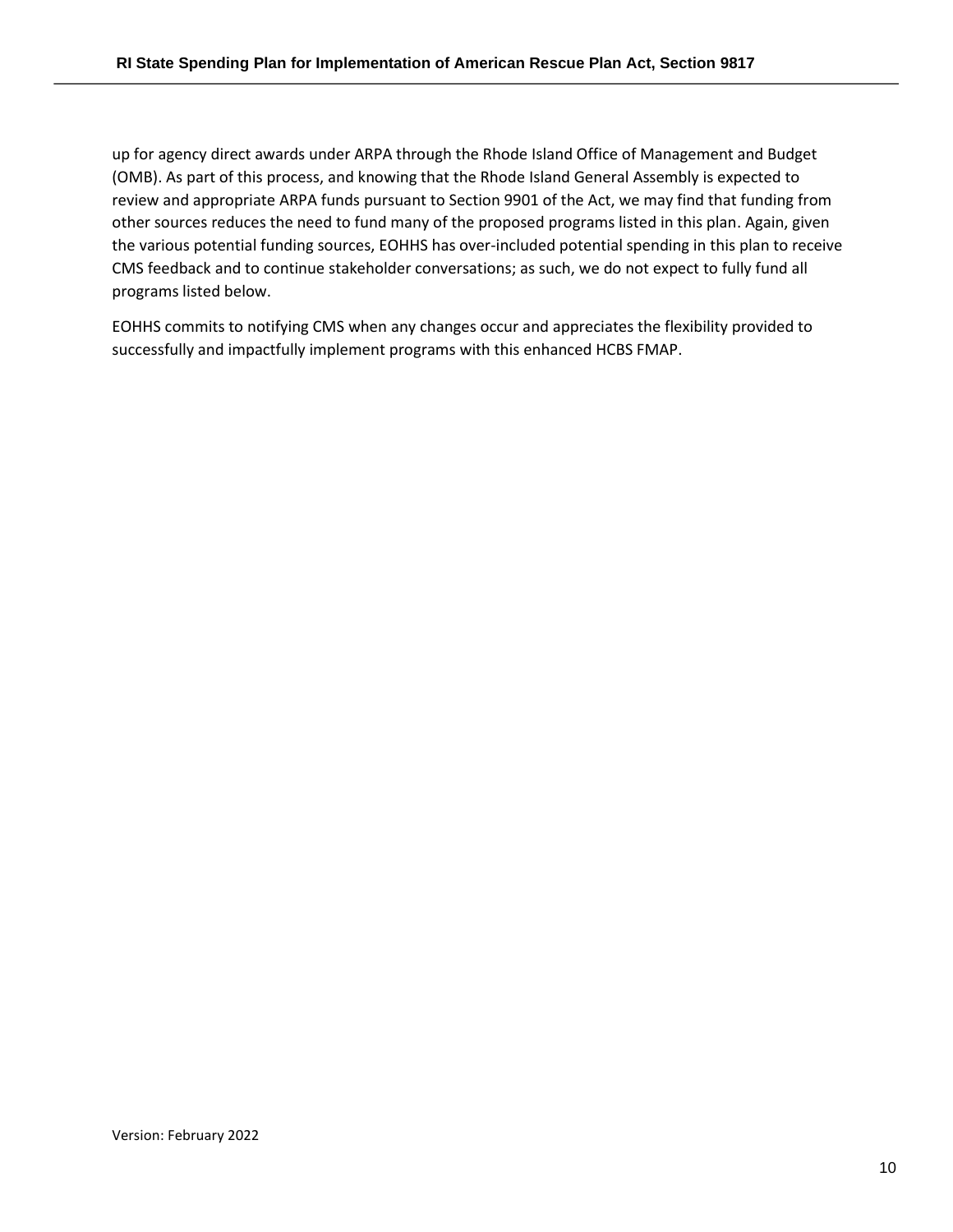# <span id="page-10-0"></span>**Spending Plan Narrative**

# <span id="page-10-1"></span>**Improving Rhode Island's "No Wrong Door" System**

*Proposed Total Investment:* \$9.3M

# **LTSS No Wrong Door Enhancement Initiative**

# **Opportunity Statement**

One of the core components of Rhode Island's plan to promote and enhance access to HCBS alternatives is the ongoing effort to redesign our LTSS system to incorporate the principles of No Wrong Door (NWD) advanced by the U.S. Administration of Community Living. Rhode Island plans to use the HCBS enhanced match to make a one-time investment to ensure these NWD initiatives advance and to sustain the State's rebalancing goals.

Rhode Island is currently mid-way through a three-phased NWD project, which focuses on modernizing and better integrating critical pre-eligibility, eligibility, and post-eligibility functions to improve ease of access, expand choice, and assure quality.

In NWD Phase I, the State pursued an array of initiatives designed to improve system navigation and provide decision support, including the launch of a Person-Centered Options Counseling (PCOC) network and the development of an information marketing and outreach strategy to expand awareness of HCBS options. The goals of NWD Phase II have been to streamline and standardize critical eligibility functions to reduce the bias toward institutional care and expedite access to services, eliminate inequities in access to HCBS, and implement a robust system for person-centered planning (PCP) and conflict-free case management (CFCM) across populations. NWD Phase III will focus on service delivery, service coordination, and quality assurance from the point of the initial eligibility determination through renewal, particularly for HCBS beneficiaries who choose non-regulated settings.

The State will use HCBS enhanced funds to supplement these NWD redesign initiatives across four critical areas: (1) modernization and integration of IT to support core eligibility functions to improve system navigation and ease of access; (2) recalibration and expansion of HCBS information and awareness activities to further extend outreach to underserved racial and ethnic communities; (3) broadening the reach of our PCOC initiative; and (4) financing the technical and program management assistance required to update business processes and ensure policy and practice alignment.

# **Spending and Project Planning Update for LTSS No Wrong Door as of February 1, 2022**

*1. Modernization and integration of IT to support core eligibility functions to improve system navigation and ease of access*

No funds have been encumbered or spent for this project as of February 1, 2022, however the project planning continues. The State LTSS Governance Committee has received detailed system requirements, reviewed demonstrations on alternative approaches to the required system updates,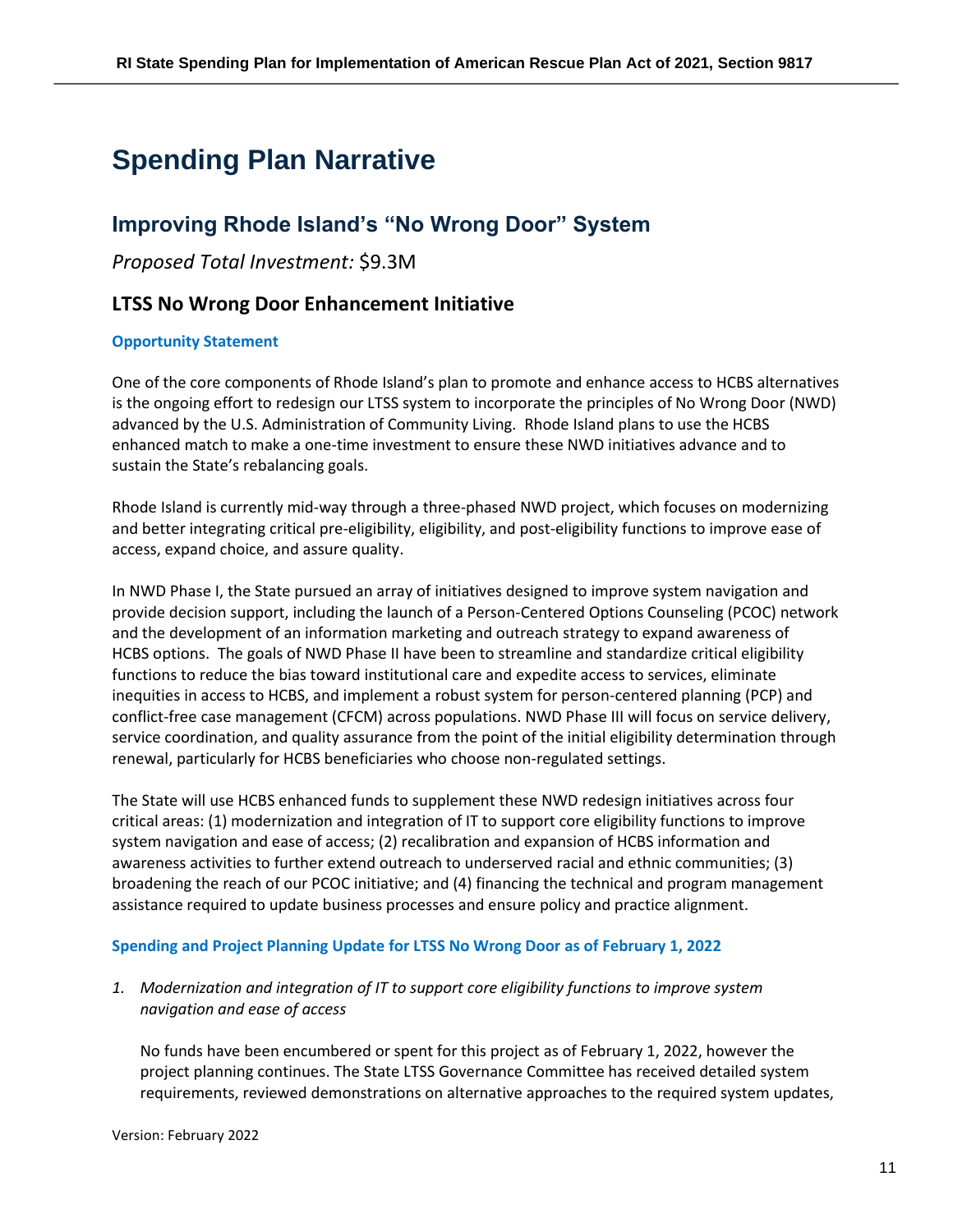and approved expanding an existing IT contract. We were unable to finalize the contract this past quarter due to procurement delays, but are expecting to do so within the next month. Corresponding IT enhancements for our State eligibility system and Medicaid Management Information System (MMIS) are in the process of being scheduled towards the end of this calendar year.

*2. Recalibration and expansion of HCBS information and awareness activities to further extend outreach to underserved racial and ethnic communities*

No new work was initiated using enhanced HCBS FMAP funding during this quarter. The State is currently finalizing LTSS program brochures and updating the LTSS content on the Rhode Island EOHHS website utilizing other funding streams and existing resources.

*3. Broaden the reach of our Person-Centered Options Counseling (PCOC) initiative*

No new work was initiated with enhanced HCBS FMAP funding during this quarter. The following update from our October 18, 2021 report remains relevant: \$80,000 was encumbered to pay for forty additional Wellsky licenses and associated training to increase the number of State and contractual workers to provide PCOC. Additionally, \$50,000 was encumbered to build and maintain a comprehensive resource directory in the PCOC system. This allows PCOC counselors to seamlessly look for and refer consumers to a wide variety of programs and community-based organizations for products and services that meet their needs and preferences.

# **Proposed Intervention & Theory of Change**

# **System Modernization – Improved Access, Choice, and Navigation**

Investments in expanding and sustaining LTSS service options, and in promoting new ways of thinking about and understanding consumer choices, must be matched with system functionality that leverages IT to support these same goals. HCBS enhanced funding offers the opportunity to make the changes in system functionality that are necessary to move ongoing LTSS resiliency and NWD redesign reforms forward. It is therefore crucial for us to make the investments in system modernization that are needed to remove the obstacles that we know exist, now, so that Rhode Island and the eligibility and financing systems we rely on are better prepared for tomorrow. Overcoming these technological limitations is, in this sense, an essential component of modernization and a giant leap toward recovery.

First, the State plans to use HCBS enhanced funds to implement changes in both the integrated eligibility system and Medicaid Management Information System (MMIS) to address obstacles to HCBS flexibility. These changes will eliminate the need for time-consuming manual workarounds. These systems issues are the technical artifacts of the various 1915(c) waivers that existed before Rhode Island established a single HCBS program designed to maximize service access and choice under its Section 1115 demonstration waiver authority. Similar technical issues have impeded efforts to implement HCBS expedited eligibility to the full extent authorized under Rhode Island's Section 1115 demonstration waiver. Rhode Island will use HCBS enhanced funding to finance the system changes required to ensure that policy and practice related to access and choice are fully aligned as we intensify and expand our rebalancing efforts going forward.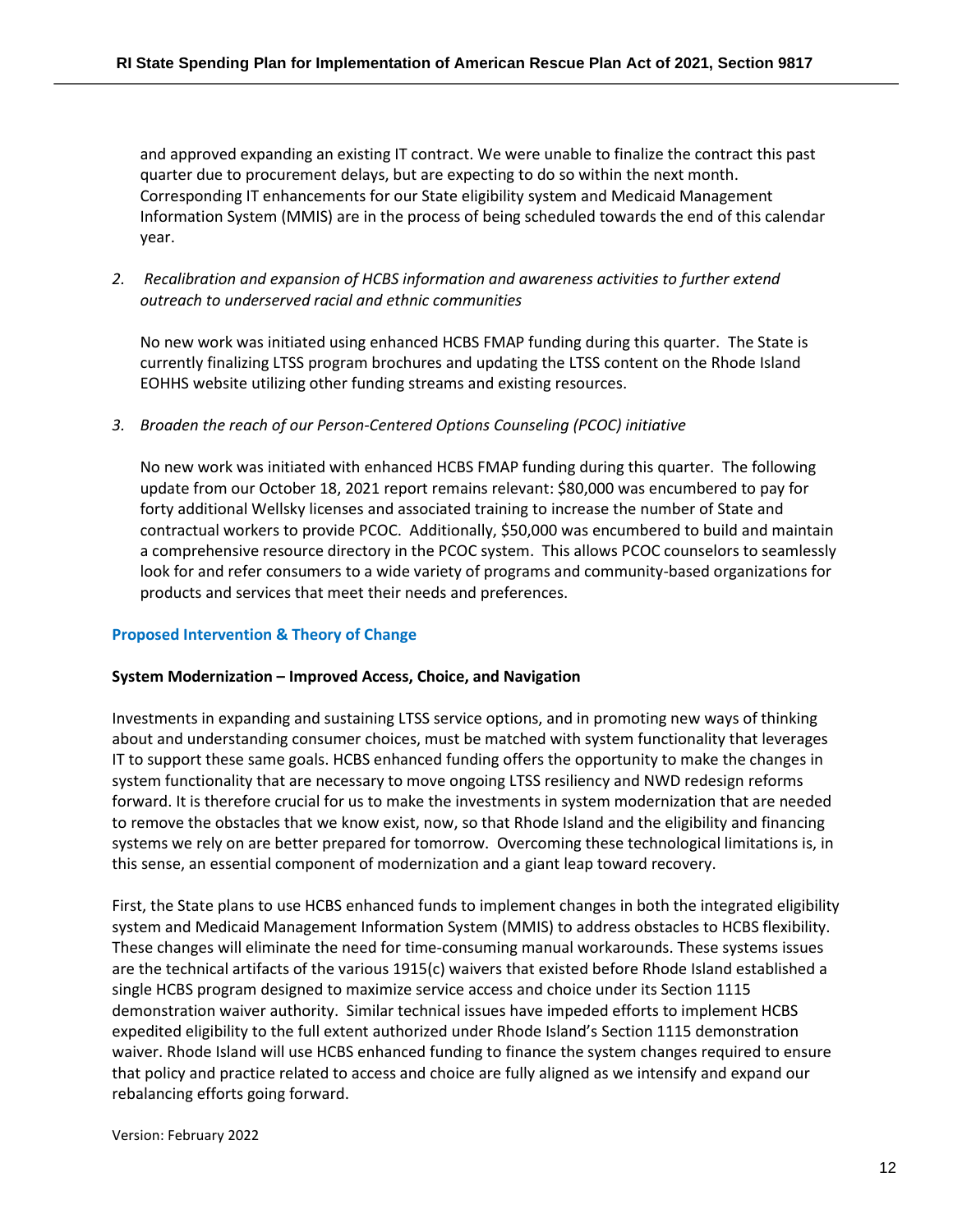Second, due to both its size and comprehensive HCBS waiver program, Rhode Island is uniquely situated to become one of the first states in the nation to implement a single beneficiary relationship management (BRM) for Medicaid HCBS in which "information follows the person". At present, the State maintains multiple client relationship management (CRM) tools that support the core ancillary eligibility functions performed outside the integrated eligibility system and MMIS, e.g., HCBS assessments, level of care determinations, service planning, case management, etc. These CRMs were all purchased independently over a decade ago to assist in managing specific HCBS programs and/or Section 1915(c) waivers and, despite investments in upgrades, have limited functionality and interoperability. As a result, Rhode Island has a fragmented and complex system for conducting and managing HCBS ancillary functions that lacks the structural capacity to advance the core, person-centered principles of No Wrong Door.

As part of NWD reform Phase I, EOHHS has purchased a BRM tool for person-centered options counseling that has the capacity to support other ancillary eligibility functions. HCBS enhanced funding offers Rhode Island the unique opportunity to transition from the current fragmented network of CRMs and IT tools to this new BRM tool and to establish a unified cloud-based system capable of interfacing with the existing eligibility and payment systems IT infrastructure. The BRM will also have the functionality required to support NWD initiatives that strengthen and expand person-centered planning and conflict-free case management statewide. More importantly, this new tool ensures easier access to HCBS programs by providing the technical support necessary to eliminate program silos, promote person-centered practices, and create more streamlined business processes that are essential for achieving system rebalancing.

#### **Enhanced HCBS Information, Awareness, and Outreach**

The State proposes to use HCBS enhanced funds to broaden ongoing NWD outreach and awareness activities and expand efforts to provide culturally appropriate information to underserved communities. This work began in response to feedback from stakeholder forums and focus groups, including the Equity Council chaired by Lieutenant Governor Sabina Matos and Secretary Womazetta Jones, held as part of the NWD redesign work. The feedback has consistently shown that many of the Rhode Islanders in-need of, or at-risk for Medicaid LTSS are unaware of many of the currently available HCBS options. A significant number of the health providers these consumers rely on have also indicated that they are also not particularly well-informed about HCBS and that accurate, easy to follow information is not generally readily available. Investments the State has made thus far in increasing outreach and awareness include the development of a marketing strategy that emphasizes HCBS choices, a complementary rebranding of the LTSS gateway (to MyOptionsRI), the addition of a new micro website, and production of an array of paper and electronic brochures that provide easy to understand information in multiple languages.

HCBS enhanced funds will be used to purchase the necessary expertise and assistance to extend the reach of this work, and to implement other planned and in-flight initiatives, across mediums and in the languages, words, and images that have meaning to the diverse populations we serve. Rhode Island also plans to allocate a portion of the funds allocated in this area to provide our workforce and community partners with both consistent information about HCBS options and the intensive training in personcentered practices that is required for this type of outreach.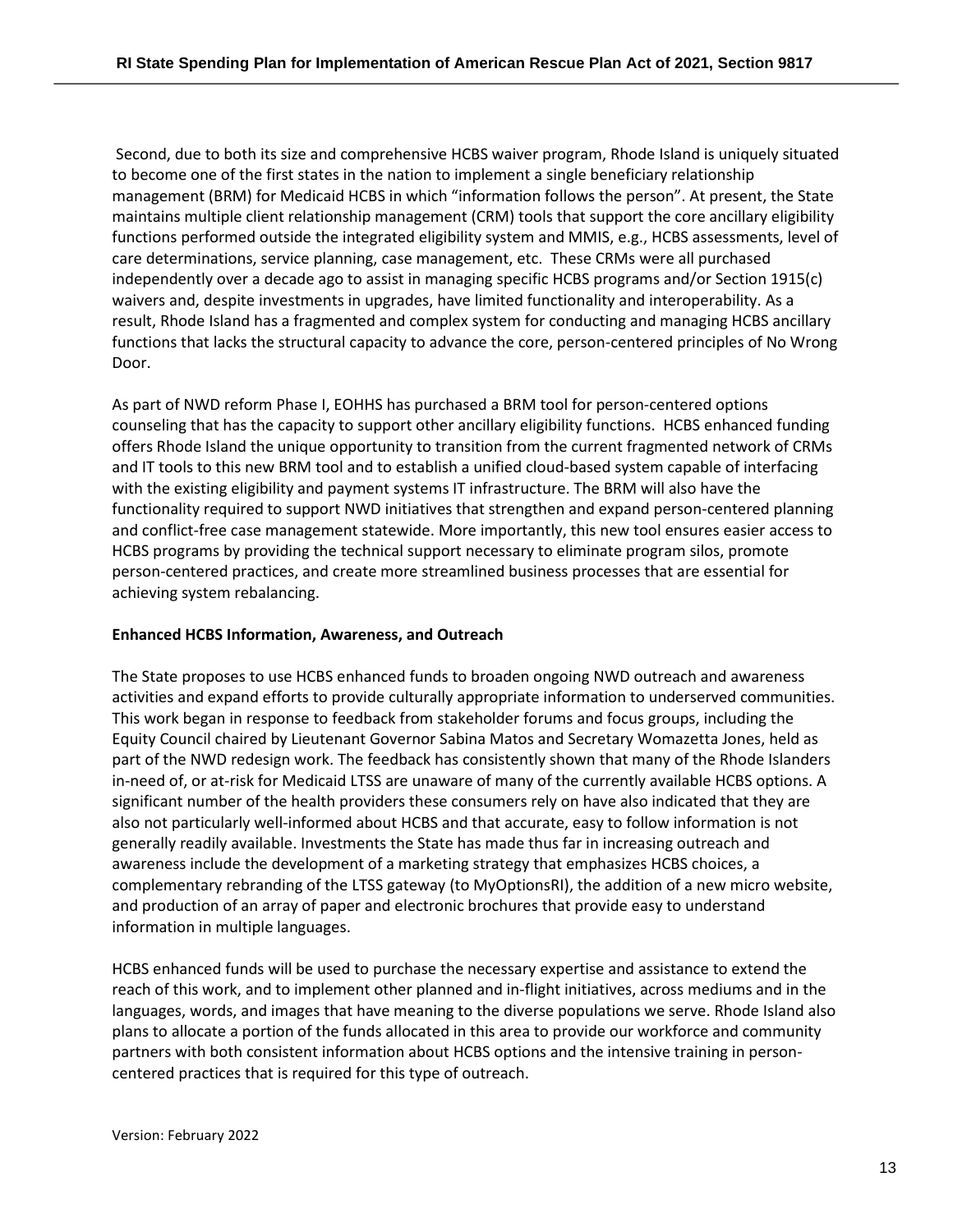#### **Person-Centered Options Counseling Network Expansion**

The centerpiece of Phase I of the State's NWD initiative has been the establishment of a personcentered options counseling (PCOC) network. The State plans on making a one-time investment in strengthening the PCOC network to meet the increase in demand that is anticipated as a result of efforts to expand awareness about and access to HCBS options. The funds will be used for technical assistance to bolster network capacity and refine certification standards, provide broader access to training on person-centered practices both in-house and across the network, and offset some of the initial start-up costs for new providers in the network (e.g., licensing fees, network communications, etc.). In addition, Rhode Island plans to purchase additional IT functionality to support PCOC providers offering in-person services to underserved and minority populations.

#### **NWD Implementation Assistance**

Rhode Island also plans to make a one-time investment in the technical assistance and human resources needed to manage the transition to the new BRM system and to build the business processes and financing streams necessary to sustain the NWD person-centered initiatives that are now underway. These resources include at least two full-time employees or contractual equivalents to assist in NWD general project management and to ensure the State's newly developed PCOC Network and the conflictfree case management system that is under construction are sustainable and have the capacity to respond to changes in demand during the next 36 months. In addition, the State plans to invest in the technical assistance required to develop a plan to improve LTSS navigation that includes business process and IT reforms, and a proposal for standing-up a self-financing corps of culturally diverse HCBS application assisters.

#### **Sustainability**

The one-time investments associated with each component of this initiative cover the costs of developing a plan for ensuring the sustainability of the interventions proposed, as appropriate. In general, the State expects that savings derived from rebalancing, improving efficiency and performance, and promoting better access and outcomes will offset most of the costs associated with this initiative.

#### **Success Metrics**

- Statewide access to PCOC
- Increased awareness of HCBS choices
- Reduction in time between point of HCBS application submission and service delivery

# **Children's Behavioral Health Single Point of Access**

#### **Opportunity Statement**

Children's behavioral health needs, which have been growing prior to the PHE, have been exacerbated by the stresses of COVID-19. For example, recent data from Rhode Island Kids Count found that calls to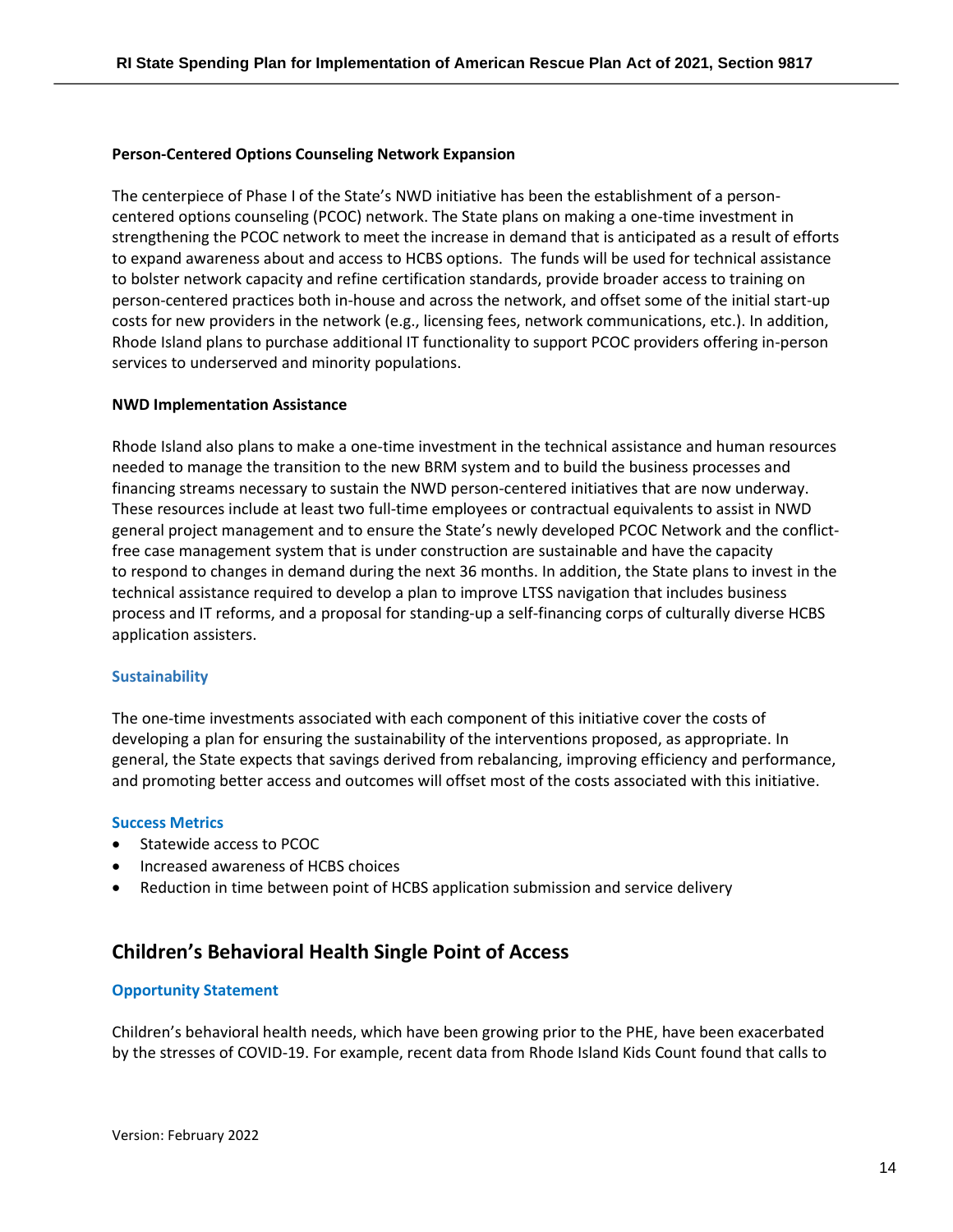RI Kids Link, a Rhode Island hotline for children's behavioral health supports, increased 22% in 2020 during the PHE.<sup>2</sup>

Navigating the children's behavioral healthcare system in Rhode Island can be daunting. Particularly when a child experiences a behavioral health crisis, parents may not know what to do, or who is available to help meet their child's needs. One underlying reason is that our current system is siloed, with responsibility for children's behavioral health services fragmented across different state agencies and too often carried out in more restrictive settings than necessary. This makes it difficult for the system to deliver effective behavioral healthcare to Rhode Island children. For children and families of color, structural racism makes the challenge of getting appropriate services and supports even more difficult.

Rhode Island will utilize enhanced HCBS FMAP funding to strengthen and expand the existing pediatric behavioral health hotline so that it can serve as a central point of access for youth behavioral services and supports for the entire state.

# **Spending and Project Planning Update for Single Point of Access as of February 1, 2022**

Please see the [Children's Behavioral Health section](#page-35-0) below for updates on this area of work.

#### **Proposed Intervention & Theory of Change**

#### **Strengthening the System with a Single Point of Access**

A primary goal of the Children's Behavioral Health system is to make coordinated services more accessible for all families. Creating a single point of access streamlines the process and removes barriers to obtaining timely, necessary services and supports for children and youth, particularly for those experiencing a behavioral health crisis. Rhode Island will use enhanced HCBS FMAP funding to expand an already-existing 24/7 pediatric behavioral health triage and referral hotline into a central referral hub for children's behavioral health referrals for the state**.** Rhode Island's central goal is to ensure that families can enter the system through any point, e.g., schools, primary care physicians, or community programs, that will all know how to identify and refer a child or family. Once the family reaches the system, there will be a unified process for receiving the care they need to thrive.

To support this single point of access, resources are required for training and to implement standardized screening and assessment tools, such as the Child and Adolescent Needs and Strengths (CANS), and tools that measure Adverse Childhood Experiences (ACEs). These investments will help to ensure that consumer needs are accurately identified, and services are matched appropriately and effectively.

Successful implementation of the single point of access will also require a comprehensive communications component, to ensure all are well-informed about the availability and intended purpose of this service.

<sup>2</sup> [6783 LCACT 1st Mailer \(rikidscount.org\)](https://www.rikidscount.org/Portals/0/Uploads/Documents/Factbook%202021/Children)

Version: February 2022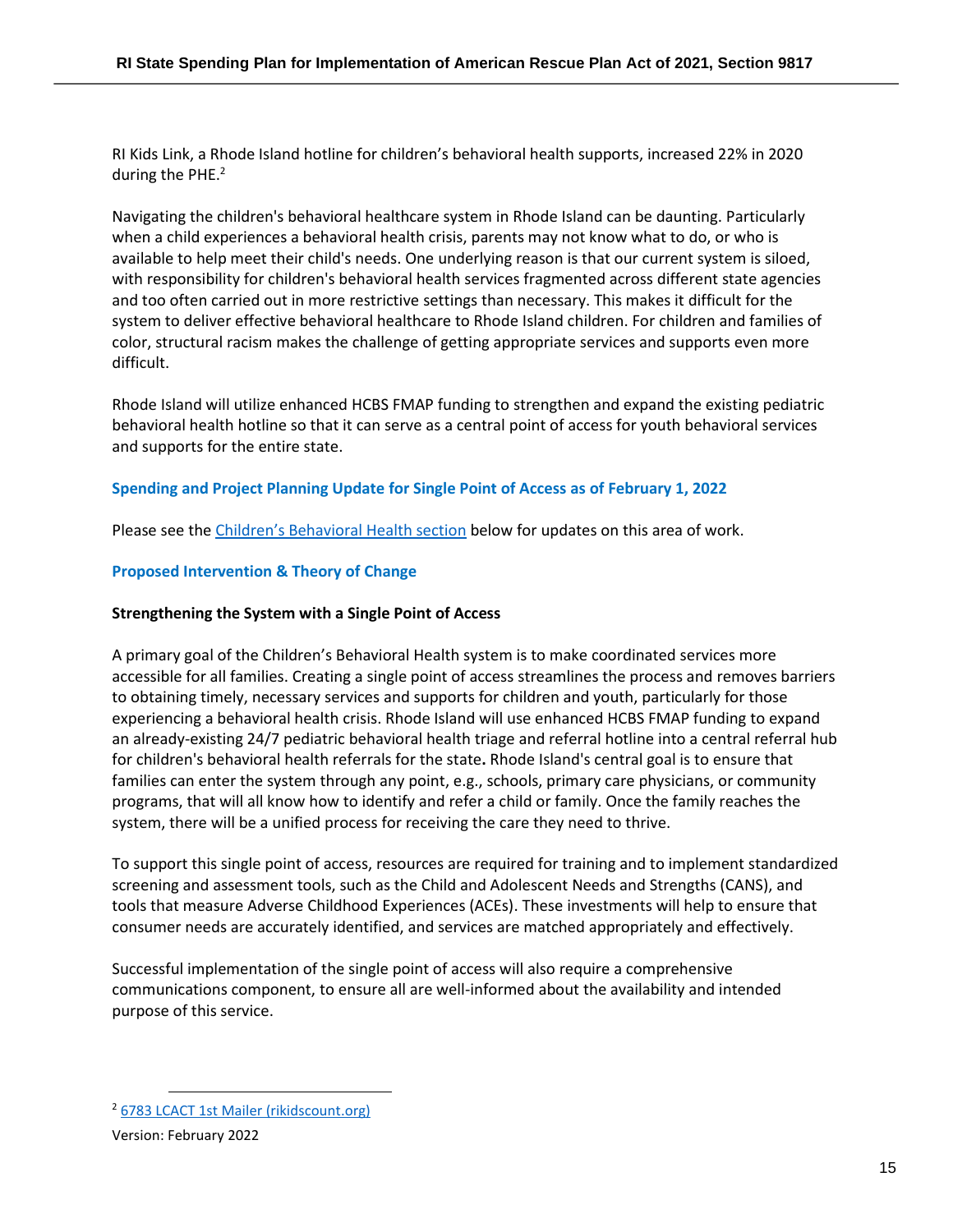#### **Community Referral Platform**

The single point of access will also require person-centered coordination and electronic referral management software to support a coordinated care network of health and social service providers in Rhode Island. EOHHS has competitively procured a Community Referral Platform (CRP) for its Accountable Entity program under the Health System Transformation Project (HSTP) supported by CMS. This funding will go towards building out the CRP to integrate with the single point of access to allow for referrals to social service partners.

#### **Sustainability**

Building a coordinated access point and developing a referral platform that will support it are onetime costs that will yield long-term improvements in access to children's behavioral health services in Rhode Island.

#### **Success Metrics**

- Expanded referrals to community partners
- Improved provider capability to connect children with the behavioral health treatment they need
- Reduced wait time in accessing pediatric behavioral health services

# <span id="page-15-0"></span>**Increasing Access to HCBS**

# *Proposed Total Investment:* \$56.375M

# **HCBS Workforce Recruitment and Retention**

#### **Opportunity Statement**

Supporting and building the HCBS direct care workforce is a cornerstone of Rhode Island's COVID-19 recovery strategy as well as our LTSS system rebalancing initiative. The majority of stakeholder survey respondents cited worker wages and training as priorities and highlighted many direct care workers (DCWs) are tempted to leave the HCBS workforce due to better paying positions in retail or food service. Historically, approximately 22% of approved HCBS service plans for LTSS Home Health agencies may go unfilled. Low wages and challenging working conditions, limited advancement opportunities, and insufficient respect and recognition have created chronic HCBS DCW shortages that diminish access and quality of services. Workforce shortages have been exacerbated by COVID-19 and may be further challenged by a tight post-pandemic labor market, statutory increases in the minimum wage without current statutory rate increases, and growing demand for HCBS services. Major investments in workforce recruitment, retention, and training will be needed to reverse labor shortages and to turn this care economy work into a valued part of our labor market and human infrastructure.

Learning from our investment of CARES Act dollars, Rhode Island will invest in a DCW outreach campaign, recruitment, and retention programs to incentivize the workforce growth necessary to support Rhode Island's rebalancing efforts. We will also invest in expanding training opportunities to improve service quality and support career growth.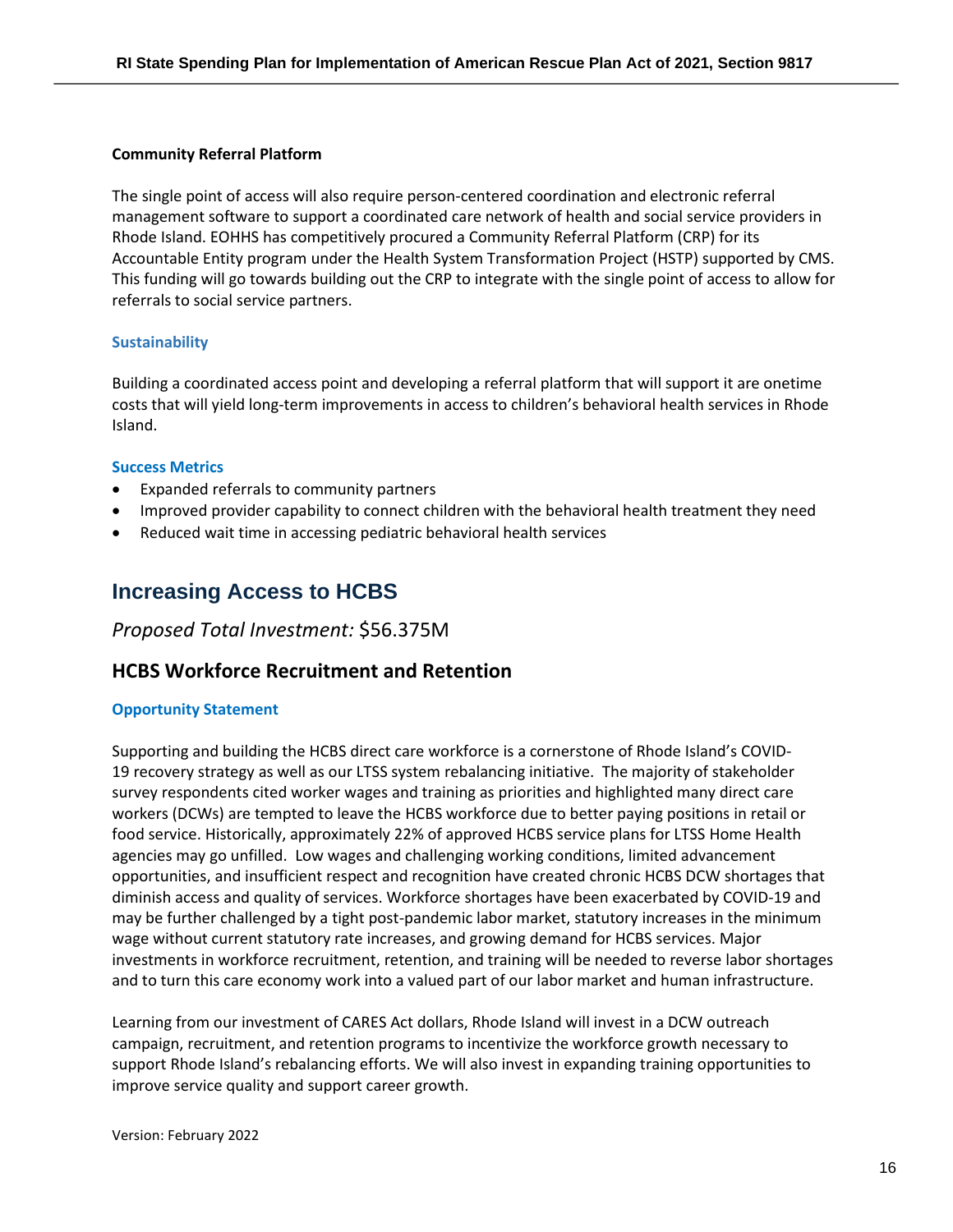# **Spending and Project Planning Update for HCBS Workforce and Retention as of February 1, 2022**

#### 1. **Workforce Hiring and Retention Incentives**

Supporting provider efforts to recruit and retain direct care workers (DCWs) remains the State's top priority for this funding. Early in the project planning process, it became clear that scaling our model for CARES Act funding (which awarded grants to providers) was not operationally efficient and jeopardized addition federal match to fund the program. Providing direct grants to providers was administratively burdensome and time-consuming for both the State and the providers. This administrative burden meant that less funding would go to the direct care workforce.

After researching alternative options and learning from the experience of other states, we determined that targeted, temporary rate increases would allow Rhode Island to distribute the funding more quickly and equitably allowing eligible HCBS providers to implement recruitment and retention programs to stabilize their direct care workforce over the next year. Due to this change in approach, the state has removed the original spending plan language regarding recruitment and hiring incentives. The temporary rate increases will be implemented for providers who attest to passing through 85% of the funds to hiring and retention initiatives for direct care workers. The guidance, which can be found on the State's [HCBS Enhancement](https://eohhs.ri.gov/initiatives/american-rescue-plan-act/home-and-community-based-services-hcbs-enhancement) webpage, also requires providers to report financial and workforce data quarterly to ensure program fidelity. The State does not intend to sustain these rate increases because they are designed to support a one-time program. However, the State remains committed to utilizing the data coming out of this program to justify sustained rate increases in future years.

Several provider types have a mix of Managed Care and Fee for Service claims that make it difficult to equitably pursue just a Fee for Service increase or a state directed payment through managed care organizations (MCOs). These providers include personal care aids (PCAs) in the Independent Provider (IP) and Personal Choice (PC) programs, and home-based therapeutic services (HBTS) and personal assistance services and supports (PASS) providers. The State plans to utilize direct provider grants in these specific instances to ensure equitable funding distribution. We look forward to working closely with CMS in the month of February to identify whether administrative match can be claimed on these programs.

Over the past quarter, the State worked with Milliman and Day Health Strategies to accomplish the following:

- Designed and developed ARPA HCBS Recruitment and Retention program funding mechanisms for each eligible provider type based on their specific funding mix (fee for service vs. managed care) and their funding authority.
- Defined applicable service codes and calculated corresponding Fee for Service reimbursement increases to distribute program funding.
- Developed managed care state directed payment preprint to enable distribution of managed care program funding.
- Determined eligibility criteria, allowable activities, and required reporting requirements to ensure providers appropriately spend program dollars to increase the direct care workforce capacity.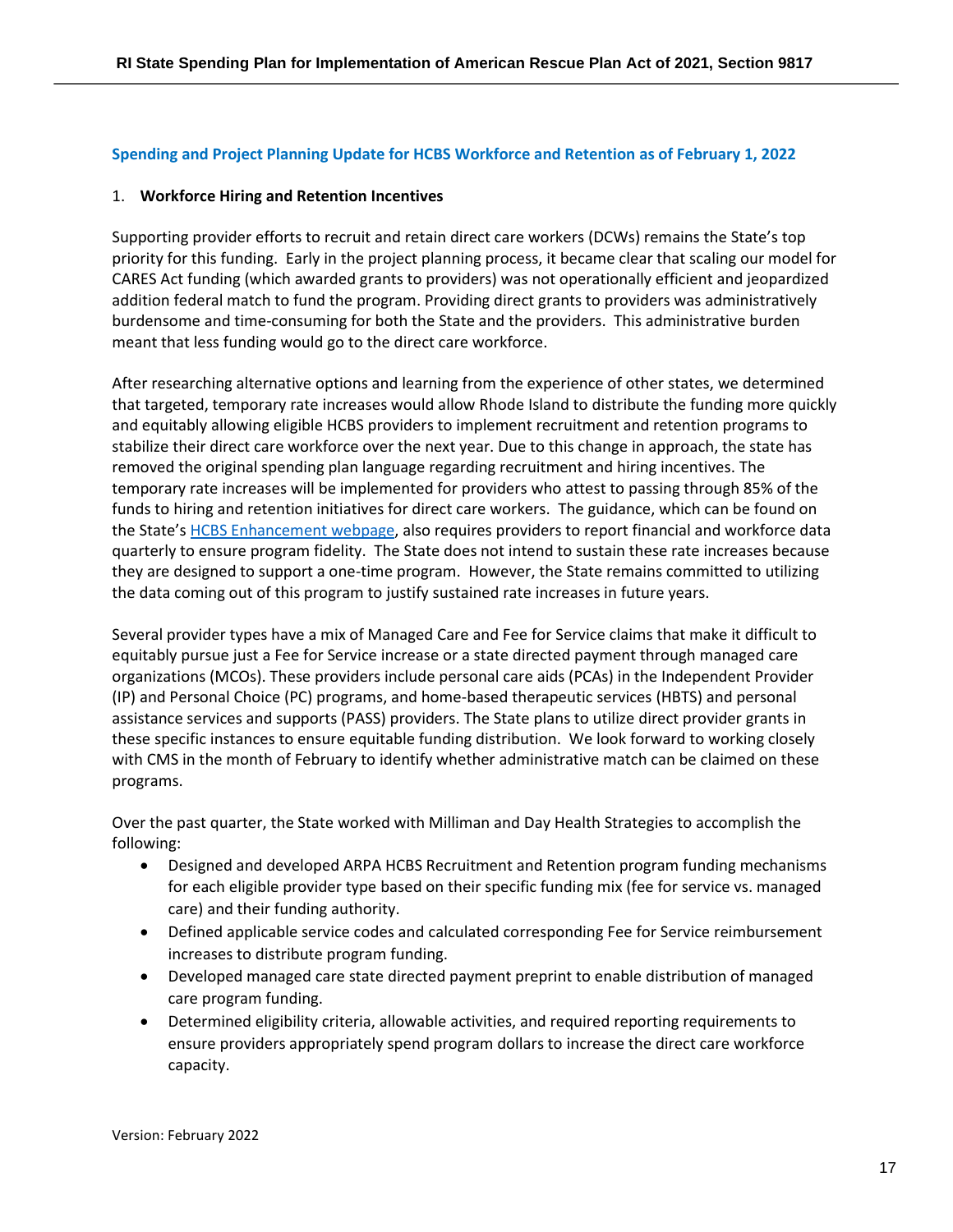- Conducted stakeholder discussions (i.e., with adult behavioral health, children's behavioral health, LTSS, and self-directed service providers) to solicit feedback and iterate on the program design.
- Disseminated letters to inform Self Directed program participants about the worker retention and recruitment program and to explain the additional payments being made.
- Developed a web-based form to securely and efficiently collect data from providers on a quarterly basis. This data will provide us with helpful information, e.g., the number of part-time and full-time DCWs and licensed health professionals at each provider agency, average length of employment, and how racially and ethnically diverse the workforce is.
- Developed a quarterly reporting structure to monitor changes in DCW recruitment and retention over the next two years.
- **Provider Type Code Provider Description Funding Federal Authority Estimated Funding Temporary – All Funds LTSS** 072, 0 | Home Care Agencies | FFS Rate Increase | SPA submitted 12/10/21 | \$24,123,000 010 & 065 | Skilled Nursing<br>Homecare FFS Rate Increase  $\vert$  SPA submitted 12/10/21  $\vert$  \$1,766,000 050 Adult Day Care FFS Rate Increase SPA submitted 12/10/21 | \$2,129,000 055 Habilitation Group Homes | FFS Rate Increase | 1115 Waiver | \$902,000 071 FI Fogarty Center Fiscal<br>Intermediary  $\mathsf{FFS}$  Rate Increase 11115 Waiver  $\vert$  \$20,000 116 FI | Independent Provider Fiscal Intermediary The Rate Increase 1115 Waiver 1997 1115 Waiver 071 PC Personal Choice Recruitment & Retention Bonuses Direct Grant  $\vert$  N/A (not a rate increase)  $\vert$  \$3,738,000 116 PC Independent Provider Recruitment & Retention Bonuses Direct Grant | N/A (not a rate increase) | \$187,000 089 PACE Capitation Rate Increase Pre-print to be submitted by  $3/1/22$   $\qquad \qquad$  \$3,897,000 044 | LTSS Case Management | FFS Rate Increase | To Be Determined | \$330,000 **Subtotal \$ 37,093,000 Behavioral Health** 060 Substance Rehab MCO Direct Payment Pre-Print submitted<br>12/28/21 12/28/21 \$ 3,055,000 061 | CMHCs | FFS Rate Increase | 12/23/21 and 12/29/21 | \$11,580,000 080 HBTS/PASS To Be Determined To Be The Section of the S6,973,000 109 Peer Recovery Programs To Be Determined Network 109 S73,000 **Subtotal \$ 21,681,000**
- Created program implementation and evaluation plans.
- Updated the draft budget (see table below) based on stakeholder conversations and additional claims analyses: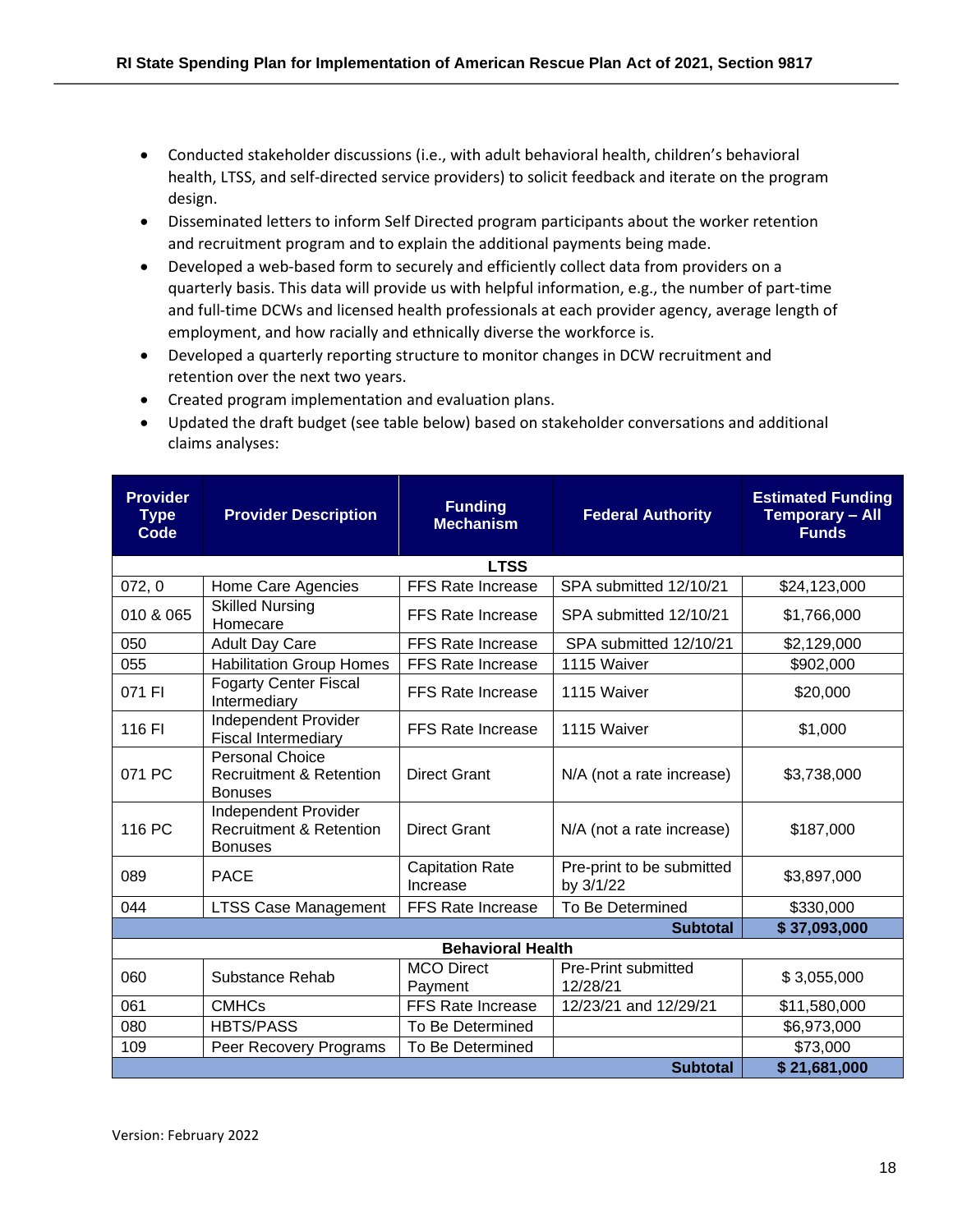The state carefully reviewed the behavioral health providers included in the Workforce Recruitment and Retention program to ensure compliance with [SMD #21-003.](https://www.medicaid.gov/Federal-Policy-Guidance/Downloads/smd21003.pdf) Each provider delivers state plan or 1115 waiver benefits that are either directly listed in Appendix B or could be listed. Community Mental Health Centers (CMHC), run programs that are included under the Rehabilitative Section of Rhode Island's Medicaid State Plan. Specifically, Psychiatric Rehabilitation Services (including Adult Behavioral Health Group Homes), Crisis Intervention Services, Substance Abuse Assessment Services, Outpatient Counseling Services, Detoxification Services and Substance Abuse Residential Services, Day/Evening Treatment, and Mental Health Emergency Service Interventions. To provide the workforce recruitment and retention funding increases, the State will increase three service codes most highly utilized by CMHCs for the Rehab services listed above. These include Assertive Community Treatment and Adult Behavioral Health service codes. Peer Recovery Programs are authorized as Peer Supports within the HCBS Services that are listed in Rhode Island's 1115 Demonstration Waiver.

#### **Career Awareness and Outreach**

The State developed a project plan in partnership with Milliman and Day Health Strategies to implement the proposed investments in these areas. Over the past quarter, we:

- Met with State communications staff who released a campaign with similar goals for Child Care Workers to learn from their experiences and leverage existing knowledge and resources.
- No enhanced HCBS FMAP funding has been spent on this initiative yet, but we plan to launch a marketing campaign after recruitment and retention program funding is distributed.

#### **Proposed Intervention & Theory of Change**

#### **Recruitment**

HCBS direct care workers (DCWs) are a category of paraprofessionals who typically provide direct personal care and support to older adults and individuals with physical, intellectual, and developmental disabilities, or mental health and substance use disorders. In HCBS settings, DCWs are most commonly categorized by the Bureau of Labor Statistics as certified nursing assistants (CNAs), home health aides (HHAs), personal care aides (PCAs), and social and human services assistants (S&HSAs). It is important to note the actual job titles are not standardized and may vary widely across settings. Other than Nursing Assistants, DCWs are typically unlicensed, and require little, if any, pre-employment training or certification. DCWs are among the fastest growing occupations in Rhode Island and are projected to have the highest number of job openings (largely due to turnover) between 2018-2028. The COVID-19 pandemic has exacerbated this challenge due to health and safety concerns, childcare difficulties, job loss, unemployment benefits, and other issues.

#### **Career Awareness & Outreach**

EOHHS will engage in and support partnerships with the State's Department of Labor and Training (DLT), the Governor's Workforce Board (GWB), the Rhode Island Department of Education (RIDE), the Department of Human Services (DHS), the Department of Behavioral Healthcare, Development Disabilities, and Hospitals (BHDDH), higher education, and/or other public and community-based workforce partners to promote HCBS training, education, jobs, and careers to unemployed and underemployed adults, and in-school and out-of-school youth. Activities shall include career days,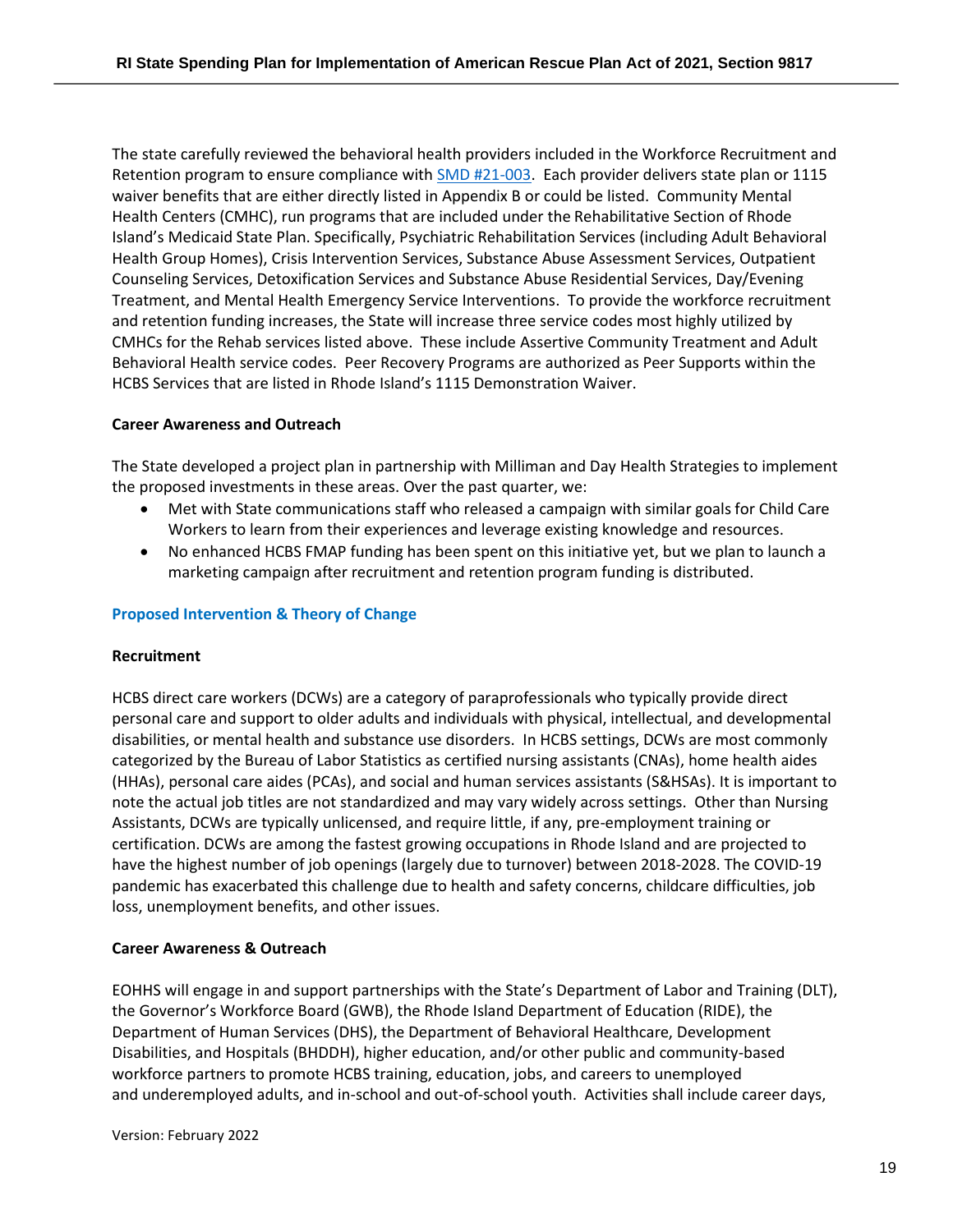job fairs, guest speakers, internships, mentorship programs, worksite visits, social media campaigns, paid advertising, dissemination of educational materials, and other initiatives to raise awareness of job and career opportunities in home and community-based services, with the goal of increasing employment in this field over time.

#### **Hiring Incentives**

Recruitment efforts will include hiring incentives that will be paid out to new hires after six months of employment. This will enable HCBS employers, including but not limited to Medicaid Certified Home Health Agencies, Assisted Living Facilities, PCAs in Self-Directed programs, Developmental Disability Organizations (DDOs), and HBTS/PASS providers to compete in a tight labor market.

DCWs hired between July 1, 2021 and March 31, 2024 will be eligible to receive a hiring bonus, based on total hours worked in the first six months of employment supporting older adults, individuals with physical, intellectual, or developmental disabilities, children with special needs, individuals with mental health and substance abuse disorders, and young people in Rhode Island's Department of Children, Youth, and Families. Specific bonus amounts will be outlined in administrative guidance and will be determined in consultation with stakeholders.

#### **Workforce Retention**

DCW turnover rates are extremely high due to low wages, a competitive labor market, difficult working conditions, insufficient respect and recognition, and limited advancement opportunities. High turnover rates reduce access to services, disrupt continuity of care, and result in insufficient workforce knowledge, skills, and experience to adequately care for HCBS consumers with increasingly complex needs.

To help reduce turnover rates and improve workforce retention, the State will support retention bonuses for DCWs. Specific bonus amounts will be outlined in administrative guidance and will be determined in consultation with stakeholders.

Funding under this initiative will also be used to contract a fiscal intermediary to administer the hiring and retention payments. Dedicated administrative capacity is required to maintain an accurate record of all distributed funds and to administer the program with fidelity to policy goals.

#### **Sustainability**

All workforce incentives are designed as short-term strategies to help Rhode Island recover from the devastating impacts of the COVID-19 pandemic on the HCBS workforce. We understand ongoing investments are required to ensure the State has sufficient capacity to adequately support an aging population over time, in addition to our I/DD community and children and adults with behavioral health needs. We intend to use lessons learned from each HCBS workforce initiative to inform our ongoing policy work, including our annual budget development. For example, using CARES Act dollars, we provided Behavioral Health training to 200 HCBS Nursing Assistants. Based on the success of that program, we incorporated a new rate structure into our State Fiscal Year 2022 budget bill that provided an increase in payments to agencies who had at least 30% of their workers complete the training. In this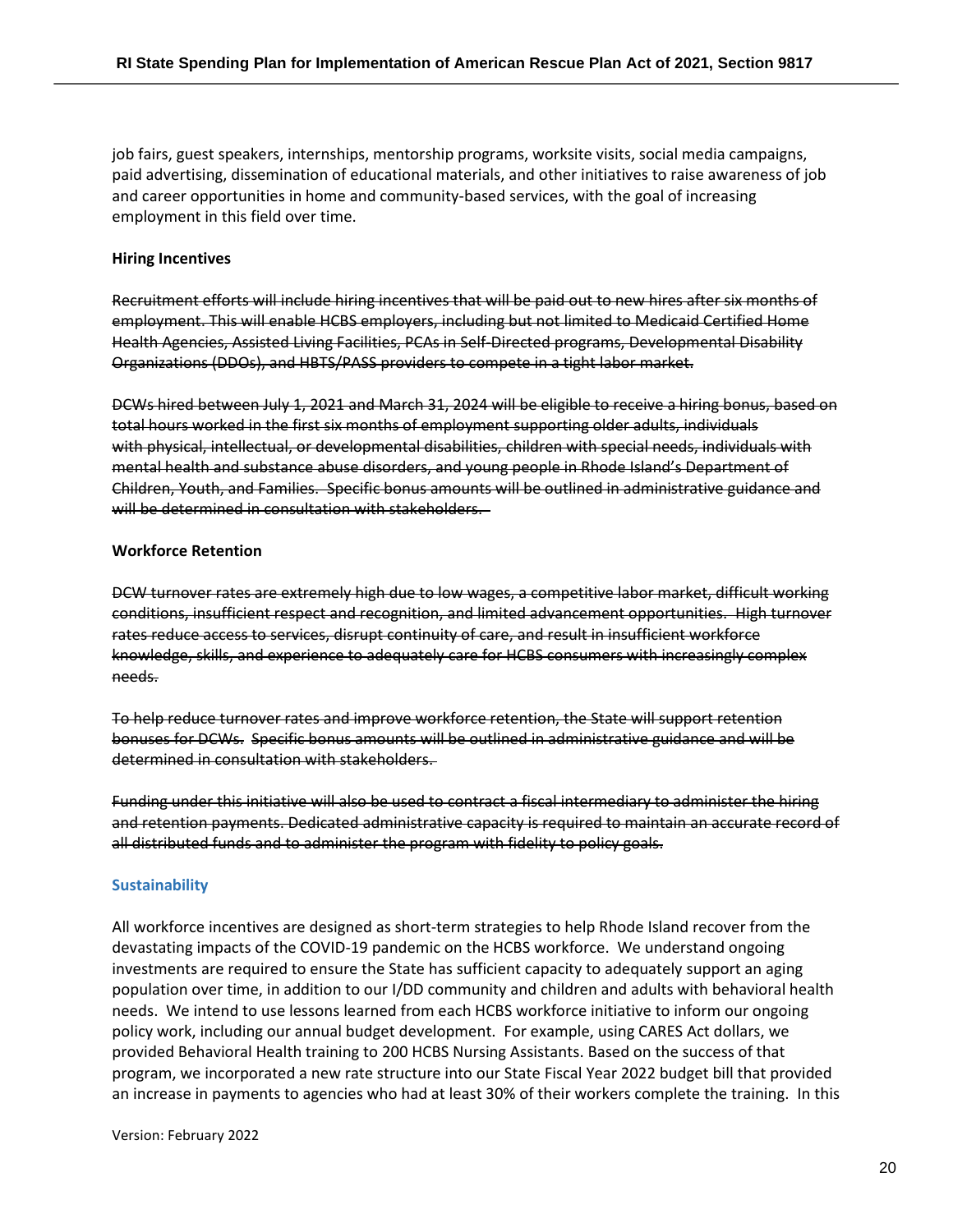way, we maximized the one-time nature of the funds to advocate for longer term policy changes to sustain our workforce development efforts.

#### **Success Metrics**

- 10,000 job seekers reached through recruitment campaign
- 4,500 new DCWs hired over the next 3 years
- Reduced DCW turnover rates, as reported by provider agencies
- Timely payment of 100% of incentives

# <span id="page-20-0"></span>**Developing Rhode Island's HCBS Workforce**

# *Proposed Total Investment:* \$6.1M

# **HCBS Workforce Training**

#### **Opportunity Statement**

In addition to the HCBS workforce recruitment and retention initiatives described above, investments in workforce training are required to build the skills of our workers, support career laddering, and to increase the quality of services that are delivered.

# **Spending and Project Planning Update for HCBS Workforce Training as of February 1, 2022**

Milliman and Day Health Strategies have been retained to support this work, along with the above workforce recruitment and retention program, and the career awareness and outreach initiative. Over the past quarter, we:

- Conducted five stakeholder focus groups with representatives from direct care workforce associations to solicit input on current workforce training programs, gaps in training, and where additional funding supports are needed.
- Engaged higher education partners in Rhode Island, the Department of Labor and Training, and the Postsecondary Commission for input on the most prevalent training needs for both HBCS paraprofessionals and licensed health professionals across the career continuum, as well as to partner on program implementation.
- Designed a program to address linguistic, racial, and ethnic disparities in licensed health professional roles, with a focus on offering career advancement supports to underrepresented groups within the DCW workforce.

#### **Proposed Intervention and Theory of Change**

#### **Advanced Certifications for CNAs, PCAs, and S&HSAs**

HCBS DCWs often receive little, if any, formal training in how to identify and address the complex physical, emotional, and social challenges faced by their clients. Nor do they receive counseling or help to deal with the emotional challenges they face as a result of their work. To expand skills and advancement opportunities for workers, and enhance the quality and continuity of care for consumers,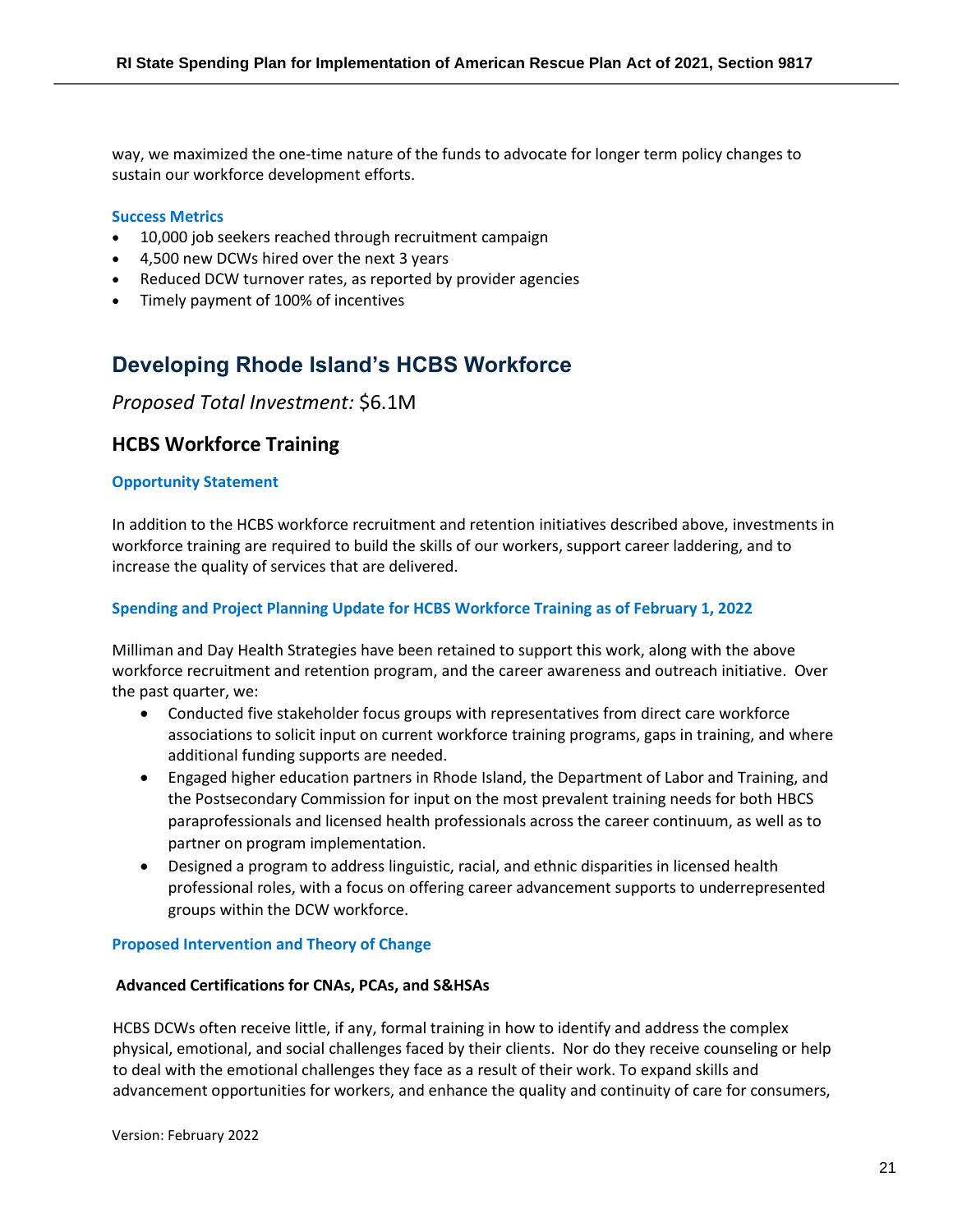the State will support workforce training opportunities and/or incentives for DCWs to obtain approved, advanced certifications and other trainings that are industry-validated and linked to career advancement and/or professional development. This includes, but is not limited to support for continued training in behavioral health care, Alzheimer's and dementia care, chronic disease care, and social determinants of health. It also includes funding for other consumer-centered training and employment supports.

#### **Health Professional Equity Initiative**

Black, indigenous, and other workers of color (BIPOC) are significantly overrepresented in low wage HCBS direct care positions, but significantly underrepresented in higher-paid licensed health professional roles. The need for culturally and linguistically competent providers is particularly critical in behavioral health settings. This long-standing equity issue adversely impacts workers, families, consumers, and provider agencies. Barriers to higher education and licensed occupations can be formidable, and a substantial investment is needed to address historic race-based inequities and to prepare a more diverse, culturally and linguistically competent workforce.

To help address racial and ethnic inequities in the health professional workforce and to expand career pathway opportunities for DCWs who have been employed for at least two years, the State will support a full tuition waiver (in conjunction with other available tuition assistance programs) at any public in-State institution of higher education for courses and credits leading to a health professional degree and/or license, as well as paid educational leave time (i.e. 2 hours of leave per academic credit while enrolled in classes, not to exceed 20 hours of paid leave per week). Marketing and outreach for this initiative will focus on marginalized communities and communities of color with the specific goal of increasing diversity in the direct care workforce.

#### **Success Metrics**

- Additional certification for 6,000 workers
- Enrollment of 200 direct care workers in a health professional degree program

# <span id="page-21-0"></span>**Improving Quality and Race Equity**

# *Proposed Total Investment:* \$10M

# **Quality and Race Equity Challenge Grants**

#### **Opportunity Statement**

In addition to investing in workforce development and access to services, the enhanced HCBS FMAP funding provides an opportunity to build new quality models of service delivery and to encourage providers and community organizations to participate in quality improvement programs. Access to services is important, but so too is the quality of those services. According to the 2020 LTSS State Scorecard produced by AARP, the AARP Foundation, The Commonwealth Fund, and the SCAN Foundation, Rhode Island is ranked 37<sup>th</sup> in Quality of Life and Quality of Care, and 28<sup>th</sup> in Effective Transitions. Within those categories, our rate of employment for adults with ADL disabilities ages 18-64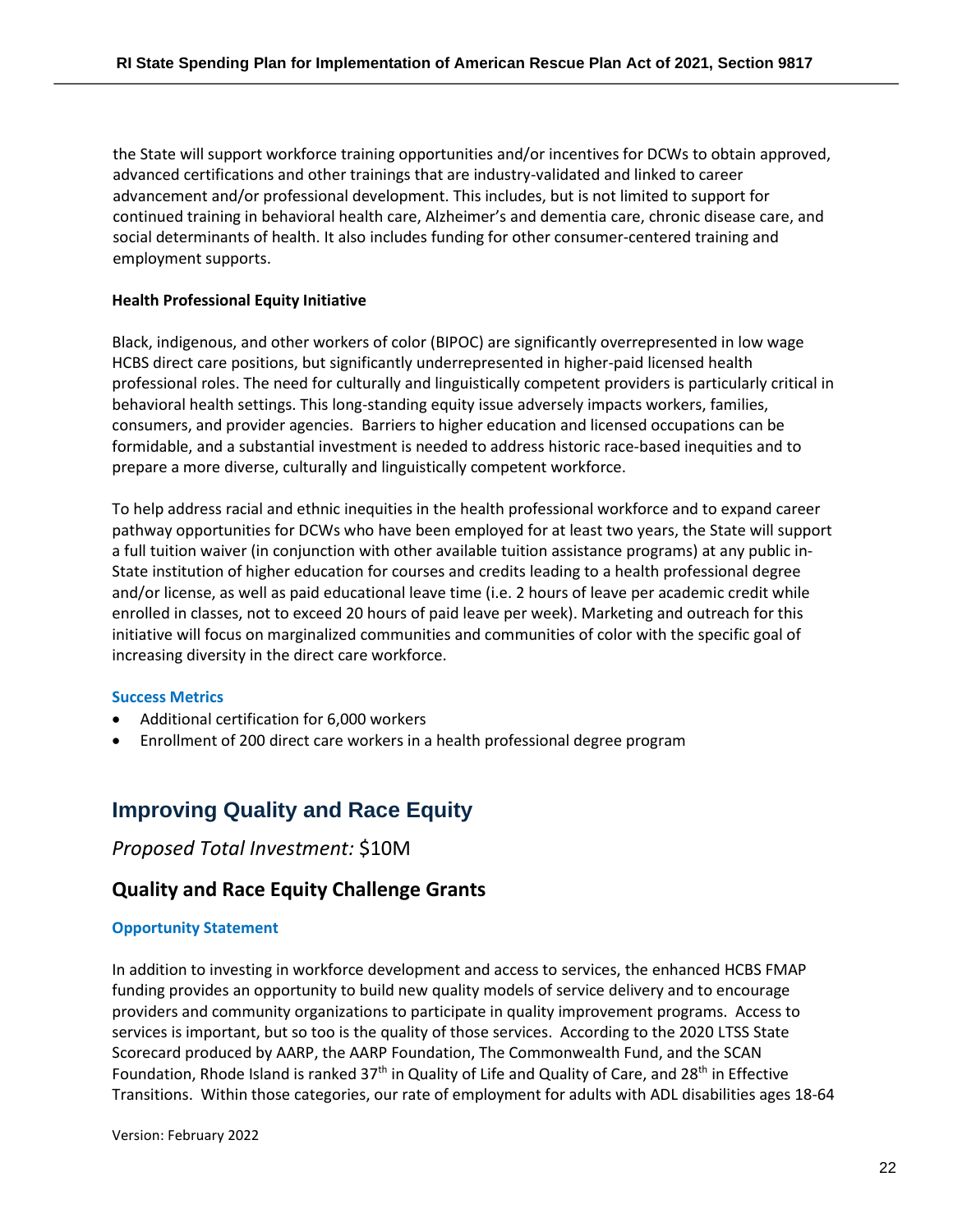relative to the rate of adults without disabilities is ranked 35<sup>th</sup> and our percentage of home health patients with a hospital admission ranked 47<sup>th</sup> in the country. Critically, our HCBS quality cross-state benchmarking capability is also low, ranking 36<sup>th</sup> among states.<sup>3</sup>

Quality measures on adult and children's behavioral health also need improvement. Rhode Island's rates for substance abuse are above the national average for all drugs surveyed except for cigarettes. Rhode Island has the highest rate of juvenile delinquency cases per 100,000 children when compared to neighboring states. We see that a lack of home and community-based services for behavioral health across the age spectrum drives medical spending elsewhere – 10% of emergency department (ED) visits in 2018 had a primary diagnosis related to behavioral health and over a quarter of the mental health visits were children, according to RI Department of Health data. Medicaid claims data suggests that counseling services are more often provided after a hospitalization, rather than before as preventative care. Finally, as an indicator that additional prevention and new care models are needed, less than a quarter of individuals received a follow up within 30 days of an ED visit for substance use disorder (SUD) related issues.

# **Spending and Project Planning Update for Quality and Equity as of February 1, 2022.**

Work in this program area has not yet been initiated.

#### **Proposed Intervention & Theory of Change**

#### **Quality and Equity Challenge Grants**

Regardless of which specific quality measure we point to, we know that expanding access to existing programs will not be enough to have a full population health impact. We also know that with temporary funding, it is not advisable to propose only one or two programs to fund if we do not know if they are going to be successful. However, from our stakeholder engagement survey and conversations, we know there are organizations that if they received one-time funding for pilot programs, could show increases in quality attainment that could serve as the basis for future state investments, either through Medicaidfunded pay-for-performance programs or through other value-based payment arrangements with our Managed Care Programs and Accountable Entities.

EOHHS proposes a "Challenge Grant" opportunity to fund quality improvement programs that can be implemented and evaluated by March 31, 2024. Through a Request for Proposals (RFP) process with careful attention to outreach beyond typical vendors and providers, we expect to evaluate proposals to fund program costs above and beyond what might be currently claimable under existing authorities. Proposals will need to include an evaluation plan, and the administrative costs and Medicaid authorities required to sustain any future program expansion, should it be shown to be effective. The RFP process will explicitly seek culturally competent providers with either minorityownership or governance, and will encourage partnerships among deeply-rooted community organizations to meet the grant requirements. For example, grass roots, minority-led organizations may partner with educational institutions or other research-based entities to complete the evaluation.

<sup>3</sup> <http://www.longtermscorecard.org/databystate/state?state=RI>

Version: February 2022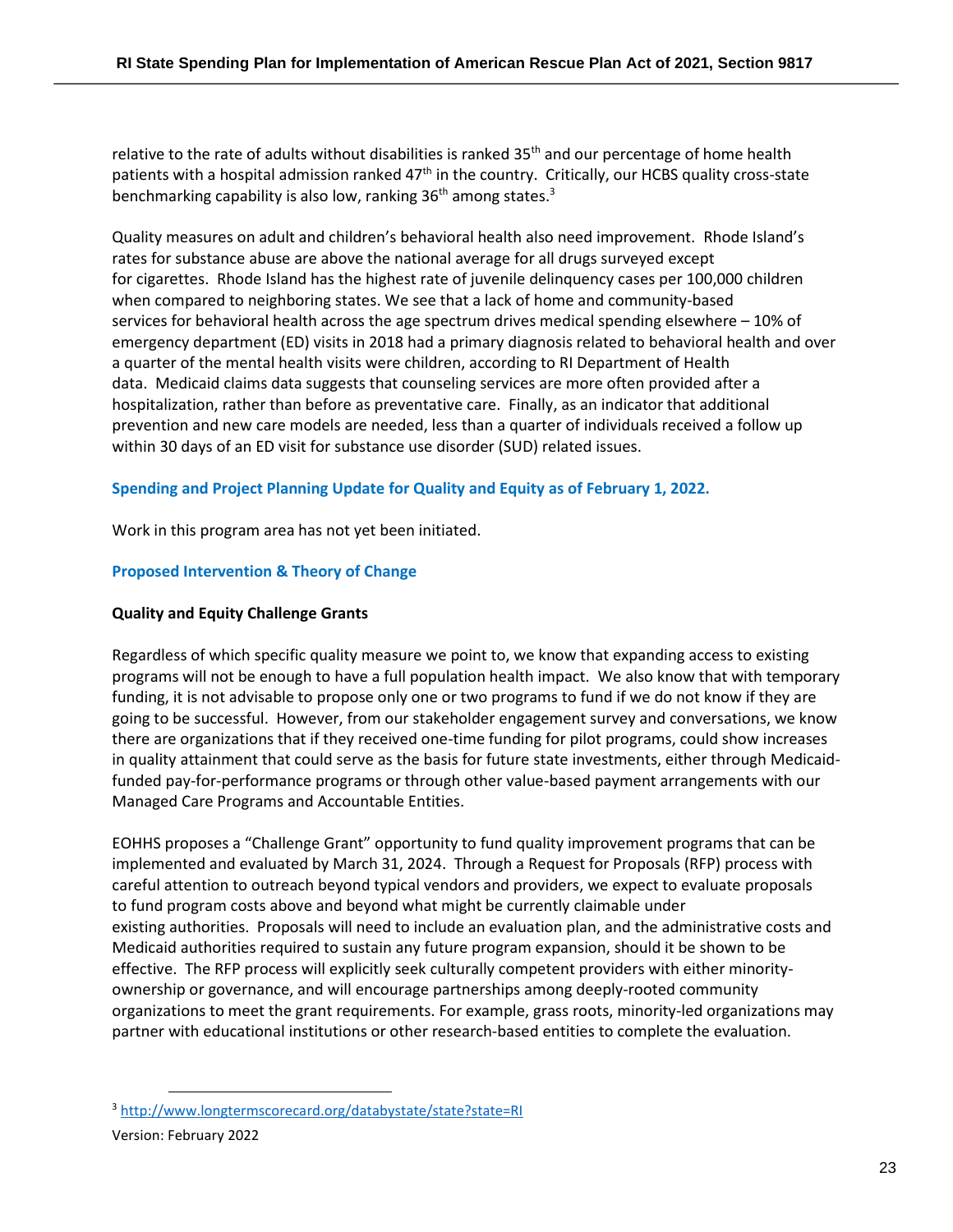Finally, all proposals must include strategies to address racial and ethnic disparities in the quality measures to be achieved.

While we encourage our stakeholders to promote their own programs, EOHHS will encourage applicants to consider quality measures that prioritize reducing emergency department and inpatient use, safety at home, preventative behavioral health (BH) and substance use disorders (SUD) services, housing stabilization, children's behavioral health wraparound services with child welfare providers, and identifying opportunities to assist citizens returning from Rhode Island's Adult Correctional Institutions (ACI).

# **Enhancing State Quality Strategy**

Rhode Island is currently receiving technical assistance from CMS and ADvancing States to develop and implement cross-agency data collection, analysis, and reporting processes to support oversight of HCBS services and standardized reporting of required sub-assurances under our Comprehensive 1115 Waiver. We believe this technical assistance should be supplemented by additional work under this opportunity to expand data collection in line with the CMS Request for Information (RFI) on the Recommended Measure Set for Medicaid-Funded Home and Community Based Services.<sup>4</sup> Included in that RFI are a long list of potential measures. We intend to use this funding to secure additional technical assistance to expand data collection and to make necessary system modifications to support that collection, enhance our quality strategy, and develop public facing quality scorecards.

# **Sustainability**

"Challenge Grant" recipients will have the opportunity through funded evaluations to show efficacy of programs that could be used to appropriate additional funding or Medicaid rate changes to support the continuation of programs with other grant dollars. Such evaluation could also be used for additional grant funding to support programs as required. Technical assistance under the quality strategy initiative will be designed to ensure that existing state program administrators and data analysts can keep data up to date following the completion of the funded project.

# **Success Metrics**

- Number of Medicaid members served in new pilot models
- Reduced number of preventable ED visits and inpatient visits among members served in new pilot models
- Implementation of personal safety and respect measures
- Implementation of life decision measures

<sup>4</sup> <https://www.medicaid.gov/medicaid/quality-of-care/downloads/rfi-hcbs-recommended-measure-set.pdf>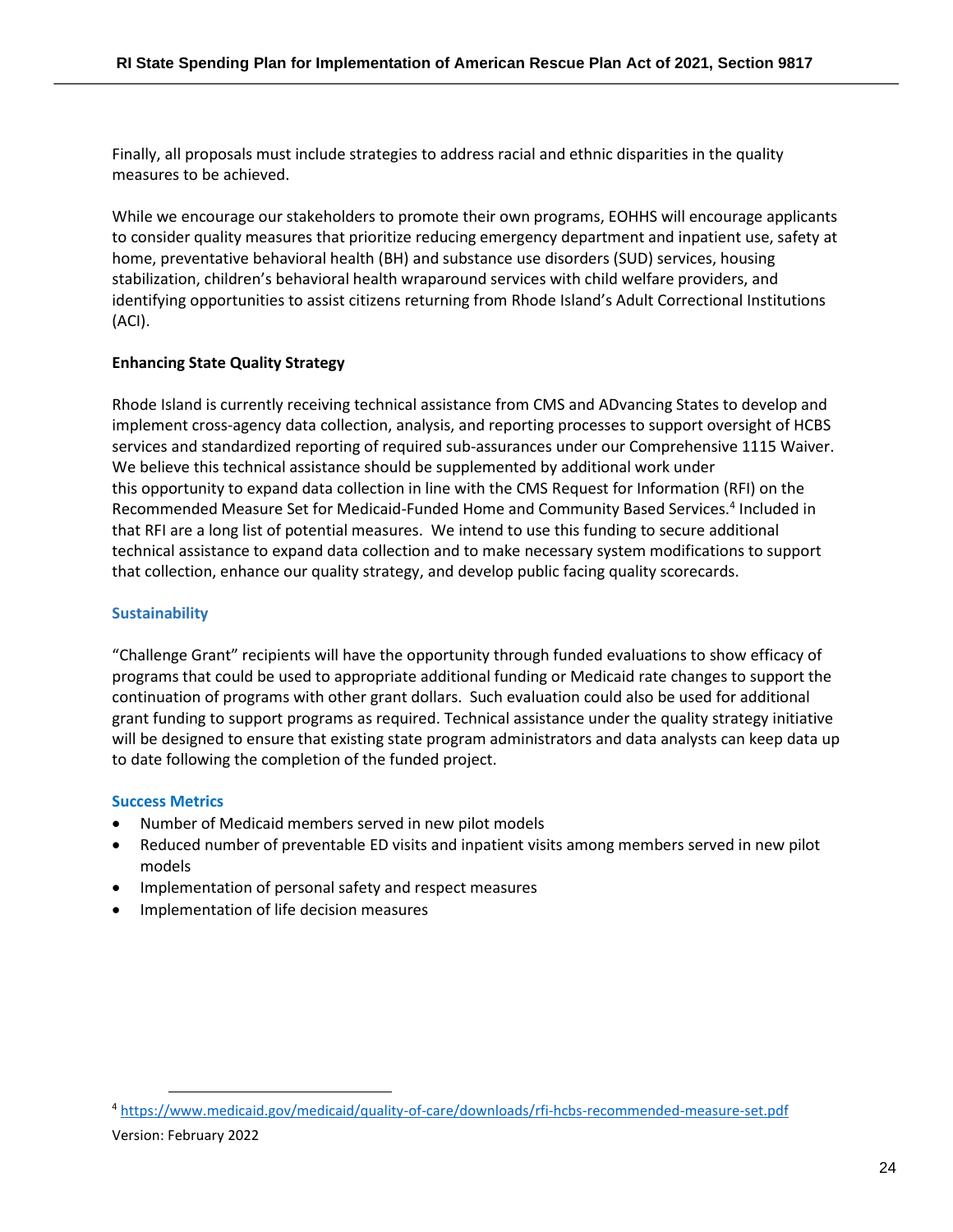# **Assistive Technology and Remote Supports**

# **Opportunity Statement**

Technology can be leveraged to help support individuals with intellectual and development disabilities (I/DD), traumatic brain injuries, dementia, or physical disabilities, e.g. by keeping them safe, or helping them stay connected to the community at large. Technology can help people live on their own or age in place, have greater access to transportation, provide needed reminders for daily living activities, assist with medication management, and many other tasks and/or activities. Overall, the use of technology promotes independence and self-sufficiency.

Additionally, we can leverage technology to help aid individuals without the need for in-person staffing. Remote support uses two-way communication in real time, so the individual receiving the support can communicate with their providers when they need them. Remote supports services decrease the need for in-person staffing and have been successfully implemented in several states including Ohio, Minnesota, Indiana, South Dakota, Tennessee, and Wisconsin. By alleviating the need for in-person staffing for individuals who are able to benefit from remote supports, and who choose this option, we free up Direct Support Professionals (DSP) who can work with individuals with more significant needs who require more direct hands-on care.

During the PHE, many people learned how to use new technologies to stay connected with work, family, friends, and support services. The use of technology has allowed individuals to stay connected. In some cases, it has expanded their communities. This is a gain that cannot be lost post pandemic.

#### **Spending and Project Planning Update for Assistive Technology as of February 1, 2022**

#### **Assistive Technology**

This work remains a priority for the State. However, an alternative source of funding has been identified through the State budget process. Enhanced HCBS FMAP funding will no longer be dedicated to this project.

#### **Remote Supports Pilot Project**

Work on this initiative has not begun yet. Utilizing Remote Supports as a service option in the State remains a priority.

As a component of this project, we will help to fund internet connectivity for the pilot participants in need of this support. Internet connectivity is a vital component of this project because remote supports cannot be delivered without it. These investments will help to directly enhance, expand, and strengthen the HCBS services we are able to deliver to Rhode Islanders. For example, Remote Supports allow people to live their lives more independently by providing them with assistance whenever needed and regardless of the setting (e.g., rural or urban, residential, community-based, or within their place of employment). This type of support also helps with HCBS workforce shortage issues. Allowing individuals who want more independence and are capable of managing this independence, the ability to choose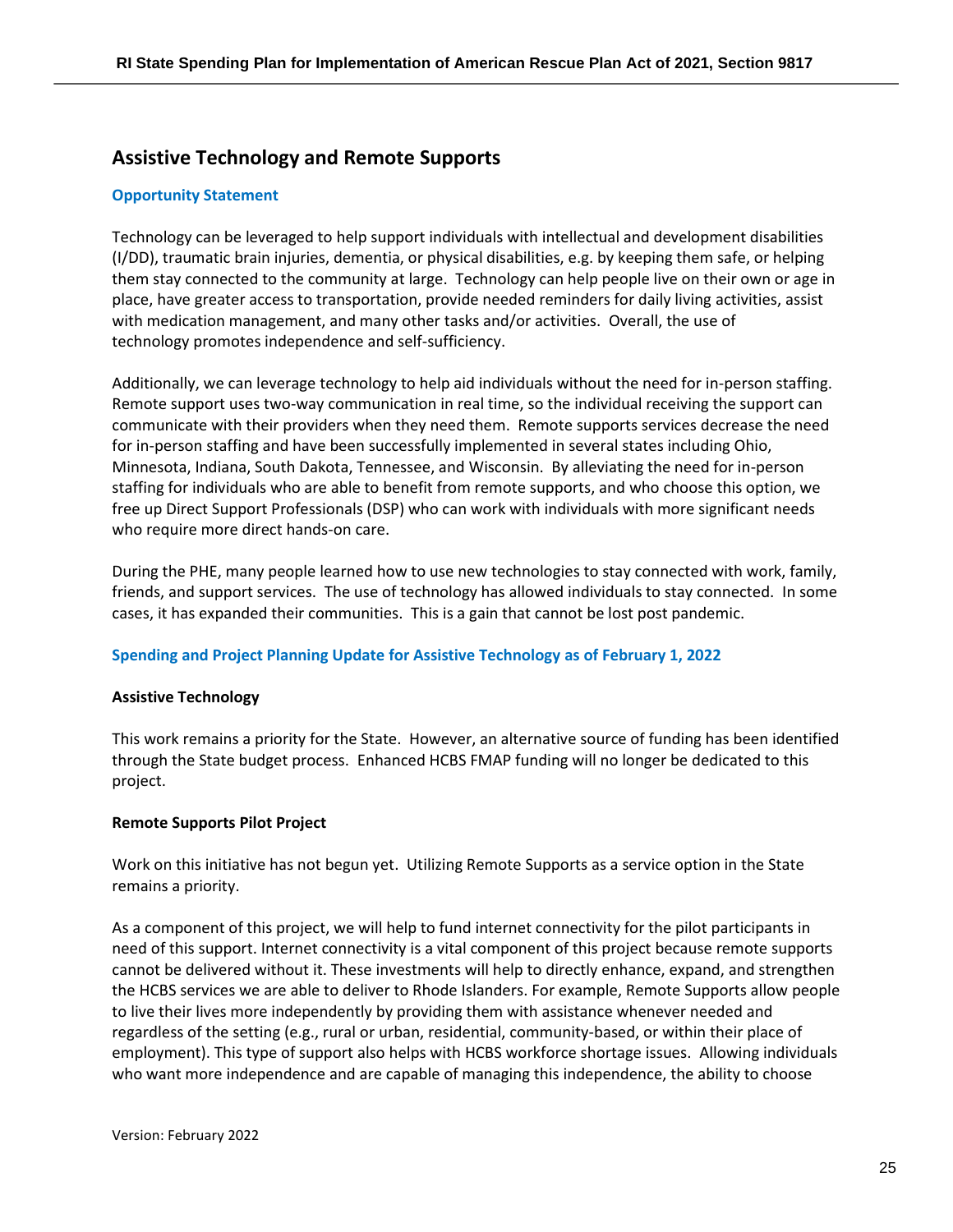Remote Supports in lieu of in-person supports, allows existing HCBS workers to be deployed where they are most needed and desired.

We intend to use this enhanced FMAP to fund a one-time pilot of remote supports. Additional funds will be needed to sustain this initiative over time. We will pursue State budget funds and other braided funding to accomplish this. There may also be opportunities to align and sustain this effort with the federal Affordable Connectivity program to bring broadband services to more households nationwide.

# **Proposed Intervention & Theory of Change**

# **Access to Technology**

To ensure equitable access to these technologies and build on the success of DigiAge<sup>5</sup>, Rhode Island will establish an assistive technology fund to assist clients with a one-time purchase of these devices. Recognizing disparities in technology ownership and usage, this program will make specific use of community in-reach to the areas of the State hardest hit by COVID-19. Technology can assist individuals with support needs to address impairments in memory, abstract thinking, executive functioning, task sequencing, motor, and/or adaptive behavior. It allows for increased independence and the potential for a broader community.

There are all types of technological devices individuals can purchase to improve the quality of their life including laptops, smartphones, and tablets. Additionally, specialized smart devices can assist/alert when an individual has something burning on the stove, forgets to shut off the stove, needs automatic home temperature controls, or struggles with medication management. Technology also offers new ways of connecting individuals. People can engage in all types of activities such as skill building classes, exercise classes, cooking classes, as well as many others that are all online.

# **Technology Training**

Training in new technology is essential for individuals to fully benefit from any new service or device. There is a need to have trained staff assist individuals in learning how to use their devices, whatever they may be. Provider agencies and individuals who self-direct their support services should have access to training dollars, so they can get the most use out of their technology.

# **Remote Support Services Pilot Project**

Rhode Island will invest funding in a 3-year pilot project to develop a remote staffing model. The project will use a competitive process to acquire technical assistance, solicit proposals from stakeholders, and design, implement and evaluate two to three project proposals. As part of project evaluation, we will conduct a Medicaid rate review and identify legislative, regulatory, and system requirements that would need to change to support sustained implementation of successful programs.

<sup>5</sup> <https://oha.ri.gov/digiAGE>

Version: February 2022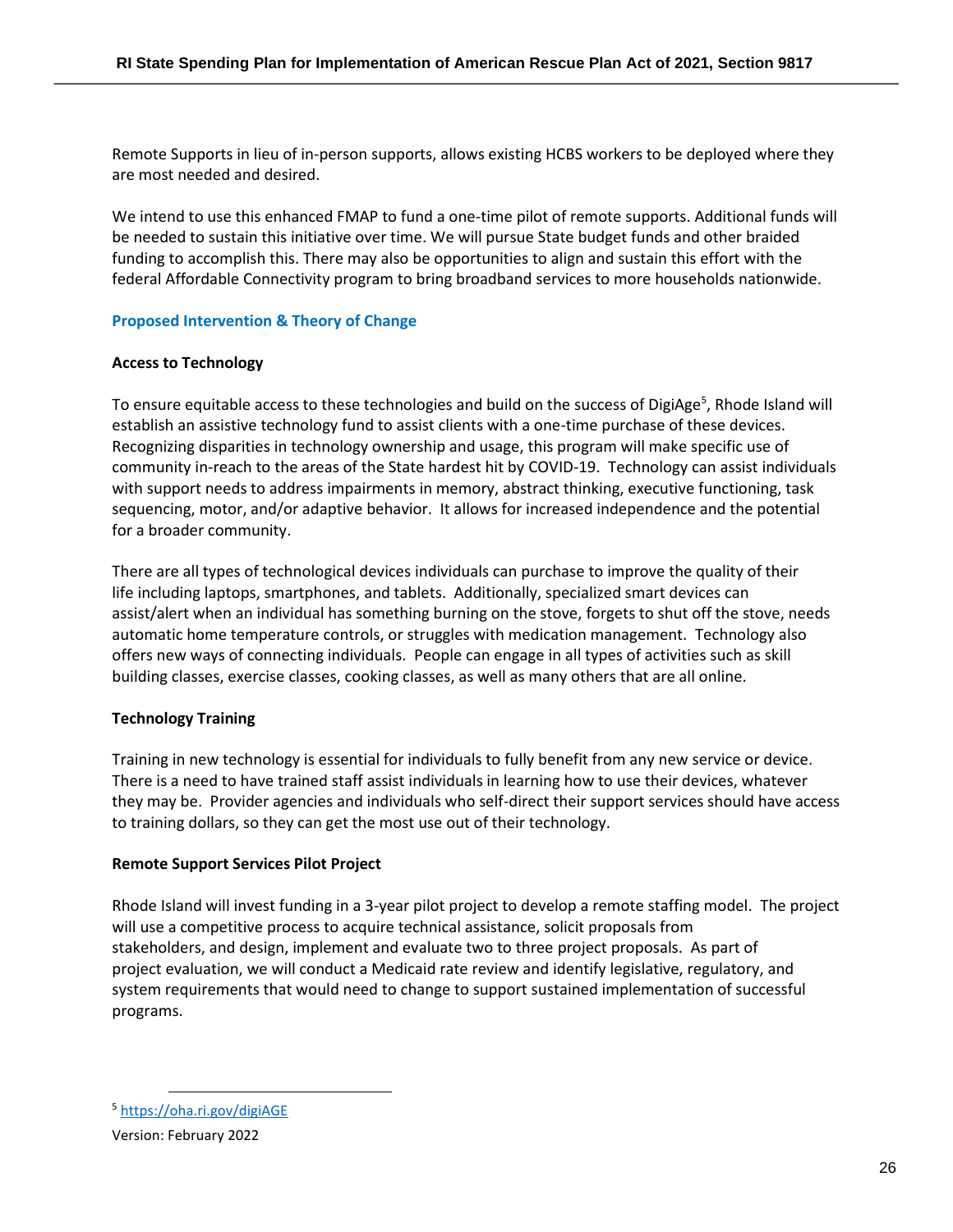#### **Sustainability**

Experience from other states proves that expanding access to technology and remote supports is cost effective. When these supports are used to assist individuals, there is a decreased need for in-person staffing. There is a cost associated with acquiring the technology that will be used by individuals, but the technology can last for several years. The use of these one-time funds will allow us to learn more about what works so we can further define an effective strategy for the use of technology as it continues to evolve along with individual preferences and ability to utilize technology.

#### **Success Metrics**

- Number of individuals utilizing remote supports for independent living and employment
- Greater independence evidenced by individuals doing things for themselves without direct staff involvement
- Increased request for technological supports
- Increased online community memberships

# <span id="page-26-0"></span>**Building Infrastructure to Expand Provider Capacity and Care Continuum**

*Proposed Total Investment:* \$55M

# **Self-Directed Program Expansion**

#### **Opportunity Statement**

A common theme in our ongoing stakeholder engagement work is the need to increase the number of workers providing HCBS services. Only 60% of licensed nursing assistants are currently employed as Certified Nursing Assistants (CNAs) indicating that many are leaving the healthcare industry. While our workforce proposals are inclusive of CNAs, we have an opportunity to grow our self-directed programs and support a different type of consumer and worker. Self-directed workers, known as Personal Care Aides (PCAs) or Independent Providers (IPs), need access to the same rewards as those that may work in a more traditional program, so that we can grow self-direction and self-determination in Rhode Island.

The service advisory agencies who help case manage and otherwise assist older adults and clients with developmental or physical disabilities in self-directed programs also need to be incentivized to keep up with increased demand and to support the growth of these programs more completely. During the PHE, many DD families shifted support services to a self-directed model. EOHHS also saw an increase of more than 150 workers in the LTSS self-directed model. We need to reevaluate how and what we pay the provider agencies with whom we contract to oversee these programs.

Finally, Rhode Island has built up its self-directed programs over time. With additional one-time support, we can review our overlapping programs and build consistency in them to make them more attractive to workers and more understandable to Rhode Islanders.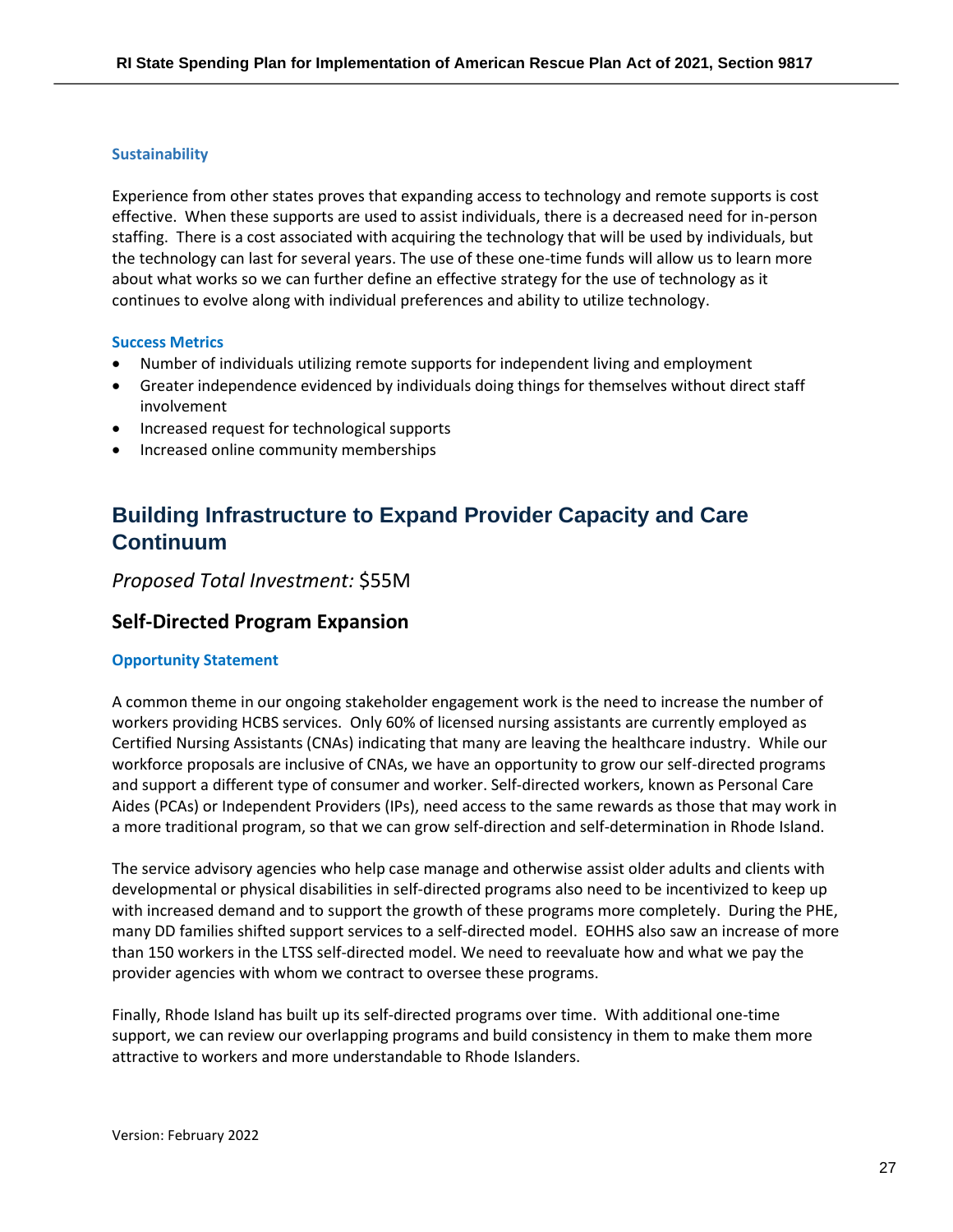### **Spending and Project Planning Update for Self-Directed Expansion as of February 1, 2022**

No spending occurred this quarter in this program area, although the self-directed workforce will benefit from the workforce recruitment and retention program through the Personal Choice and Independent Provider programs.

Since CMS spending plan approval, state partners developed a draft workplan for regulatory reform to support self-directed program expansion. Additionally, state self-directed program managers met with Jeff Keilson of Advocates, a national expert on self-directed program development, to discuss recommendations for regulatory reform. Finally, a new team member was hired through existing state funds in September, 2021, which increases EOHHS' capacity to support program development. Our team is currently working on finalizing compliance and quality metrics for self-directed programs. This baseline data will allow us to measure our progress as we work towards reform. Over the next quarter we expect to draft regulatory reform options and identify improvements for our PCA referral platform.

In the Division of Developmental Disabilities, there have been stakeholder meetings to discuss how to increase capacity in the self-direct support model. These meetings are providing us with valuable information as to the areas we need to look at when looking expand this service model. Topics such as staffing pools and registries were discussed, and we have heard they would be beneficial because it can be difficult for individuals and their families to find staff, and this can be a barrier to program expansion. Discussion regarding additional resources like Support Brokage, Service Advisory, and/or Peer Supports would also help to expand self-directed supports for those individuals who may find it challenging to navigate some of the complexities that come with managing their own services and supports.

Work in this program area is expected to accelerate over the next two quarters.

#### **Proposed Intervention & Theory of Change**

We propose investing in our self-directed programs to expand the workforce and increase utilization of these programs. This should include conducting a policy and rate review for the current array of selfdirected programs with the intention of enhancing the self-directed model of care, including Personal Choice, Independent Provider, Shared Living, DD Self-Directed Programs, and the Office of Healthy Aging (OHA) case management program. This review should include an analysis of how service advisory agencies (SAs) and fiscal intermediaries (FIs) are paid across programs with the intent of creating consistency across programs, ensuring rates are set appropriately to support services, and ensuring service advisory agencies are compensated in some way for clients who receive advisory or application assistance services, even if they ultimately decide not to participate in a self-directed program.

To act as a bridge to new rates, we will also utilize enhanced FMAP to invest in service advisory agencies so that they can expand services and better support self-directed programs. Additionally, enhanced FMAP funds will be used to incentivize new agencies to certify with Medicaid to be Service Advisement Agencies.

These investments will also include alignment with our No Wrong Door and broader workforce outreach initiatives to conduct a public information campaign on self-directed model of care. Such a public information campaign will make special emphasis on equity and target communities of color. We also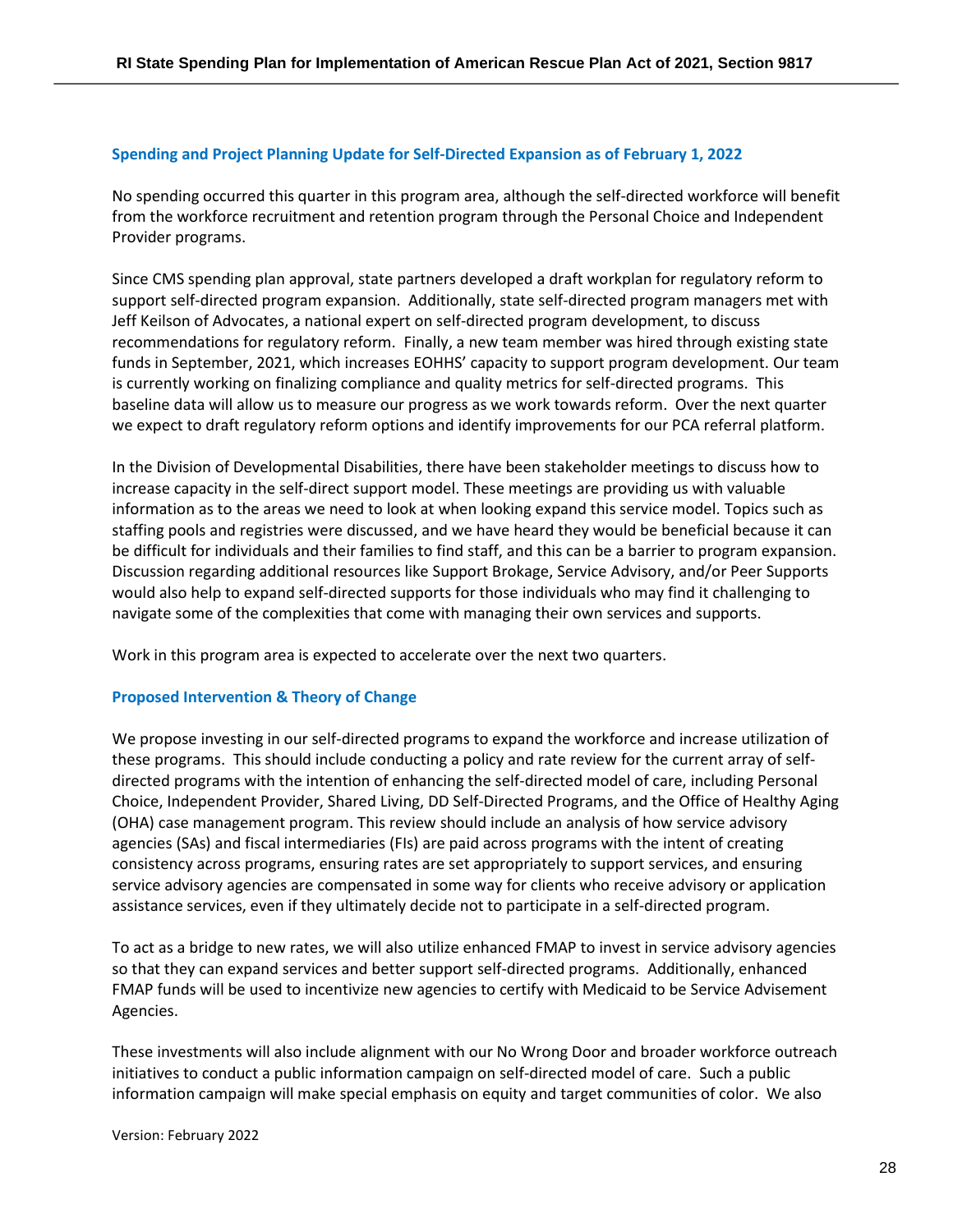aim to focus our outreach and recruitment efforts on areas of the State where home health care services are the least accessible and conduct targeted outreach to the community to inform them of PCA registry opportunities.

# **Sustainability**

We will use enhanced HCBS FMAP funds to support the development and implementation of these proposed initiatives, while pursing policy and rate changes to sustain these programs over the longerterm.

# **Success Metrics**

- Increased number of service advisory agencies and fiscal intermediaries available to support the self-directed programs
- Increased number of PCAs enrolled in the Registry to be accessible by enrollees of our Independent Provider or Personal Choice self-directed programs
- Increased percentage of overall HCBS clients receiving self-directed services
- Increased number of HCBS BIPOC clients receiving self-directed services
- Rhode Islanders are able to quickly and easily access clear information on the array of self-directed services available to them, and how to access these services
- Greater support to empower individuals to manage self-directed services

# **I/DD Provider Capacity Enhancements**

# **Opportunity Statement**

Individuals in the adult I/DD service system want to have access to more service model options to meet their goals. The current service infrastructure for self-directed programs and provider agency programs needs to be transformed to better meet the desires, preferences, and needs of the individuals who rely on these supports.

With enhanced HCBS FMAP funding, we have an opportunity to help providers establish high quality employment supports, expand integrated community-based supports, support community mapping, and enhance program access and quality through the use of technology. We will solicit transformation ideas from DDO providers through a proposal process and disseminate funds to support the implementation of these ideas through a grants approach.

# **Spending and Project Planning Update for I/DD Provider Capacity as of February 1, 2022**

# **Transformative Change Models**

The application for transformative change model proposals was released on December 3, 2021. The Developmental Disability Organizations (DDOs) were given until December 17, 2021, to submit their applications to The Department of Behavioral Healthcare, Developmental Disabilities, and Hospitals (BHDDH). Twenty-nine applications were received by BHDDH from our licensed DDOs, reflecting a total of \$6.3 million in requested funding. With the goals of supporting as many providers as possible in an

Version: February 2022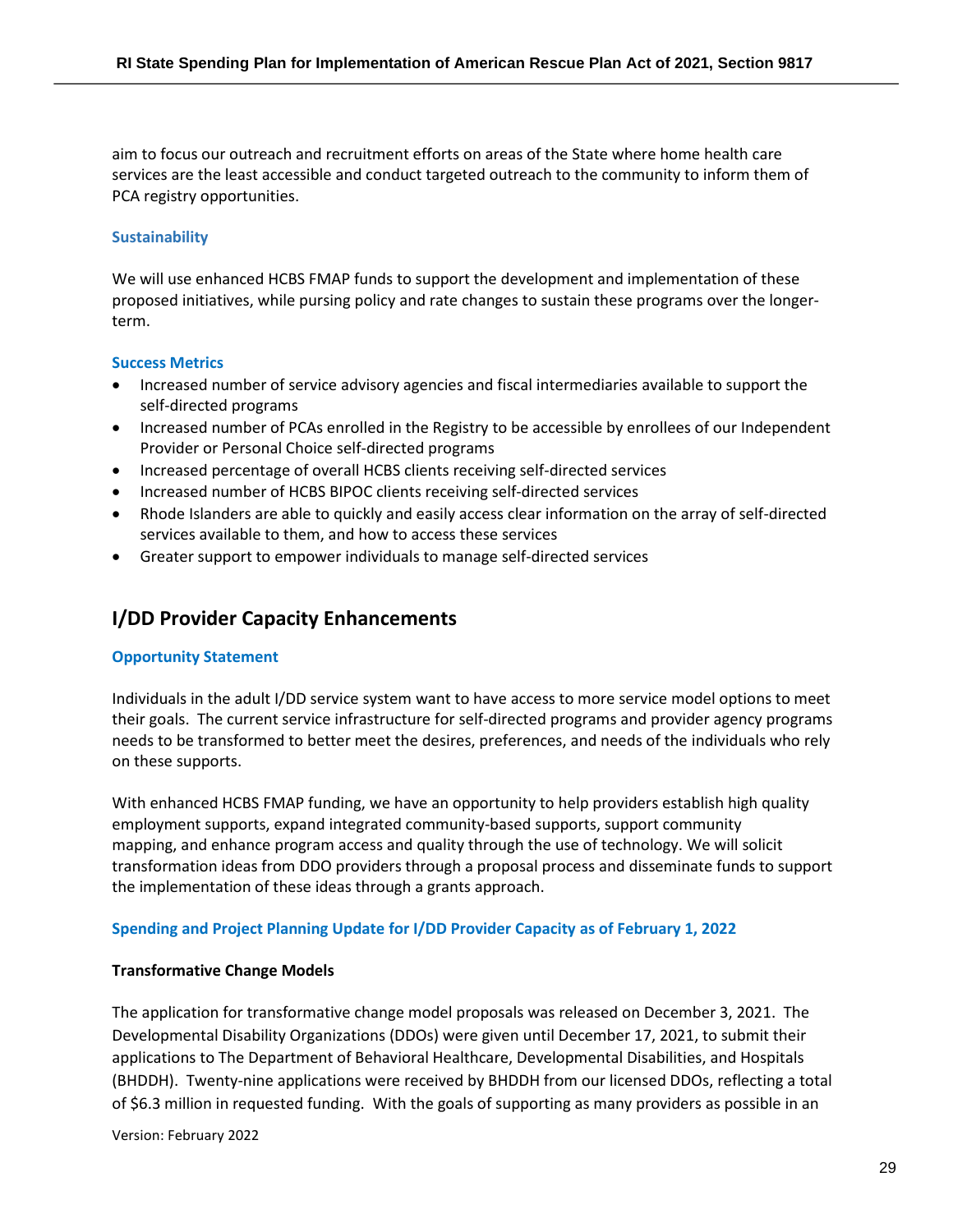equitable way, while honoring the \$4 million established budget for this initiative, the maximum request amount was set at \$250,000, costs that were not allowable were removed from the budgets, and all submitted proposals were funded at 76% of the requested amount.

Current licensed DDOs will use this funding to build capacity within their organizations. The funding will be used for retention efforts through different types of professional development and recruitment efforts. Several of these activities and trainings will focus on person-centered programming, customized employment, community navigation, equity and diversity, implicit bias training, and technology use. Increased training and professional development opportunities will help providers acquire the knowledge and skills they need to be successful in their positions. This will lead to better service delivery to those receiving supports from these agencies.

The providers are now awaiting the disbursement of funds, contingent upon release by the General Assembly, so they can begin the work outlined in their submissions.

#### **Technical Assistance**

This work remains a priority for the State. However, an alternative source of funding has been identified through the State budget process.

#### **Proposed Intervention & Theory of Change**

#### **Transformative Change Models**

This grant program aims to incentivize providers to improve their practice models by providing access to tools and technology designed to improve access to, and quality of, integrated community day and employment support programs. This proposal will be in parallel to a significant rate increase enacted by the Rhode Island General Assembly in our recently passed budget for the current state fiscal year. Through provider transformation we aim to:

- Improve access to high quality integrated community day and employment support programs;
- Enhance service delivery models to focus on person-centeredness and the supports consumers need to live meaningful lives within the community of their choosing;
- Strengthen provider infrastructure and practice models to ensure an efficient, sustainable servicedelivery network; and
- Improve the system's ability to prepare for improved outcomes through value-based payments and other contractual structures.

Effective integrated day and employment practices can only thrive in organizations where a clear focus, set of values, and infrastructure are present. A comprehensive transformation initiative must address the development of new business models that focus on priorities such as organization goals, culture, job placement process, communications, fiscal and staff resources, professional development, customer engagement, quality assurance, and community partnerships.

#### **Technical Assistance**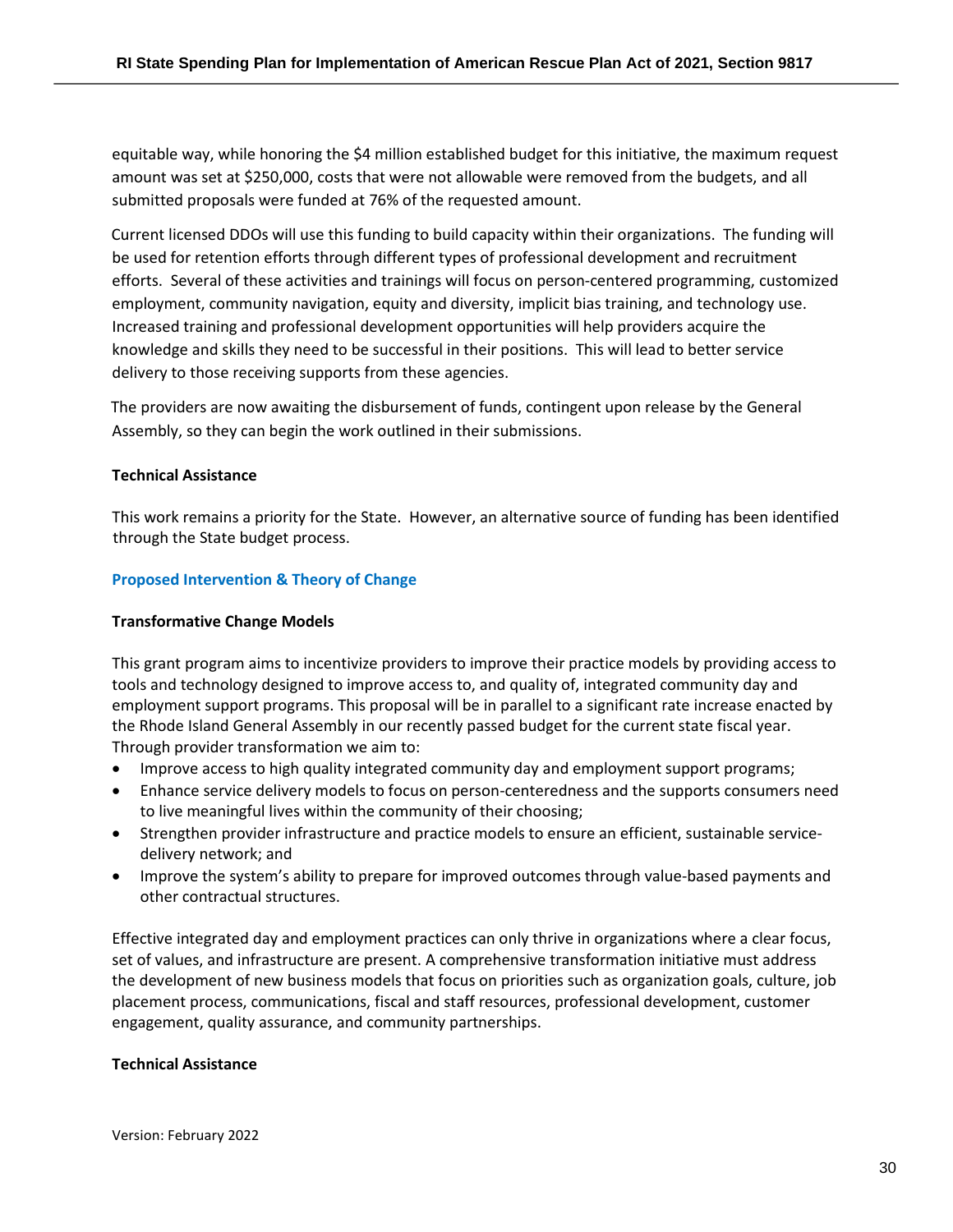These grants will provide Developmental Disabilities Organizations (DDOs) one-time financial support to promote organizational change and capacity building to improve quality through technical assistance (TA). As we recover from the COVID-19 pandemic, we need to innovate on service models and practices to better support consumers in the community and meet their needs, goals, and preferences, with a focus on community and employment first.

The Supported Employment Leadership Network (SELN), a national organization which the State is receiving TA from, recommends an approach that incorporates an investment in both organization level TA, employment support, professional training, and implementation support in the form of coaching and mentoring.

# **Sustainability**

These resources will be one time and we aim to use what we learn from the grant and the TA to develop future year budget proposals to sustain the positive change. We may be able to obtain some supplemental funding from other sources.

# **Success Metrics**

- Increased percentage of consumers engaging in person-centered services
- Individuals receiving I/DD services who indicate they had choice
- Individuals receiving I/DD services who indicate they are meaningfully engaged
- Individuals receiving I/DD services who indicate they are supported in activities that support their employment, leisure, spiritual, social, and educational goals
- Employment that is customized to the individual
- Providers diversity revenue streams to promote flexibility
- Increased inclusion, equity, and diversity in programming and hiring practices

# **Nursing Facility Transformation**

# **Opportunity Statement**

Rhode Island invests over \$329 million annually to provide LTSS to approximately 11,000 beneficiaries over the age of 65. Currently, 75% of that spending supports services delivered through high-cost nursing facilities. Importantly, the average cost of care for nursing facilities for individuals over 65 is ~\$30,000 greater than for home and community-based services (HCBS). As of State Fiscal Year (SFY) 2018, Rhode Island had the lowest share of Medicaid LTSS spending on HCBS in the nation, creating an unsustainable financial situation given our aging population. <sup>6</sup> Under Rhode Island General Laws section 40-8.9, our goal is 50%.

We have a significant opportunity to rebalance Medicaid LTSS utilization away from institutional settings and towards home and community-based settings, and to refocus institutions on the individuals who

<sup>6</sup> Murray, Caitlin, Alena Tourtellotte, Debra Lipson, and Andrea Wysocki. "Medicaid Long Term Services and Supports Annual Expenditures Report: Federal Fiscal Years 2017 and 2018." Chicago, IL: Mathematica, January 7, 2021 (Note: Data unavailable for CA, NY, VA, IL, & NC)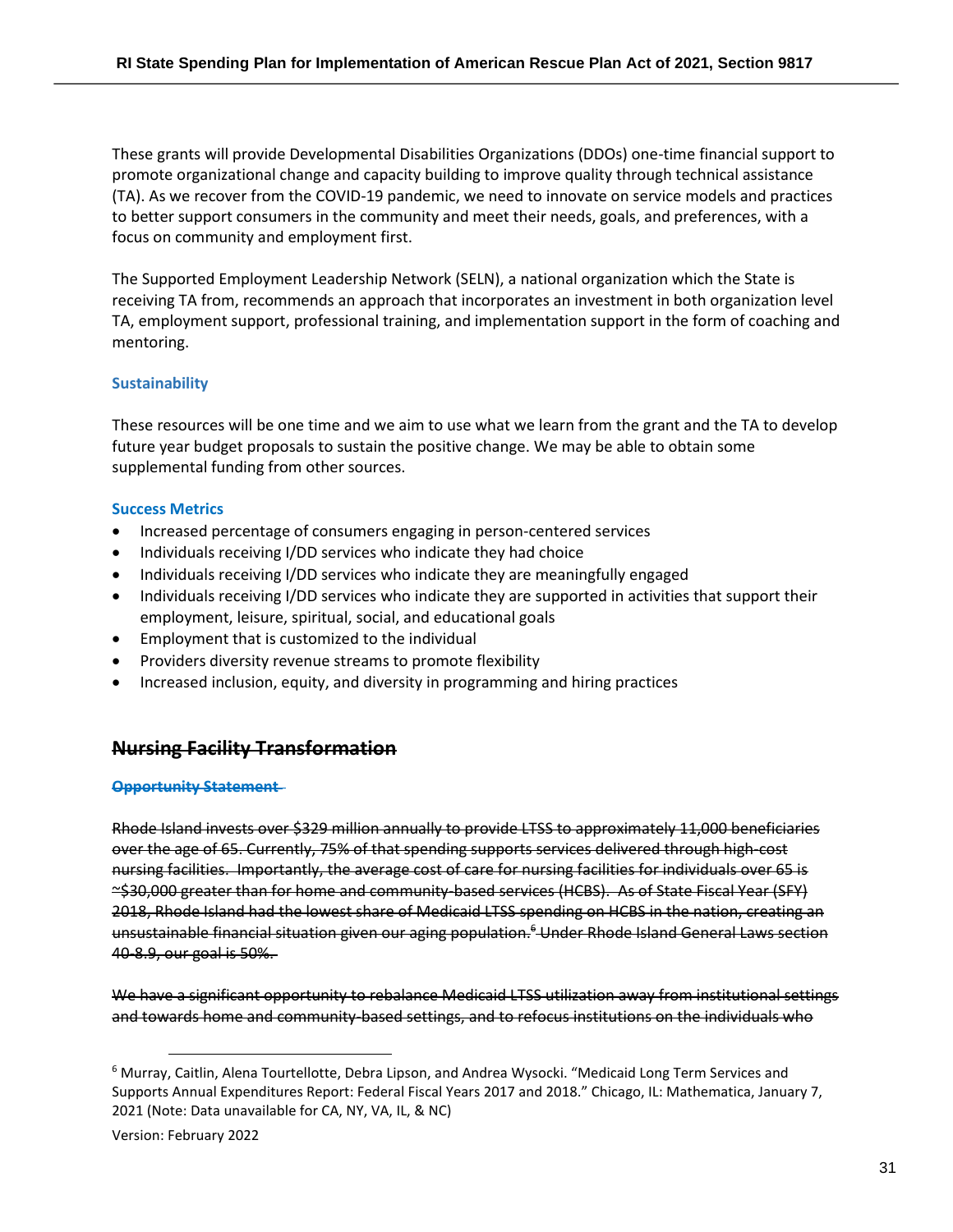most need that level of care. Rhode Island does not have sufficient specialized nursing facility capacity to care for more needy Medicaid members, such as individuals with complex behavioral health needs, traumatic brain injuries, or patients in need of a ventilator. Instead, we have more "generalized" nursing facilities that serve the general population and have become the de-facto choice for many Rhode Islanders, even though surveyed individuals and families typically express a desire to remain at home or in their community.

The goals of the Nursing Facility Transformation and Bed Buyback Extension are to: (1) reduce utilization of nursing facilities for Medicaid members who can be appropriately served in a home and communitybased setting and choose such a setting; and (2) support high quality nursing facilities to adjust their business models and develop targeted capacity to serve specific Medicaid populations in need (e.g., those with complex behavioral health needs). The initiative will help nursing facilities who have been confronting declining occupancy due to the pandemic to remain on solid financial footing.

# **Spending and Project Planning Update for Nursing Facility Transformation as of February 1, 2022**

The State is not working on developing this initiative. In our letter to CMS dated September 14, 2021 we acknowledged that: "Payments solely for the purpose of reducing nursing facility bed size and/or capacity are not approvable under ARPA section 9817". As such we have purposefully struck out any references to a bed buyback program from the above and below sections from this document. We are seeking alternative funding sources to pursue the policy goals laid out in this area.

#### **Proposed Intervention & Theory of Change**

#### **Nursing Facility Transformation and Bed Buyback Extension:**

Under the CARES Act, EOHHS established a grant program that provided \$9 million in funding to 11 nursing facilities to transform and diversify their business models, resulting in 286 licensed nursing facility beds being taken offline or repurposed to build service capacity and meet specific needs. Of those, 27 beds were taken out of service, another 102 were repurposed to non-institutional use, and the rest were reserved for specialized capacity for memory care, patients needing ventilators, and patients with behavioral health needs.

EOHHS proposes to both expand and refine this successful program by extending funding to additional participants and offering extensions to existing participants. We also plan to refine the program requirements to more specifically target the types of specialized capacity most needed by Medicaid beneficiaries – namely brain injury support, complex behavioral health, supportive housing models, and Department of Corrections geriatric discharges. If successful, this expanded program will include an additional 5 to 10 facilities over two years.

EOHHS plans to distribute funding via a competitive grant process to nursing facilities in Rhode Island, some of which are small businesses and non-profits. Consistent with the CARES Act funded 2020 program, nursing facilities will be awarded grants to accomplish one of the following transformations: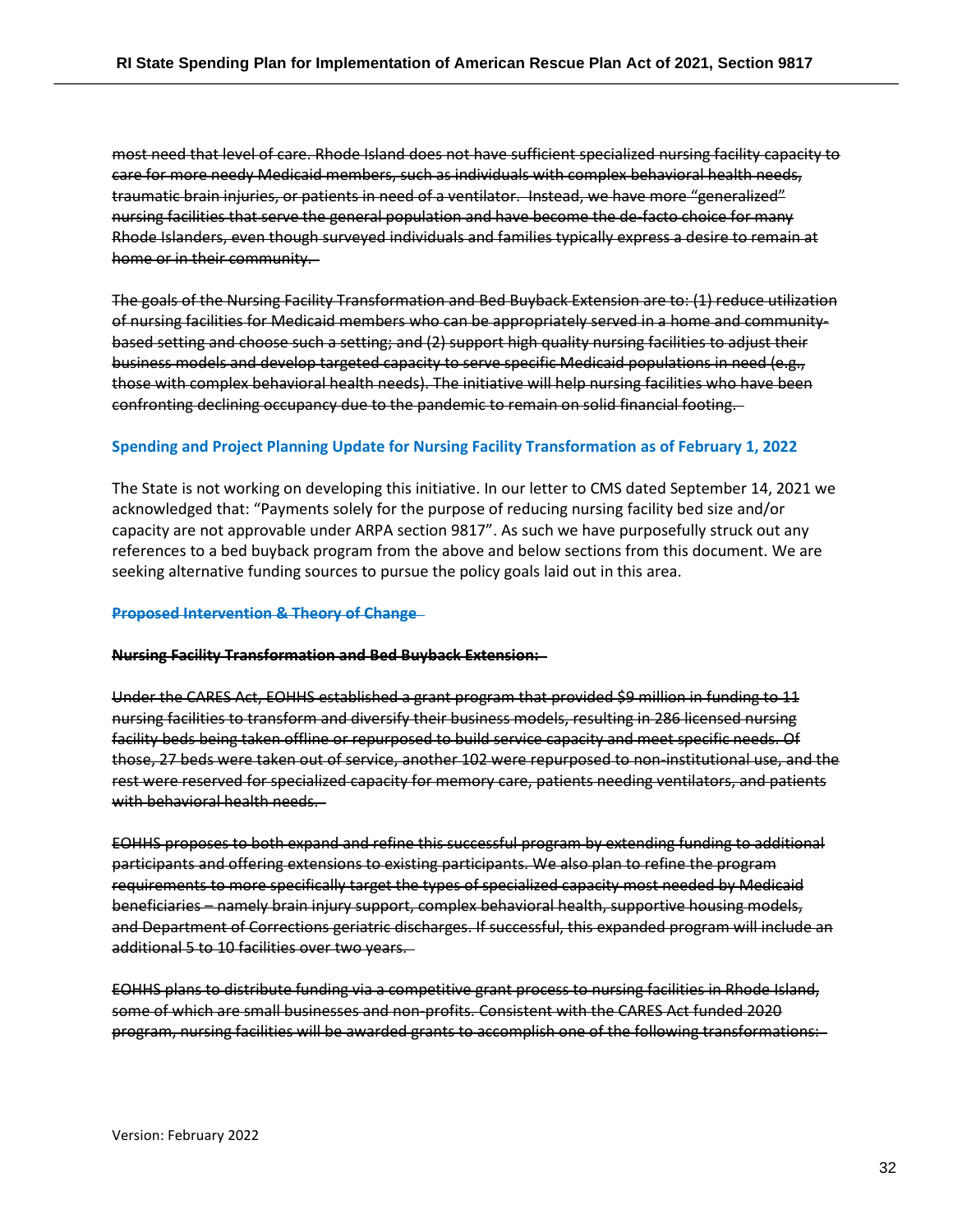- **Nursing Facility Transformation** that enables the facilities to diversify their sources of revenue to counter losses from business interruption due to the public health emergency and ensure ongoing financial viability.
- **Targeted, Specialized Nursing Facility Service Capacity Building** to develop a specialized unit under current licensure with the structural capacity and approved clinical care models to support at specific, targeted at-risk populations with specialized needs where service provision by a nursing facility to these populations can stabilize occupancy and free up hospital capacity.

#### **Sustainability**

This one-time funding will support nursing facilities in transforming their practice models to specifically target populations and services that will better meet the needs of the Rhode Island Medicaid long-term care continuum. This investment in diversification of nursing facilities will allow Medicaid to maintain lower nursing facility utilization rates and continue to realize savings over time.

#### **Success Metrics**

- Total number of licensed nursing facility beds
- Number of licensed nursing facility beds repurposed for specialized use by the type of specialized care, e.g., traumatic brain injury, behavioral health, dementia, supportive housing, etc.
- Number of licensed nursing facility beds taken out of service

# **Assisted Living Expansion to Serve Medicaid Members**

#### **Opportunity Statement**

Assisted living residences (ALRs) offer a community-based 24/7 supportive living option for people who do not require the level of skilled care provided by nursing facilities. However, access to assisted living for low-income Rhode Islanders is substantially limited, as many providers either do not participate in the Medicaid program or severely restrict the number of placements available for Medicaid LTSS beneficiaries.

There are a growing number of Rhode Islanders who could be safely served in an ALR but are unable to gain admission to these types of LTSS settings and therefore remain in higher cost institutional settings. According to Kaiser Family Foundation, only 15% of Rhode Island's assisted living residents are on Medicaid; whereas well performing states on LTSS rebalancing measures have more than 25% of assisted living residents on Medicaid. Further, according to the American Health Care Association, Rhode Island's ratio of Medicaid nursing facility residents to assisted living residents is 10.9. The national average is 5.53.

#### **Spending and Project Planning Update for Assisted Living Expansion as of February 1, 2022**

Work in this program area has not yet been initiated. The State has prioritized implementation of a state budget initiative to implement a tiered rate reimbursement structure for Assisted Living Residences. Since November 1, 2021, all Assisted Living providers received an increase in baseline funding. Effective February 1, 2022, Medicaid-enrolled Assisted Living Providers can apply for a higher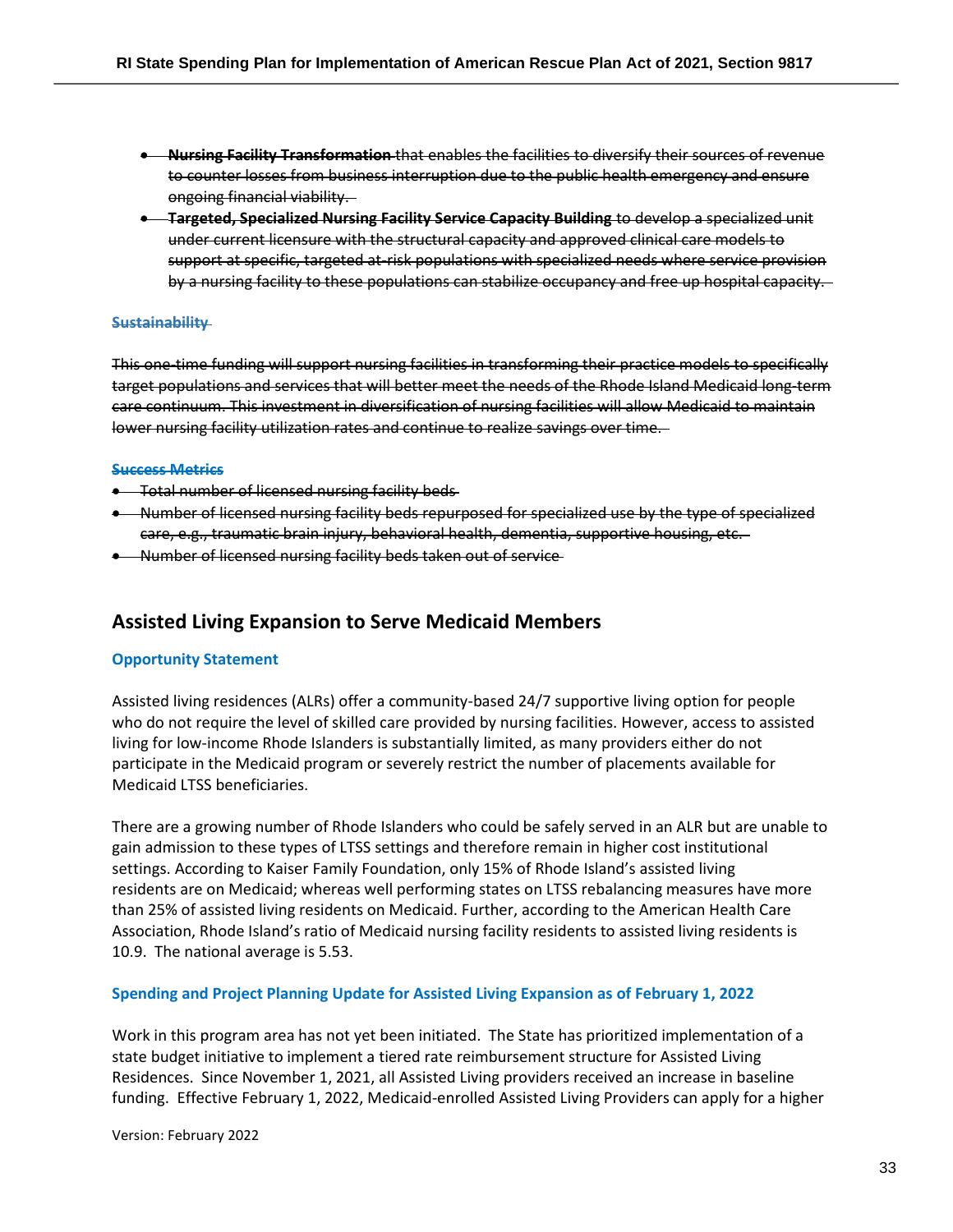tier certification, which will allow them to get additional payments for more clinically complex Medicaid residents.

We anticipate picking up this initiative after the reimbursement structure is fully implemented in the Summer of 2022, as funding allows.

#### **Proposed Intervention & Theory of Change**

#### **Assisted Living Expansion Grants**

The Assisted Living Expansion initiative will provide funding to Assisted Living Residences (ALRs) to expand capacity subject to the condition that they reserve beds for Medicaid eligible residents and more generally take a meaningful step toward making ALR options more accessible and more affordable for all Rhode Islanders. EOHHS will make grant funding available as an incentive to ALRs to attain initial Medicaid LTSS certification, and to those ALRs already certified who make a commitment to serve a certain number of Medicaid beneficiaries on an ongoing basis.

EOHHS attempted a similar ALR expansion program using Coronavirus Relief Funds (CRF) in 2020, but the program was ultimately unsuccessful, and no grants were distributed. The three primary reasons for lack of interest from RI ALR providers in the prior program were: (1) Assisted Living (AL) Medicaid rates were not sufficient; (2) the incentive program was insufficiently funded; and (3) given the tight timelines under CARES act for the use of the funds, there was limited provider engagement. Based on these learnings, we propose to redesign this important program by drawing on the lessons of the last year. As a starting point, the General Assembly recently adopted EOHHS-proposed ALR rate reform that ties rates to tiered acuity. We will also begin by actively engaging providers in the design/development of the program details and requirements to get them on board earlier in the process. In addition, we plan to have opportunities for a more substantive funding commitment.

Funding will be distributed to eligible ALRs who agree to increase access for low-income Rhode Islanders who need LTSS in a safe, supportive environment but without the level of skilled care provided by an institution. Grant funding will be awarded upon proof of Medicaid certification for newly certified ALRs. Additional grant funding will be made available to facilities who commit to increasing the number of Medicaid beneficiaries served. Grant funding will also be used to incentivize certain outcomes, to be developed in conjunction with industry stakeholders, such as supporting underserved populations or adopting cultural sensitivity training.

ALRs may use grant funding to defray costs of obtaining certification and setting up new programs, processes, and outreach for Medicaid beneficiaries. ALRs will be encouraged to establish processes for timely and frequent connection to local nursing facilities and hospitals to encourage transitions of care that either avoid or minimize nursing facility stays. Providers will also need to establish new processes for classification of Medicaid eligible AL residents in accordance with the new Medicaid tiered rate structure to enable facilities to accept and support populations with higher acuity.

#### **Sustainability**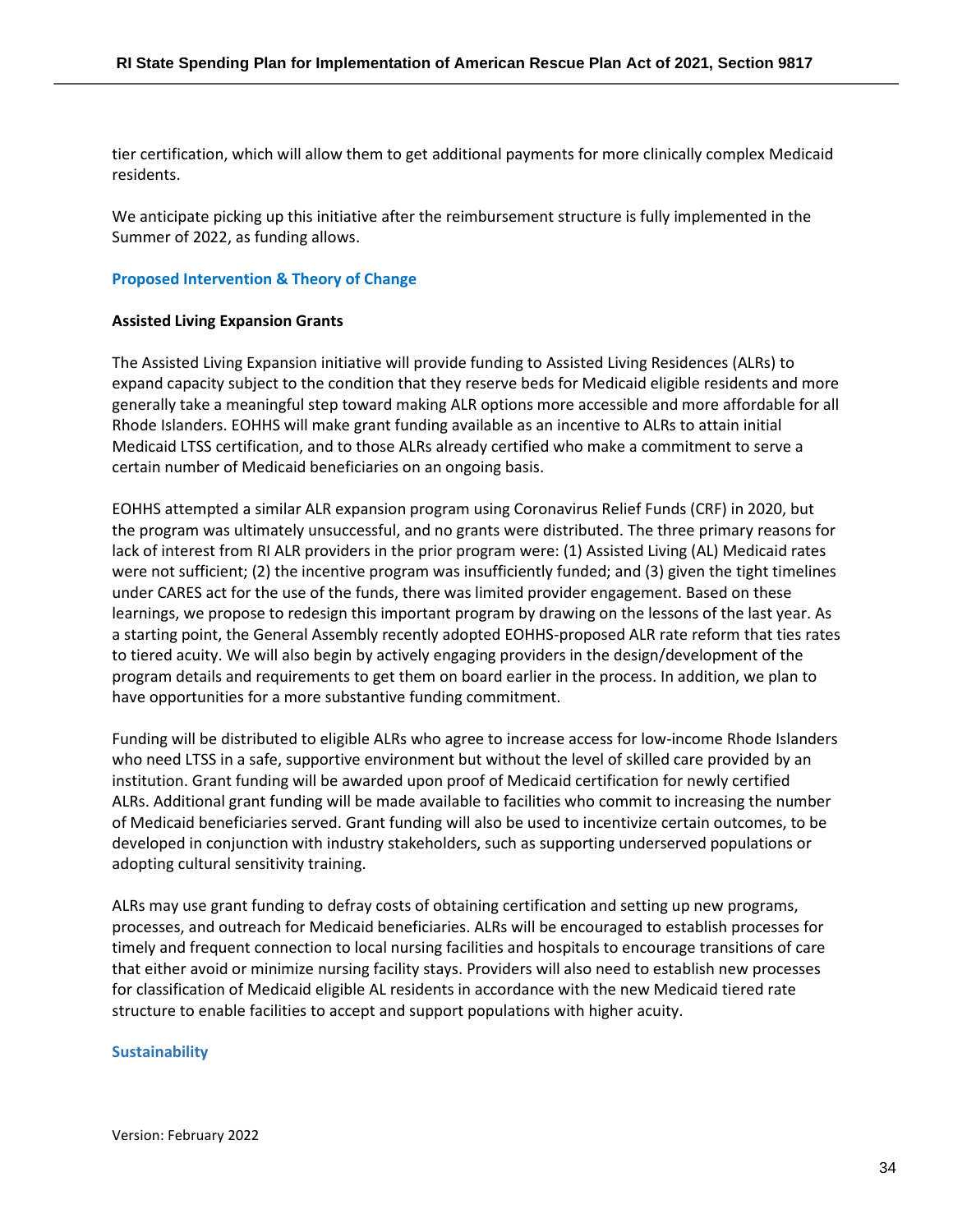This initiative will provide one-time funding to incentivize initial Medicaid LTSS certification of ALRs and increased ALR participation in the Medicaid program and promotes public health and safety in our post pandemic environment as it promotes independent living. Ongoing payments for Medicaid beneficiaries in ALRs will be part of the regular Medicaid program and will not require ongoing additional initiative funding. In addition, having ALR placements available to Medicaid beneficiaries as an alternative to congregate settings and more expensive nursing facility settings will result in long term savings for the Medicaid program.

#### **Success Metrics**

- Increased number of Medicaid LTSS certified ALRs
- Increased number of Medicaid beneficiaries in ALRs
- Decreased ratio of Medicaid nursing facility residents to assisted living residents

# **Building Traumatic Brain Injury Capacity In-State**

#### **Opportunity Statement**

Currently, the State has a Traumatic Brain Injury program that provides services through two different pathways. One allows for individuals with a traumatic brain injury (TBI) or acquired brain injury (ABI) to reside in one of three homes that provide residential support and ongoing habilitative services (HAB), the other allows for personal care type services to be provided in a home or community setting by either a nursing agency or one of the DDO's which provides a direct service worker. Pre-pandemic, the community resident was also able to receive day HAB through a licensed community rehabilitation facility which has since stopped its day program for adults. The current design of the program does not address a continuum of care for individuals with a TBI/ABI and relies heavily on placements in residential settings. Due to the limited number of in-state beds, Rhode Island must sometimes rely on out of state placements to meet the needs of its members. Another challenge of the current program design is that eligibility is limited by the need to have a "Hospital Level of Care" which may prevent individuals from accessing services which are beneficial to them.

Rhode Island will utilize enhanced HCBS FMAP dollars to increase and diversify the services to individuals with TBI/ABI within their community of choice. Creating a program that provides community based rehabilitative services and supports, at increasing acuity levels, the state may lessen the need for long term residential placements in state and out of state (at a cost of \$1000 per day minimum.) Out of state placements create a problem for case management and oversight of the provision of services.

#### **Spending and Project Planning Update for Traumatic Brain Injury Capacity as of February 1, 2022**

No HCBS enhanced FMAP funding has been accrued for this work to date. In February, a state workgroup will be initiated to update program metrics, quantify the coverage gap, and develop a series of short and long term solutions to be prioritized based on available funding. The State is striking the potential intervention of Specialized LTSS Residences because enhanced FMAP funding will not be utilized to incentive specialized nursing facility beds. This is still a strategy the State is interested in pursuing if alternative funding sources become available.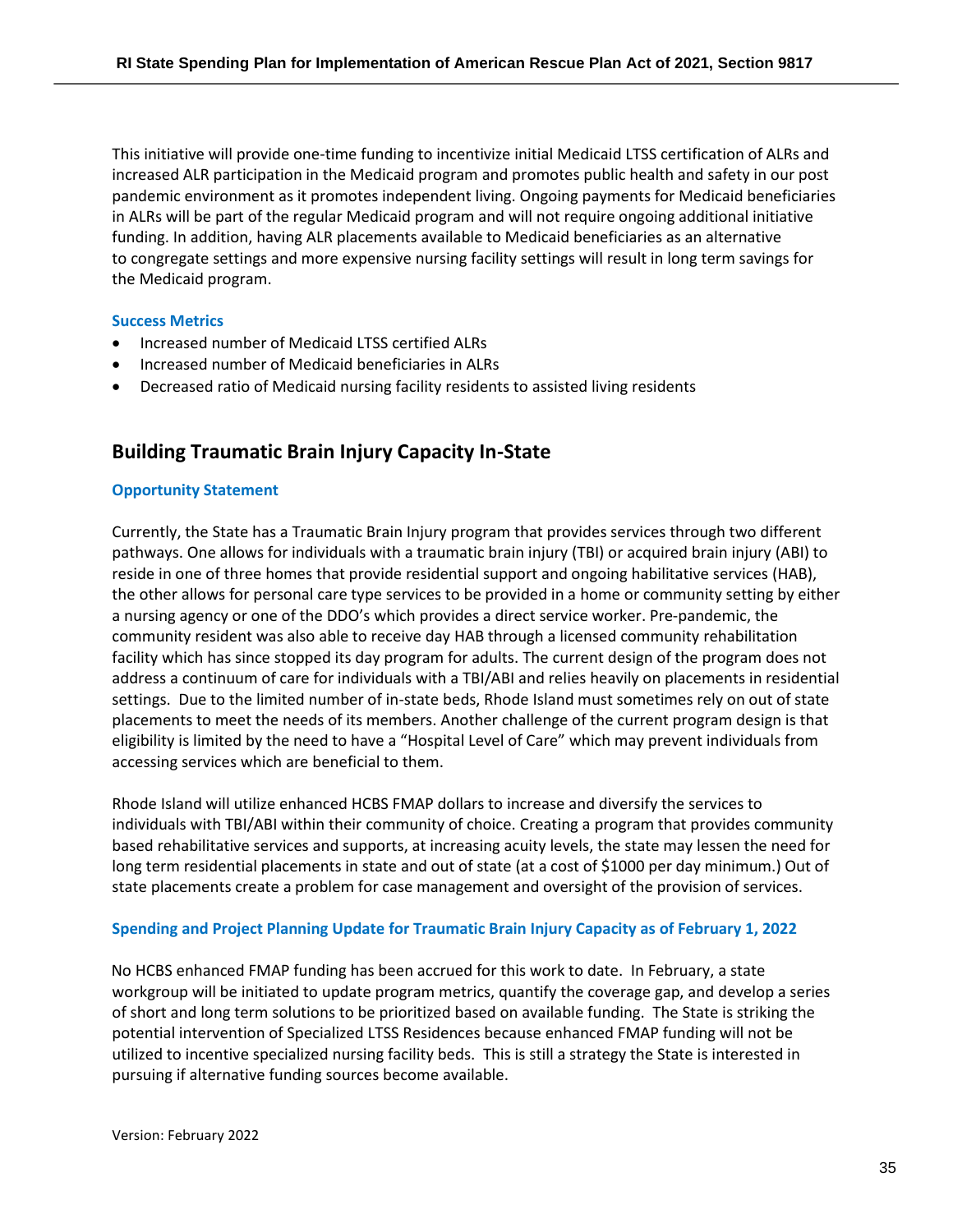#### **Proposed Intervention & Theory of Change**

Utilizing enhanced HCBS FMAP dollars, we conduct the interagency planning, rate review, and system enhancements required to expand the Habilitation program to include the following services:

- **Cognitive Rehabilitation Services**: services provided in a home or community setting where the skills will be used to maximize the functioning and success of the individual.
- **Outpatient clinic/Day program:** specializing in rehabilitation therapy and additional services such as counseling, behavioral supports, activities.
- **Specialized LTSS Residences:** Identifying nursing homes through nursing home transformation for specialization in TBI /ABI patients, or a higher level of residential living that supports individuals with behavioral needs that are currently in out of state placements.
- **Support to the TBI Association of Rhode Island:** For increased accessibility to support groups and resources for Individuals with TBI/ABI and their families.
- **Funding for a Project Manager/ Consultant:** Consultant will lead interagency project management and will research other state programs to recommend best practices

#### **Sustainability**

This initiative would need to have funding in future budgets, but we anticipate that costs will be offset by savings from maintaining individuals in lower cost community-based settings in Rhode Island. Additionally, providing intense therapies in a timely manner to individuals with TBI/ABI increases the possibility for a more successful recovery with hopefully less dependence on services.

#### **Success Metrics**

- Decreased number of individuals who are seeking out of state placements
- Increased number of individuals able to return to a pre-injury level of functioning or return to work or employment with supports
- For those needing continued supports, increased number of individuals receiving those services in the least restrictive settings
- Increased numbers of individuals moving from most restrictive to least restrictive service provisions

# <span id="page-35-0"></span>**Expanding Preventative and Community Children's Behavioral Health Services**

#### **Please see updates for all Children's Behavioral Health Services below.**

#### **Opportunity Statement**

Children's behavioral health needs, while growing prior to the public health emergency, have been exacerbated in Rhode Island by the stresses of COVID-19. Recent data from Rhode Island Kids Count found that calls to RI Kids Link, a Rhode Island hotline on children's behavioral health, increased 22% in 2020 during the PHE.

Navigating the children's behavioral healthcare system in Rhode Island can be daunting. Particularly when a child experiences a behavioral health crisis, parents may not know what to do, or who is available to help meet their child's needs. One reason for these challenges is that our current system is

Version: February 2022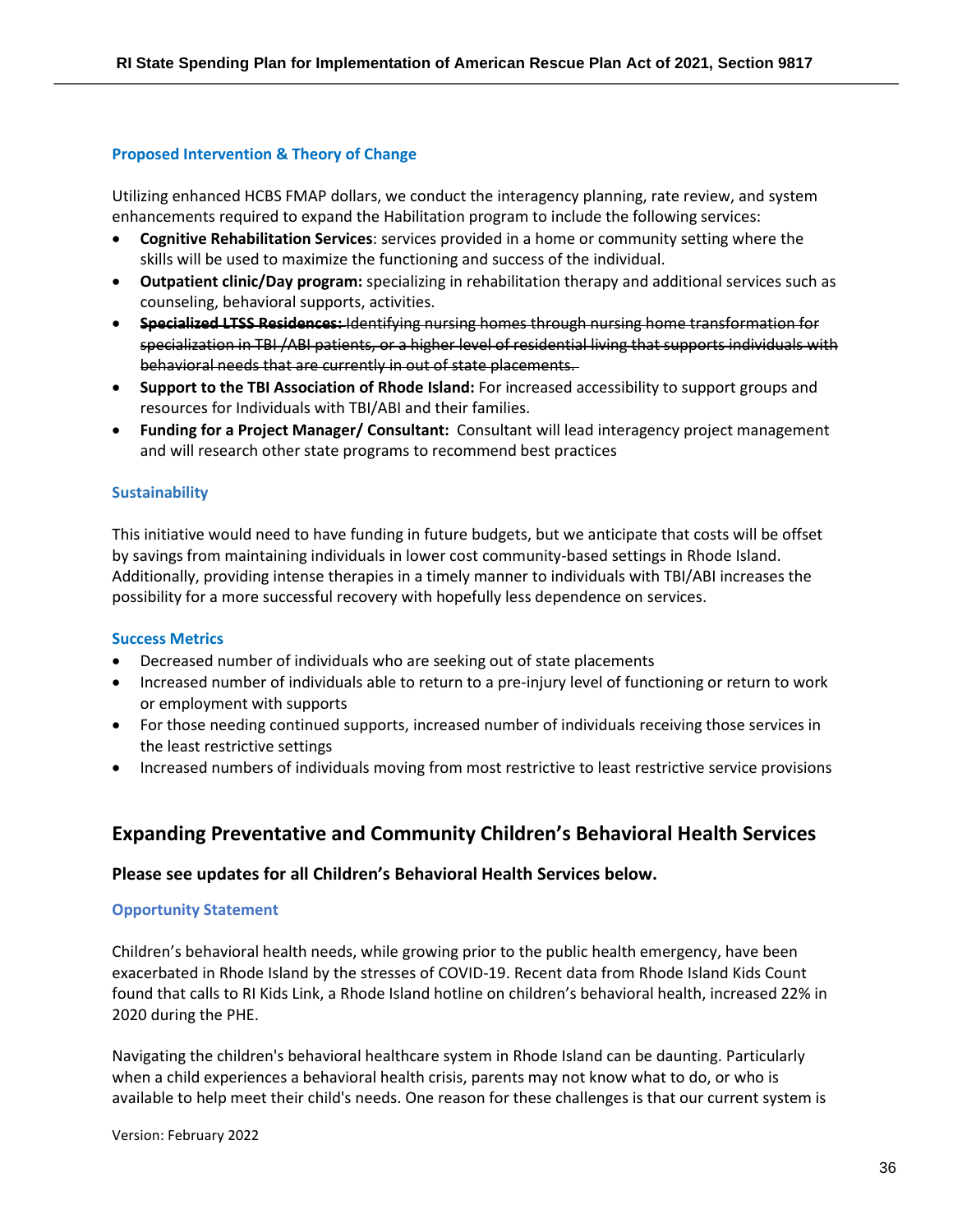siloed, with responsibility for children's behavioral health services fragmented across different state agencies and too often carried out in more restrictive programs than necessary. This makes it difficult for the system to deliver effective behavioral healthcare to all Rhode Island children. For children and families of color, structural racism makes the challenge of getting appropriate services for their needs even more difficult.

Rhode Island's system, like many others, also faces workforce deficits. These deficits predate the COVID-19 pandemic and have only grown more acute since its onset. Systems related gaps include critical workforce shortages in key areas of behavioral health including among psychiatrists, mid-level practitioners, and entry level workforce resulting in widespread, high levels of turnover or position vacancies among the network of behavioral healthcare providers. In addition, immigrants and people of color (particularly Latinx Rhode Islanders) are significantly under-represented among clinicians, which diminishes capacity to provide culturally and linguistically competent care.

EOHHS, our partner state agencies (i.e., BHDDH, DCYF, RIDE, and RIDOH), community members, and stakeholders have been working to create a newly updated Children's Behavioral Health System of Care for children and adolescents since the summer of 2020. The System of Care proposal is united here with interventions for transition-age youth especially for the populations at highest risk due to illness and structural racism. Our overarching goal is to develop a culturally and linguistically competent aligned system, with the immediate focus on developing a crisis continuum of care for children experiencing a behavioral health crisis, focused on care at home and in the community rather than in more restrictive settings. There is a pressing need to address the psychosocial and mental health needs of vulnerable children and adolescents and to remove racial and ethnic disparities in children's mental health services. The COVID-19 crisis has led to short term as well as long term psychosocial and mental health implications for children and adolescents; expanding access to services to support children's mental health is critical.

# **Spending and Project Planning Update for Children's Behavioral Health Services as of February 1, 2022**

As of February 1, 2021, no funds have been encumbered for this project. However, EOHHS has continued to move forward significantly with the planning for this project, including soliciting and analyzing community comment on the Rhode Island Behavioral Health System of Care for Children and Youth. The State continues to work on exactly what funding is necessary from this enhanced HCBS FMAP opportunity to support the Children's System of Care. The plan still prioritizes the program proposals in this way:

- 1. Mobile Response and Stabilization Services/Single Point of Access, to be included within the statewide Mobile Crisis planning taking place for the Certified Community Behavioral Health Clinics (CCBHCs) and aligned with our 988 Planning Process. We are committed to having one mobile crisis system for the state, so as not to confuse parents who are seeking services for their children about how to receive help.
	- **Mobile Crisis - Aligning with CCBHC Planning:** Throughout the development of mobile crisis services with the CCBHC model (described below in this document), EOHHS will ensure that the specific needs for children and youth will be represented in the planning – for instance, alignment with the educational system's behavioral health components (including guidance counselors and school social workers) and the need to take the whole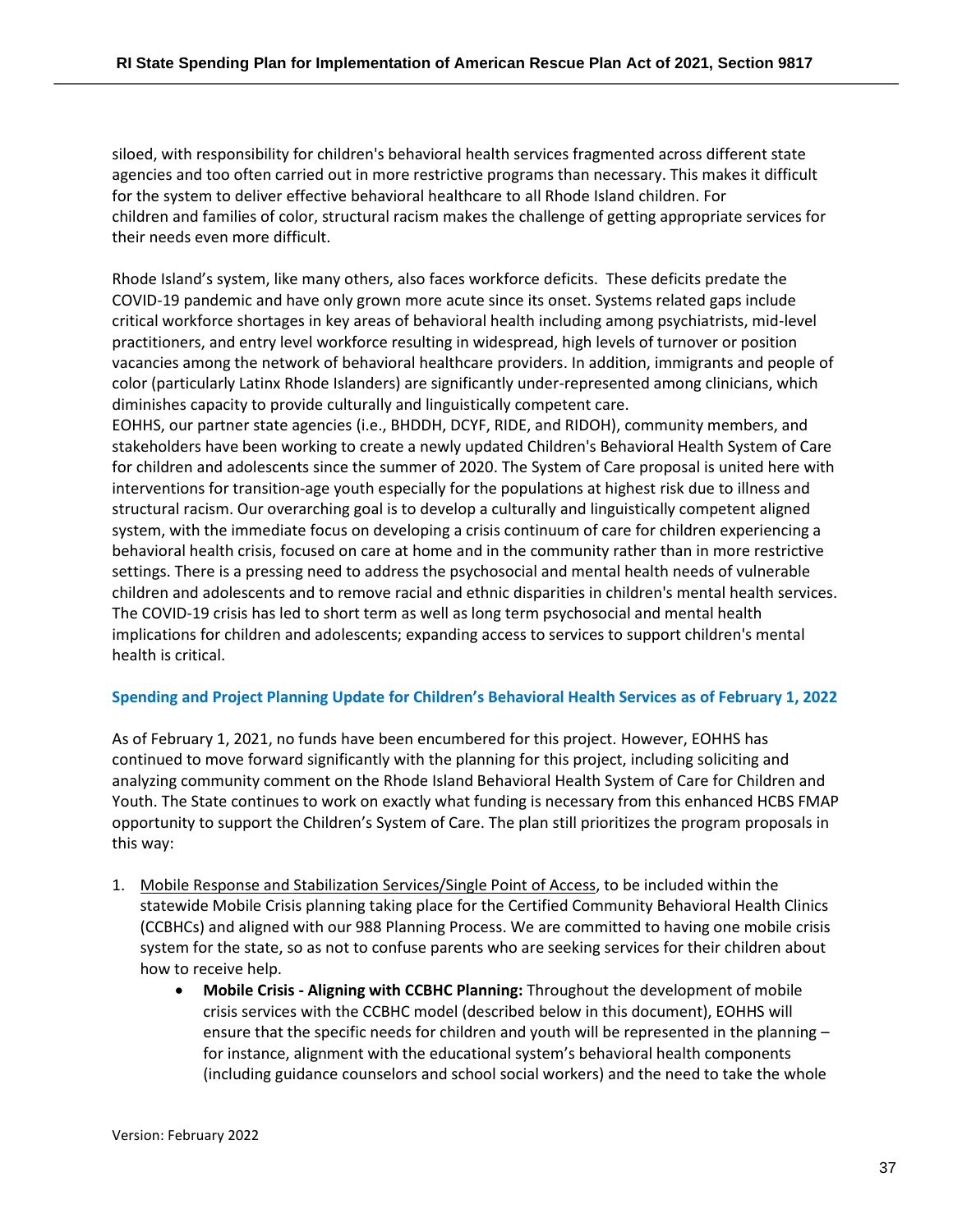family into account when serving children and youth. Mobile Crisis remains the first program for which enhanced HCBS FMAP funds will be encumbered.

- **Single Point of Access - Aligning with 988 Planning:** As Rhode Island plans for the new 988 Behavioral Health Crisis three-digit phone number, we are working together to ensure that 988 can be the main way that families pursue services. Given the June 2022 federal implementation for 988, Rhode Island will wait until SY23 to implement the Single Point of Access. This gives us the opportunity to fund and strengthen capacity in Mobile Response, Intensive Home and Community-Based Services, and Care Coordination programs in the current state fiscal year.
- 2. Expanding the Intensive Home and Community-Based Service Array to fill treatment gaps, so that children and youth who are referred for services through Mobile Response have a place for ongoing treatment and are not kept on waiting lists.
	- We plan to expand current contracts for Intensive Home and Community-Based Services to expand slots. We are aligning this planning with the enhanced HCBS FMAP workforce investments, so that the children's services agencies can hire the staff they need to serve these additional patients. We have aligned this with potential investments of State Fiscal Recovery Funding in Department of Children, Youth, and Families (DCYF) providers as introduced by Governor McKee's supplemental budget request on October 7, 2021.
- 2. Expanding Care Coordination, as a key part of the System of Care. The role of care coordination helps turn these separate programs into a *system* – with care teams able to connect families to services that work together.
	- Care coordination is carried out today by agencies in the Family Care Community Partnership (FCCP) program, overseen by DCYF. If funding is allocated, we can expand current contracts for these services to cover an additional 300 families (above the 700 served now).
- 3. Community Referral Platform (CRP): Rhode Island has procured Unite Us as our CRP, helping physical and behavioral health providers make referrals for Social Determinants of Health services. We are preparing to expand the platform to be available to providers throughout the System of Care. Unite Us is excited to be working with EOHHS to implement; we do not anticipate this happening until SFY23.
- 4. Prevention Programs: Our final mid-term priority for funding is Prevention Services. If funding is allocated, we will be preparing an RFP to fund additional prevention services in SFY23.

# **Proposed Intervention & Theory of Change**

# **Care Coordination**

Within systems of care, children and youth with significant need/high risk behavioral health conditions require intensive coordination of services and supports. Many states use high fidelity wraparound as their care management model because traditional case management, MCO care coordination, or health home approaches are not sufficient for children and youth with significant behavioral health challenges. In Rhode Island, the Family Care Community Partnerships (FCCPs) have employed the wraparound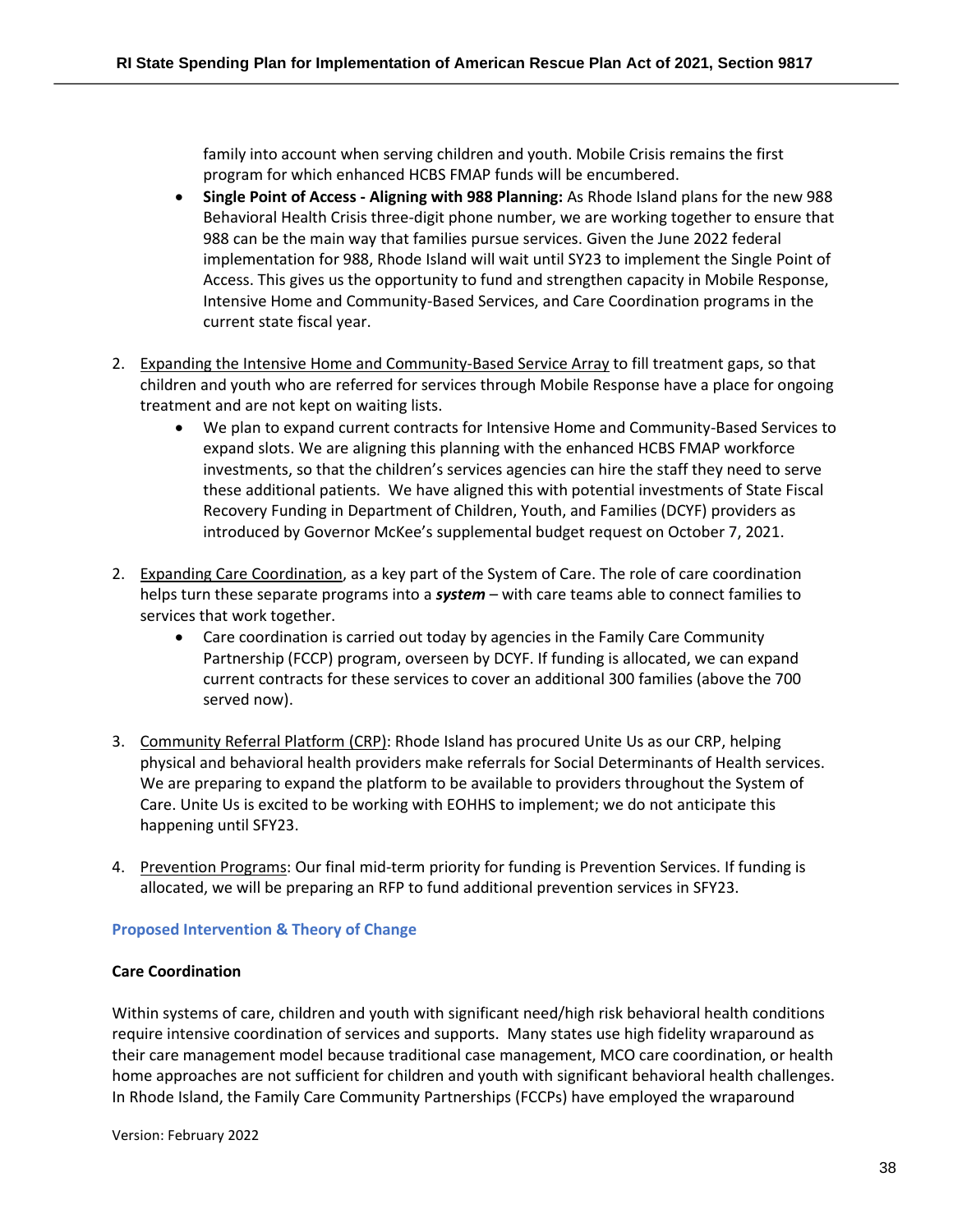model since their inception in 2009. This has allowed for a care-planning approach that is individualized, comprehensive, coordinated across child-serving systems, culturally appropriate, focused on home and community-based care, and carried out in partnership with children and their families. Additionally, the wrapround approach works to reduce racial and ethnic disparities in the system.

We propose to expand our family-driven wraparound approaches to service planning and delivery through the FCCPs to ensure that services meet the family and youth's identified strengths and needs. Currently, state-contracted FCCPs provide wraparound services to approximately 700 families at a given point in time – and this proposal will expand that to serve the 1,000 families currently in need. FCCPs will also need to utilizing funding to show continued engagement with community-based organizations of color.

It is important to note that while DCYF holds the contract with the FCCPs, the services are offered to all Rhode Island children and are not specifically part of our child welfare system since this is a prevention initiative. In fact, only 3% of children who were discharged from the FCCP formerly enter the child welfare system within 6 months of discharge.

### **Intensive Home and Community Based Services (e.g. HBTS/PASS)**

Our proposal for the System of Care is to expand Intensive Home and Community Based Services to remove wait lists for DCYF families and increase support to Medicaid families receiving Home-Based Therapeutic Services (HBTS), Personal Assistance Services and Supports (PASS), or Respite Services, and open services to all families served by the FCCPs. Investing in more appropriate care sooner can lead to a quicker recovery and cut down on longer hospital stays and help the State recover from reductions in staff due to the PHE, particularly for HBTS/PASS providers.

#### **Transition-Age Youth and Young Adults Services**

The period between adolescence to young adulthood can be difficult for many young people. Those with behavioral health conditions experience additional challenges, particularly when it comes to navigating several complex systems of services and supports. Further, individuals of transition age engage differently and require services that fit with the developmental and cultural needs of their age group. Services need to be holistic, prevention focused, and provided in a youth-friendly environment, with specifically addressing the fear, bias, and discrimination felt by people with behavioral health conditions, with staff competent to work with this age group. To maximize access to and engagement in appropriate services, we propose to pilot two "one-stop, multi-service hubs" dedicated to youth and young adults age 16 to 26.

#### **Prevention Services**

The stakeholder engagement described above has focused significantly on the importance of adding a much stronger prevention component to our children's behavioral health System of Care. This could include expanding Pediatric Integrated Behavioral Health Practice Transformation, among others.

# **Sustainability**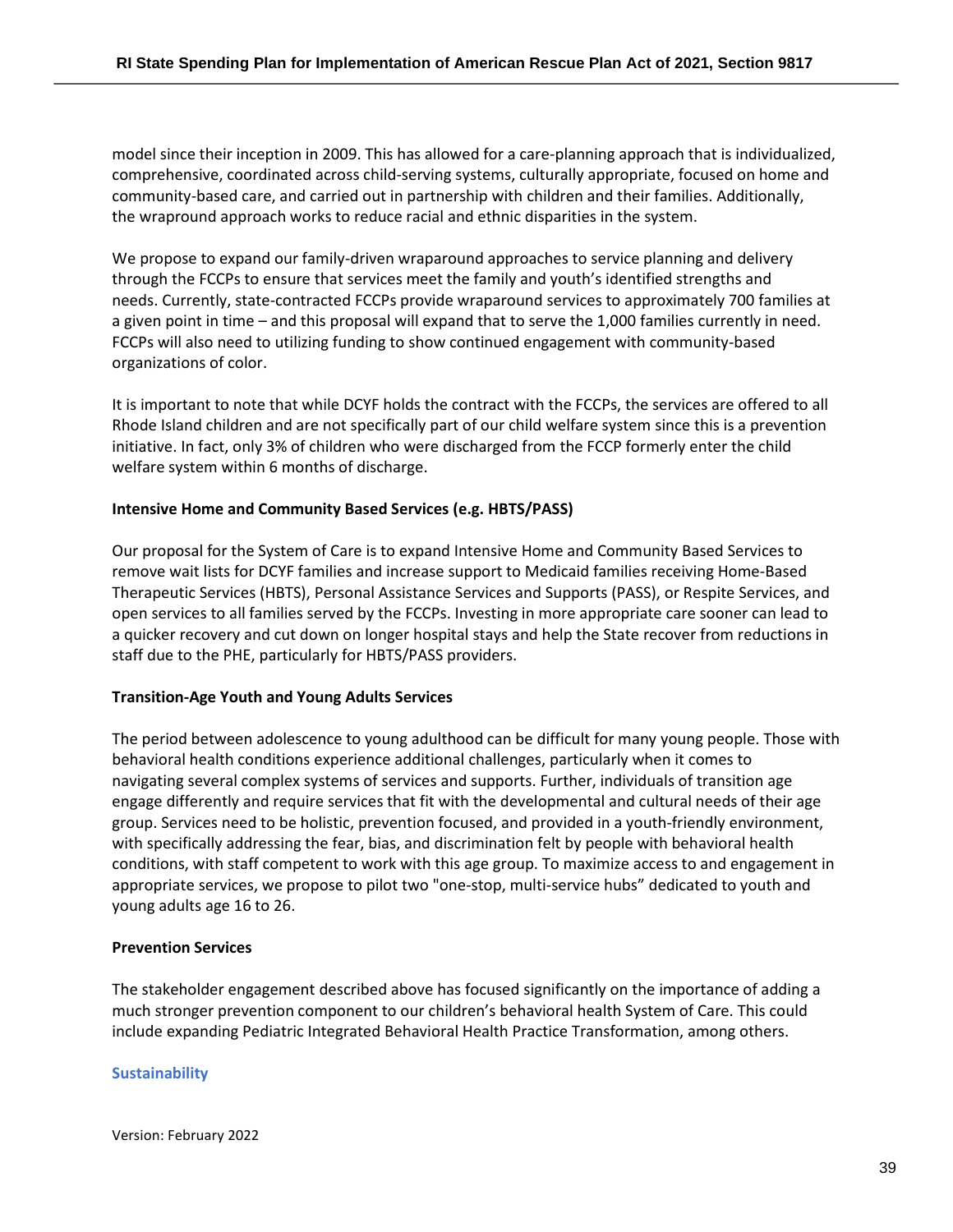The primary sustainability strategy for the Children's Behavioral Health System of Care in general and this HCBS in particular, is that instead of spending money on more expensive hospitalizations, Emergency Department (ED) visits, and other more restrictive care, we will focus on prevention, mobile crisis, and care coordination, with referrals to high quality and lower cost home and community-based care. We will track the reductions in spending for hospitalizations and residential care over time and work with the General Assembly to apply those to ongoing spending for enhanced services and necessary Medicaid or DCYF rate changes adjustments. Many of these programs above include one-time start-up costs to be funded by HCBS dollars, that may require rate adjustments in the future.

# **Success Metrics**

- Results of standardized assessments for Rhode Island children and youth provided through mobile crisis services and other home and community-based services and tracked through the Community Referral Platform (CRP) – will improve.
- Rhode Island will see fewer psychiatric and medical hospital admissions and ED visits, and less need for residential placement services.
- The balance of behavioral health spending will shift away from higher-cost restrictive services, toward home and community-based expenditures.
- Waitlists for in-patient services and children boarding at medical settings waiting for psychiatric care will reduce.

# **Expanding Preventative and Community Adult Behavioral Health Services**

### **Opportunity Statement**

EOHHS and our partner agencies propose to use the opportunity of HCBS investment as a catalyst for behavioral health service system changes to accelerate recovery from the pandemic and address exacerbated behavioral health issues. The onset of the COVID-19 pandemic further burdened the overstrained behavioral healthcare system. Emerging evidence strongly suggests that the pandemic has resulted in significantly increased behavioral health service needs. Increased rates of overdose fatalities, higher rates of reported substance use, increased feelings of anxiety and depression, COVID-19 related loss, and increased rates of behavioral health crisis and subsequent hospitalizations underscore this demand increase. Further, demand for behavioral health services is expected to increase substantially in the coming months as the "aftershocks" of the pandemic reverberate through Rhode Island communities, affecting many vulnerable populations disproportionately, including the State's Medicaid population.

For adults, the most critical needs right now to be addressed through various American Rescue Plan Act funding streams are the development of community-based behavioral health crisis services to avoid unnecessary hospital use and the targeted creation of additional treatment services. This proposal specifically addresses behavioral health system gaps, by incentivizing service providers' uptake of outcomes-based models and home and community-based services. In addition, BIPOC communities (particularly Latinx Rhode Islanders) are significantly under-represented among clinicians, which diminishes capacity to provide culturally and linguistically competent care.

#### **Spending and Project Planning Update for Adult Behavioral Health Services as of February 1, 2022**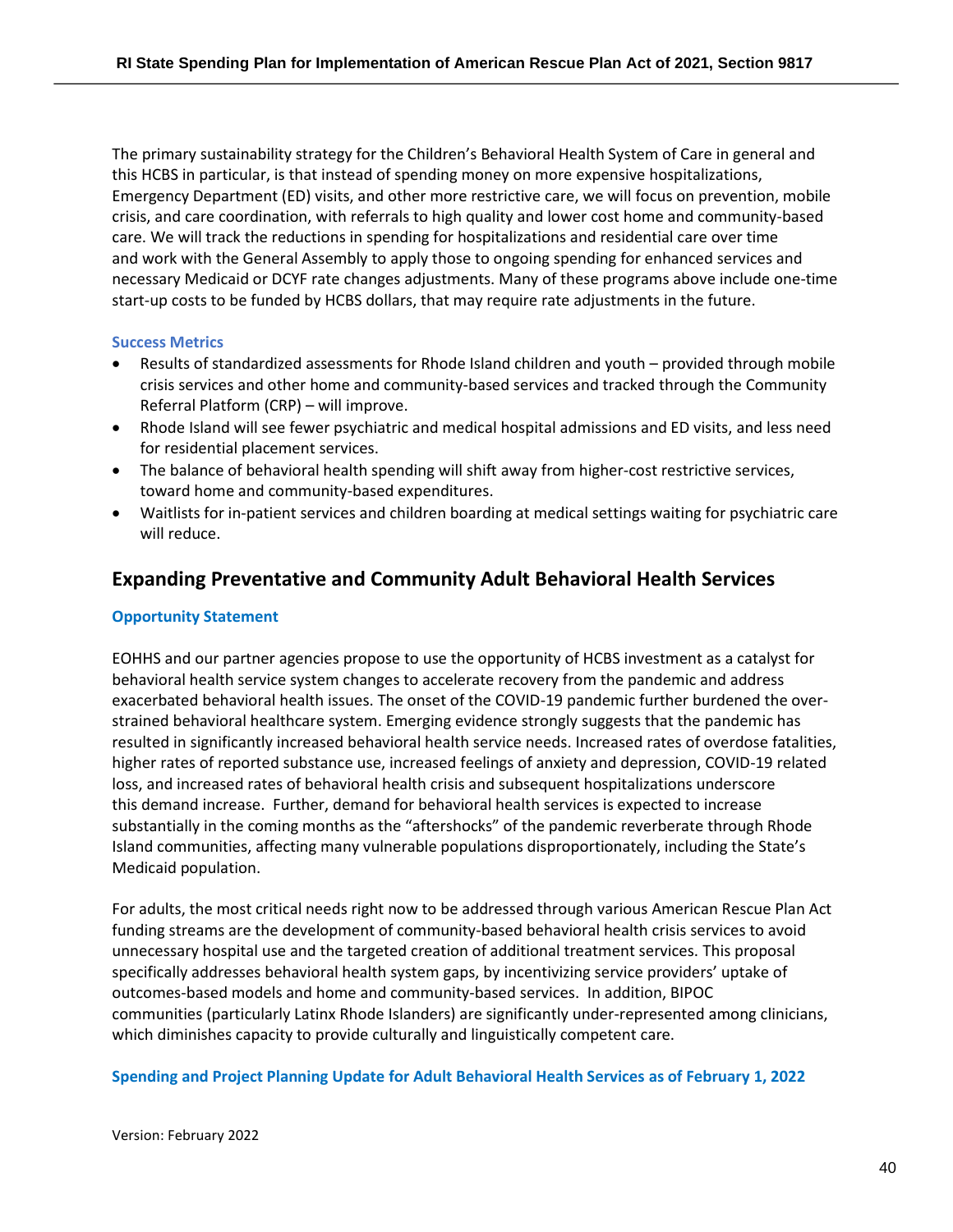As of February 1, 2022, no funds have been encumbered for this project.

EOHHS remains committed to addressing the gaps in the Rhode Island behavioral health (BH) system identified in the 2021 BH Report. Following the completion of the 2021 BH Report, EOHHS completed a national scan of potential initiatives to identify policy options responsive to the system gaps and challenges identified. While no single policy initiative will comprehensively address all the gaps and challenges identified, the federally defined Certified Community Behavioral Health Clinic (CCBHC) model offers the greatest potential to improve critical shortcomings in Rhode Island's BH system. EOHHS intends to develop and implement a state-specific model design for a statewide CCBHC program, inclusive of a single, coordinated, 24/7/365 statewide mobile mental health crisis system.

CCBHC Expansion and Other Practice Transformation services that are provided under this initiative are included in the Rehabilitative Section of Rhode Island's Medicaid State Plan. Specifically, Community Psychiatric Supportive Treatment, Psychiatric Rehabilitation Services, Crisis Intervention Services, Substance Abuse Assessment Services, Outpatient Counseling Services, Detoxification Services and Substance Abuse Residential Services, Day/Evening Treatment, Child and Adolescent Intensive Treatment Services, Mental Health Emergency Service Interventions, Comprehensive Emergency Services.

This model in Rhode Island currently includes the creation of a CCBHC attribution model across the continuum of behavioral health complexity, anchored by the following population cohorts:

- Highest Acuity Adult
- High Acuity Adult
- SUD High Acuity Adult
- Mild-Moderate Acuity Adult
- High Need Kids
- Mild-Moderate Acuity Kids

At this time, the State's interagency Adult Behavioral Health System of Care Transformation Service Team—in partnership with Faulkner Consulting Group and Health Management Associates—is continuing the development of implementation plans for 2023 and is now gathering provider and community partner feedback on the Rhode Island CCBHC model that is comprised of four key spending components:

- 1. Base Rate Payment
- 2. Quality Incentive Payment
- 3. Infrastructure Payment
- 4. Administrative and Programmatic Support Costs

State certified CCBHC providers will be eligible to receive a two-part payment for each Medicaid CCBHC attributed member served. The two-part payment includes both a base rate and a quality incentive payment. The CCBHC base rate is a population-adjusted capitation rate that reimburses providers for the provision of a state-defined set of CCBHC required services. The second part of the CCBHC payment is a quality incentive payment that CCBHCs will be eligible to earn based on performance. The quality incentive is expected to start with engagement measures and transition to performance measures over time.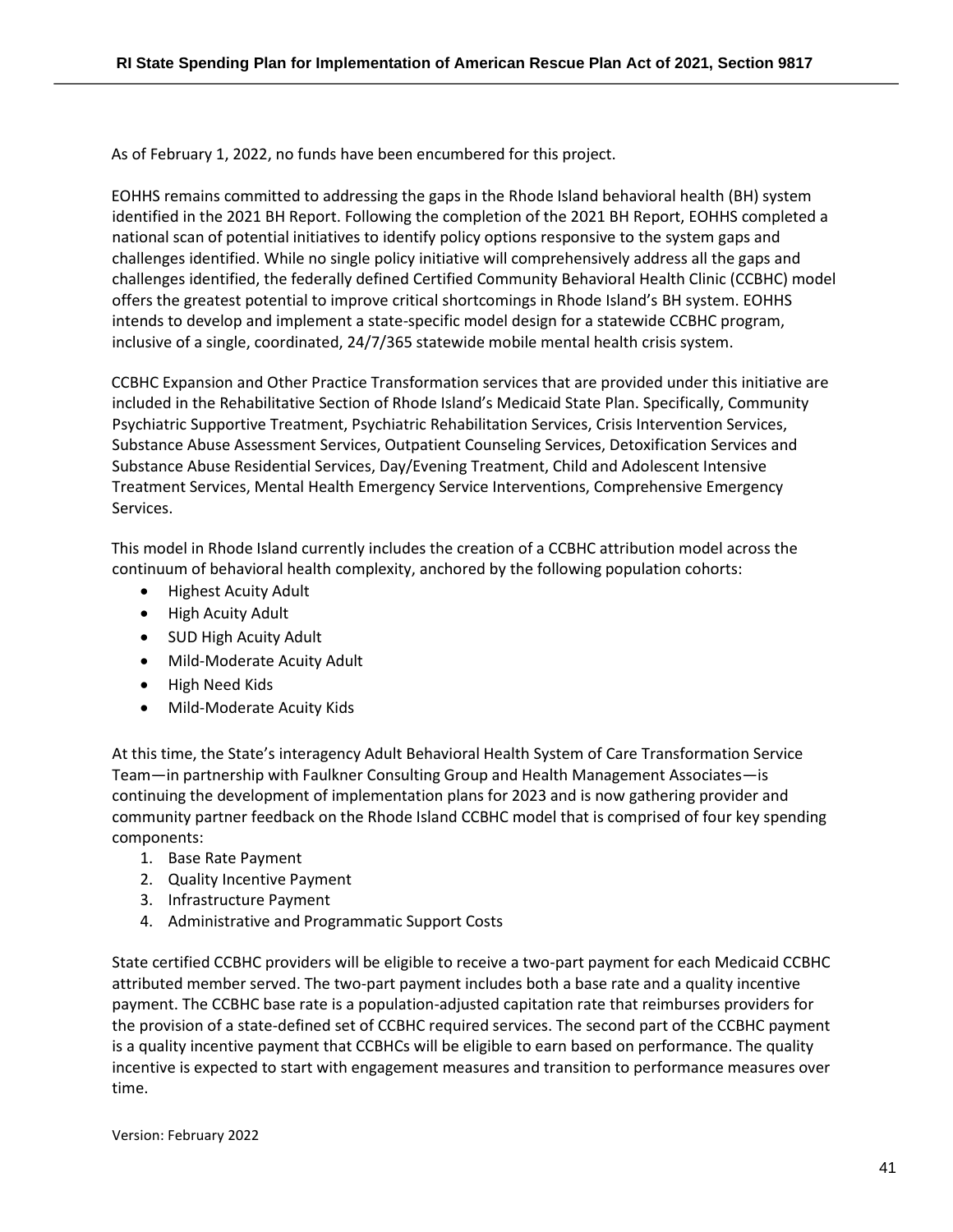At this time, funding from other sources has been identified for the latter two parts of this initiative. Enhanced HCBS FMAP funding may be leveraged in the future for the other parts of the model should a funding source be needed.

#### **Proposed Intervention & Theory of Change**

#### **Certified Community Behavioral Health Centers and HCBS-Supportive Adult Behavioral Health**

Funding will be utilized to implement a statewide network of Rhode Island Certified Community Behavioral Health Centers (CCBHCs) program based on the Federal definitions within the Excellence in Mental Health Act. The CCBHC program is designed to provide de-institutionalized, comprehensive behavioral health (i.e., mental health, substance use) and social services to vulnerable populations with complex needs across the lifecycle and will also host programs that support adults with less intensive service needs. CCBHCs are required to offer an array of services including but not limited to: (1) crisis mental health services, including 24-hour, mobile response teams, emergency intervention, and crisis stabilization; (2) screening assessment and diagnosis, including risk management; (3) patient-centered treatment planning within the least-restrictive and appropriate setting; (4) peer support, counseling, and family support services; and (5) inter-system coordination and connections (e.g., other providers, criminal justice, developmentally disabled, foster care, child welfare, education, primary care, community-based, etc.).

This investment will strengthen the RI HCBS Medicaid behavioral health care system by adding two additional CCBHCs and increasing the number of providers utilizing measurement-based care. It also provides us the opportunity to expand our knowledge about best practices in adult behavioral health system reform by creating two system transformation pilots and up to 10 Enhanced Service Pilots (such as primary care integration.

While these investments may not all directly go to a CCBHC or an organization becoming a CCBHC, all will support behavioral health system goals aligned with creation of CCBHCs by strengthening the services that work alongside CCBHCs to efficiently place clients in the appropriate, least-restrictive setting, and/or will be integrated into CCBHCs as part of sustainability plans.

#### **Sustainability**

This funding will be used as a combination of one-time funding, braided funding with other resources, and start-up funding requiring sustainability. Future state budget funds will be needed to sustain initiatives over time. The State is already using grant funding to determine rate funding models for CCBHCs.

#### **Success Metrics**

- Number and percent of new clients with initial evaluation provided within 10 business days (and/or average number of days before all identified support services are initiated)
- Number of preventive screenings/referred interventions for tobacco use and unhealthy alcohol use
- Initiation of substance use disorder (SUD) treatment in indicated cases
- Physical healthcare screenings for CCBHC patients, with focus on blood pressure and diabetes risk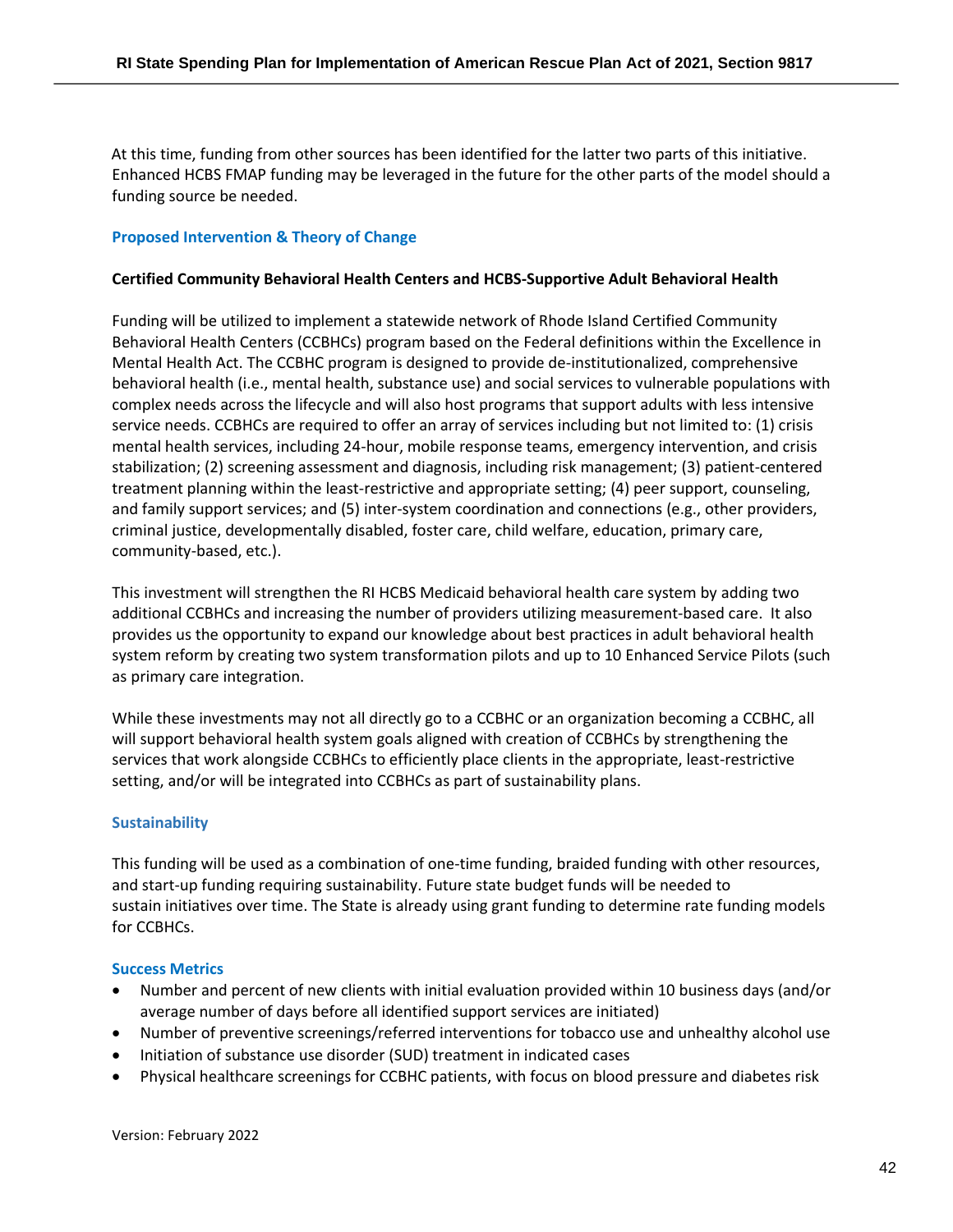- Decrease in emergency department (ED) admissions/hospitalizations for CCBHC patients, i.e., Plan All-Cause Readmission Rate (PCR-AD) using Medicaid Adult Core Set
- Improved core physical healthcare metrics, i.e., blood pressure; diabetes incidence
- Improved housing status, i.e., residential status at admission to CCBHC after defined period of time
- Improved employment status, i.e., employment status at admission to CCBHC after defined period of time
- Improved treatment experience as determined by patient/family experience of care survey

# **Providing HCBS Services to Help Rhode Islanders Experiencing Homelessness or Housing Insecurity**

# **Opportunity Statement**

Rhode Island has seen a four-fold increase in street homelessness since the 2019 Point in Time Count. The COVID-19 pandemic has heighted the awareness of homelessness as a public health issue and the state's shelter system, already at capacity, was mandated to reduce beds by 146. Consequently, there are approximately 500 individuals and families living in a hotel through a state-funded program that is slated to end September 30, 2021 or sleeping in reconfigured places not originally meant for human habitation. The State is committed to addressing homelessness through the creation of permanent supportive housing and initiatives in the budget passed in June 2021 by the Rhode Island General Assembly; this effort will focus on supporting individuals and families experiencing homelessness.

# **Spending and Project Planning Update for Housing Insecurity as of February 1, 2022**

As of February 2022, no funds have been encumbered for this project.

The enhanced, more intensive case management services that this initiative would provide are included as Home Stabilization Services within the HCBS Services that are listed in Rhode Island's 1115 Demonstration Waiver. We await CMS' confirmation that these are allowable uses of funds.

At this time, the state has prioritized Homeless Response Teams for implementation planning. HCBS funds dedicated to this project will be leveraged to support teams across the State who have strong histories in engaging individuals and families experiencing homelessness. Current planning includes the following potential activities:

- The homeless response team is based on the evidence-based practice of an ACCESS team and will consist of Outreach-based intensive case managers with a client to staff ratio of 10:1 coupled with peer recovery specialists, access to psychiatrists/ psychiatric nurses and primary care doctors who will engage Medicaid members in the setting where they are living: hotel/motel, community encampments, shelters or in their homes as individuals experiencing homelessness are housed.
- The geographic areas of focus will likely be Pawtucket, Providence, Washington County, West Warwick, and Woonsocket.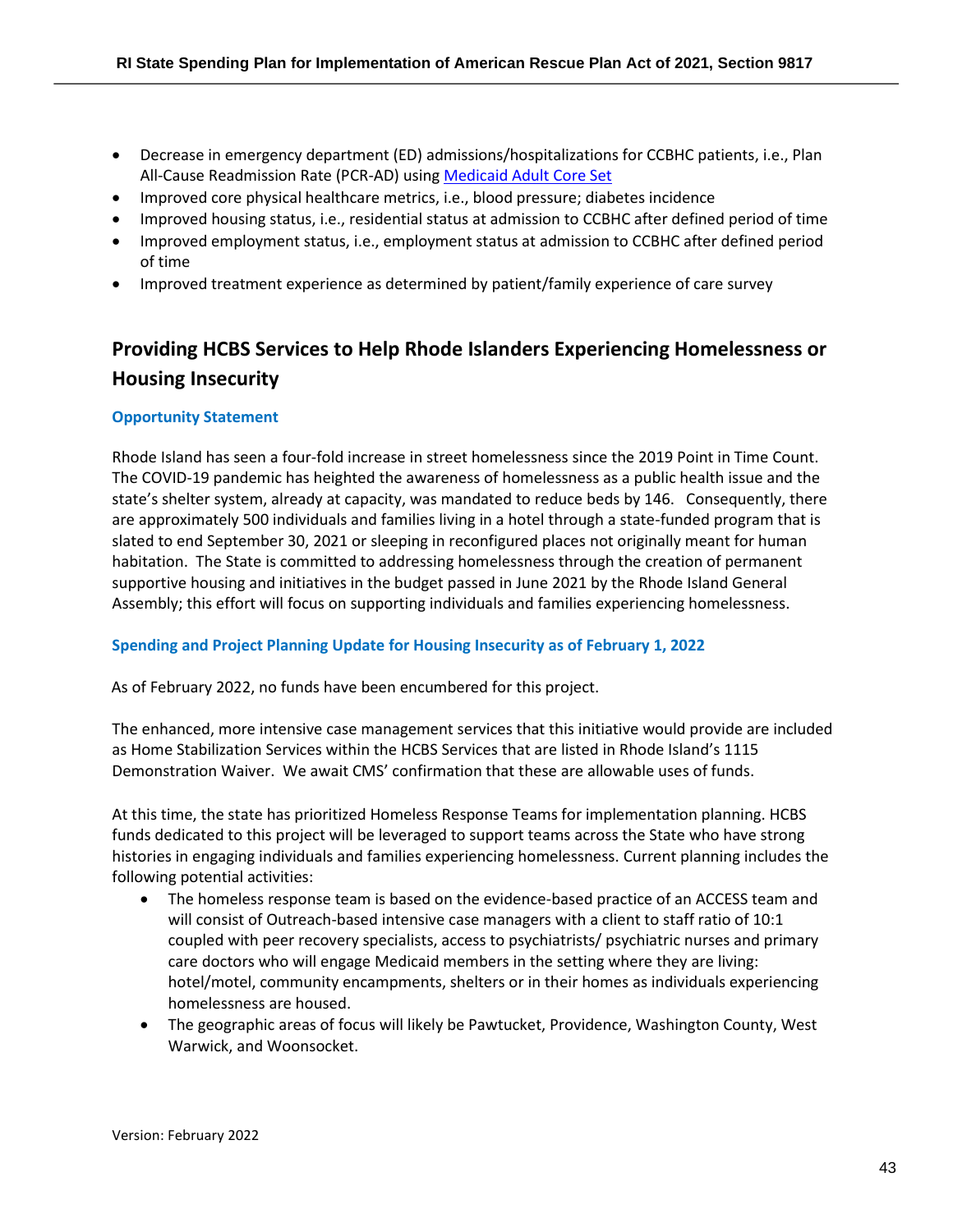- Each Homeless Response team would be anchored in the community through a multi-purpose center that would act as a hub for individuals experiencing homelessness to access showers, laundry machine, food, and services through community partners.
- At this time, one implementation mechanism being explored for feasibility is the provision of a time-limited and enhanced, intensive home stabilization rate for homelessness to existing home stabilization providers for these services.

This initiative is being evaluated across various funding streams to maximize alignment with other initiatives and proposed resource allocations. Should this initiative be funded elsewhere, Medical Respite would be the next priority within this space for implementation planning. Pursuant to CMS guidance, HCBS enhanced FMAP funding will not be used to pay for clients' room and board in either the Medical Respite program or the Community-Based SUD Treatment Pilot. As such we have purposefully struck out any references to payment for room and board below.

# **Proposed Intervention & Theory of Change**

#### **Homeless Response Teams**

The homeless response team is based on the evidence-based practice of an ACCESS team and will consist of Outreach-based intensive case managers with a client to staff ratio of 10:1 coupled with peer recovery specialists, access to psychiatrists/psychiatric nurses and primary care doctors who will engage people in the setting where they are living: hotel/motel, community encampments, shelters or in their homes as individuals experiencing homelessness are housed.

The funding will support teams across the State who have strong histories in engaging individuals and families experiencing homelessness. The areas of focus will be Pawtucket, Providence, Washington County, West Warwick, and Woonsocket. BHDDH applied for a Cooperative Agreement to Benefit Homeless Individuals in 2015, the grant was for 3 years and we successfully housed over 150 individuals by using a similar model.

# **Medical Respite**

There is an immediate need for respite to allow individuals experiencing homelessness who have been discharged to the streets after being treated for health conditions such as burns, head trauma, sexual assault, or who are in need of assistance recovering from an operation or other medical conditions. A major Rhode Island hospital is currently collaborating with the Rhode Island Coalition to End Homelessness to pilot a respite program in the existing hotel program that ends September 30, 2021. However, this type of program is needed beyond this timeframe and for individuals living in places not meant for human habitation who are not part of the hospital's system and who may just need health respite without intensive medical supervision. This program would be piloted as part of a LTSS program that replicates the Office of Healthy Aging Respite program with assisted living facilities and nursing homes. The reimbursement cost would be enhanced to meet the needs of the population and facility and the stay would be limited to up to one month, however, it is anticipated that a Respite would need a capacity of up to 20 beds.

# **MCO Incentives Pilot**

Version: February 2022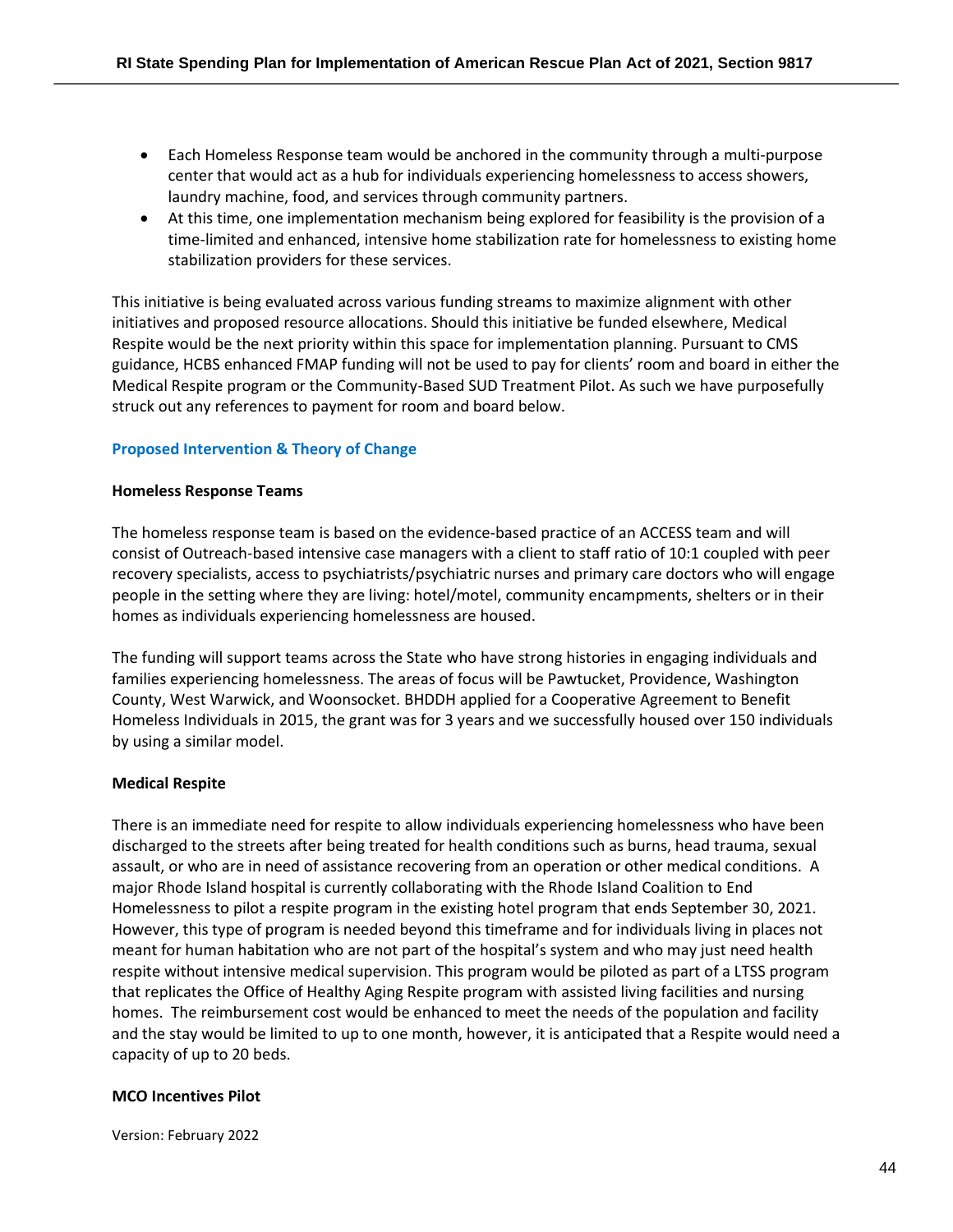This one-time pilot initiative would provide incentive payments to Managed Care Organizations (MCOs) to take responsibility for addressing gaps and barriers for individuals experiencing homelessness, including real time local/in-state access to services that have traditionally been unavailable to this population when they are at the point of contemplation – detox, short- and long-term substance use treatment and mental health psychiatric inpatient and outpatient treatment. These payments will help MCOs build capacity within the state and reduce reliance on out-of-state placements. Adding the incentive and disincentivizing out of state placement could help improve the continuum of care in Rhode Island.

#### **Eviction Moratorium Stabilization**

Housing Navigation and Home Stabilization for individuals who have lost housing due to the ending of the eviction moratorium will required targeted intervention. The moratorium for eviction was extended through July 31, 2021 and the State would like to provide the Home Find and Home Stabilization services that are currently available through Medicaid to individuals who are homeless or at risk of homelessness with a primary diagnosis of mental health or physical health conditions to an expanded population of individuals with primary substance use disorder or developmental disabilities. Our partners in the housing field are unable to predict the numbers in this population who may be impacted, however, we will target 250 households. This program could target individuals' impact by the eviction moratorium in year 1 and continue to offer these services for individuals living with I/DD and substance use disorder who are interested in moving to the community to least restrictive settings or the target population for the existing Home Stabilization Program could be expanded. Exact amounts will be contingent upon the moratorium and volume of evictions.

#### **Community-Based SUD Housing**

Develop a community-based residential treatment pilot program for individuals with primary substance use conditions or co-occurring mental health and substance use conditions that is modelled after one of the State's most successful programs, SSTARBIRTH, that allows for 6-month stays for mothers with young children. Similarly, this program would allow selected clients to move within the three levels of residential Substance Use Treatment (3.1, 3.3 and 3.5) based on clinically determined lengths of stay that are not subject to continuous authorizations for up to 6 months to determine if this is beneficial to clients' overall recovery. This program would also pay for client's room and board who could not pay for it themselves, which is national model to cover costs to providers not paid through Medicaid. This could help determine if it would incentivize providers to increase residential treatment capacity for substance use conditions, particularly alcohol which, along with opioids is the most prevalent substance that people seek treatment for in Rhode Island.

# **Sustainability**

The funding would be on-going for three years. The sustainability plan for the major initiative, Initiative 1 would be the implementation of CCBHC with the Behavioral Healthcare System and/or the transition of individuals who need on-going case management to the community mental health system's IHH/ACT program. The Respite Program could become a hybrid of an existing OHA Respite program but would not be critical once individuals are housed or have access to shelters with personal care/home health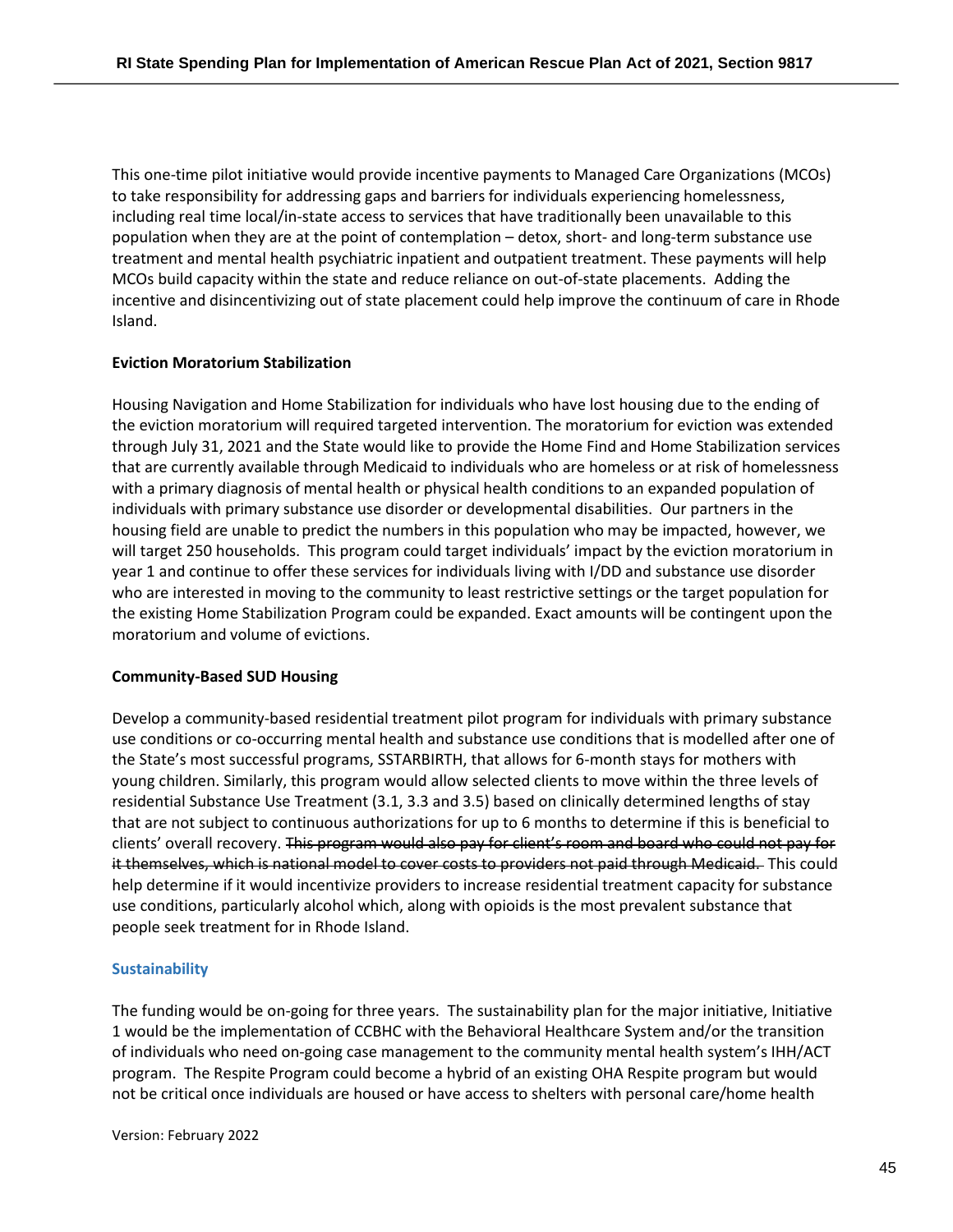assistance. MCO incentives would be replaced by systems cost savings. The Resident Service Coordinator Program could be sustained through elevating the percentage of funds allowable in the properties operating reserves or through a Medicaid-funded program. The long-term communitybased levels of care would be sustained through Medicaid policy changes on lengths of stay based on cost saving identified through this pilot (reducing cycling through emergency services).

#### **Success Metrics**

- Increased number of individuals who get housed
- Increased Medicaid utilization by individuals served
- Decreased number of hospital re-admissions
- Decreased number of households evicted
- Increased number of households provided housing navigation services
- Increased stability of housed homeless and disabled participating in the programs
- Increased number of households diverted from the homeless system

# **Investing in Oral Health**

#### **Opportunity Statement**

The past year has shed a bright light on the health inequalities that exist in our state, and oral health was not exempt. These proposed programs offer a chance to put Rhode Island in a better place than before the COVID-19 pandemic, specifically with Medicaid populations living in home or communitybased settings, such as those in senior housing, homebound and/or receiving home health services, and those transitioning out from skilled facilities where oral care is an included service.

Individuals with functional deficits, either physical or cognitive, rely on others to provide supportive services such as hygiene and toileting. These individuals may also need help performing basic oral hygiene, regular inspection of their mouths, and scheduling for dental care. These activities are critical for this population because vulnerable populations are often at greater risk for dental disease due to medications and diet changes. Additionally, poor oral hygiene among functionally dependent older adults is a key cause of aspiration pneumonia. If these individuals were in nursing homes, Certified Nursing Assistants (CNAs) would be responsible to provide daily mouth care per state and federal regulations along with assuring that routine dental care is available. For those living in the community, the same standards must be met, but this will require training and resources.

#### **Spending and Project Planning Update for Oral Health as of February 1, 2022**

As of February 1, 2022, no funds have been encumbered for this project.

At this time, the State continues planning for the implementation of a training that will be developed for home health professionals (which is described in greater detail in the section below). This training will likely be given twice in-person at a one-day training (contingent upon COVID safety protocols), and then an online version may be developed with the assistance of the New England Public Health Training Center (NEPHTC) and/or equivalent training partner. A coordinator will oversee the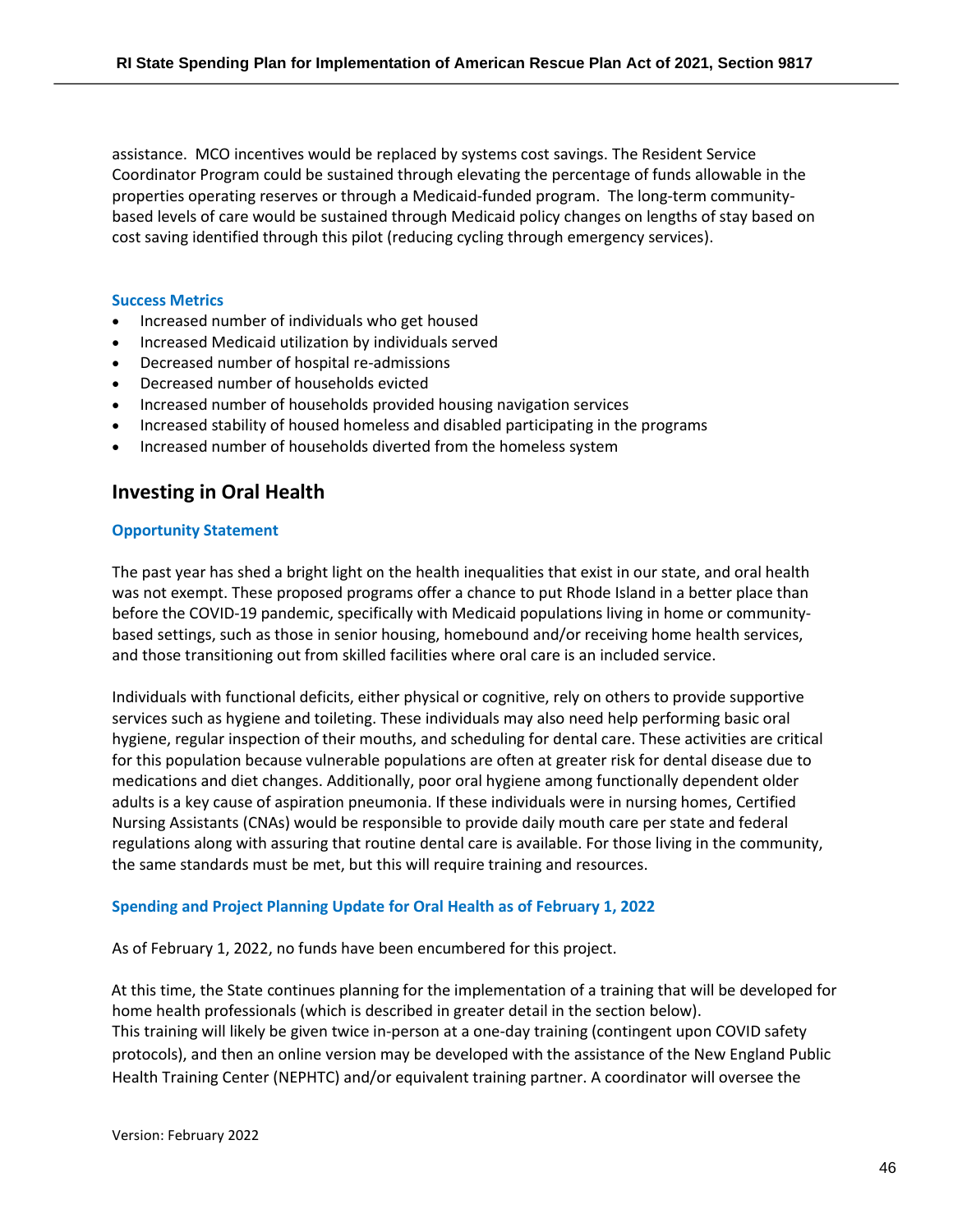development of the training, coordination, and promotion of the in-person training events. General oversight of the project is being considered as well.

This initiative, among others, is being reviewed by the Oral Health System Transformation Interagency Team to advise on implementation plans.

# **Proposed Intervention & Theory of Change**

# **Dental Care in Home Health Settings Pilot**

To address the disparities in Oral Health Care access and improve health outcomes, Rhode Island will invest enhanced FMAP funding to formalize a Dental Provider and Home Health Partnership to increase dental care for homebound individuals. A training will be developed for home health professionals (including personal care aides, IPs, home health aides, visiting nurses, and others licensed in RI) that will include the following topic areas:

- General oral health information (i.e. why good oral health is important for these individuals)
- Mouth care and best practices for oral hygiene with different populations
- Oral Screening (how to identify any issues that may be developing)
- Referral to dental treatment (possibly connect with Initiative 3 for a home visit from a PHDH)

This training will be available both in person and online. A coordinator will be hired to oversee the development of the training, coordination, and promotion of the in-person training events and general oversight of the project and an evaluation will be completed to allow RI Medicaid to determine the benefit of sustaining the program. Program planning and implementation will be informed by a stakeholder advisory group. This group will assist with promoting the educational events and continued oral health prevention activities.

# **Sustainability**

Dental and Home Health Partnership to Provide Direct Care to Homebound Individuals is a one-time ask for education. The training would be recorded and available for later use.

# **Success Metrics**

- Reduced hospital admissions for aspiration pneumonia among older adults
- Two in-person trainings hosted for Home Health Professionals
- 75% of attendees of the in-person training and those who take the online modules report using mouthcare techniques taught and making referrals to dental care when necessary when provided a follow-up evaluation at 3 months, 6 months, and 12 months post training

# <span id="page-46-0"></span>**Updating Technology to Better Serve Our Members**

*Proposed Total Investment:* \$7M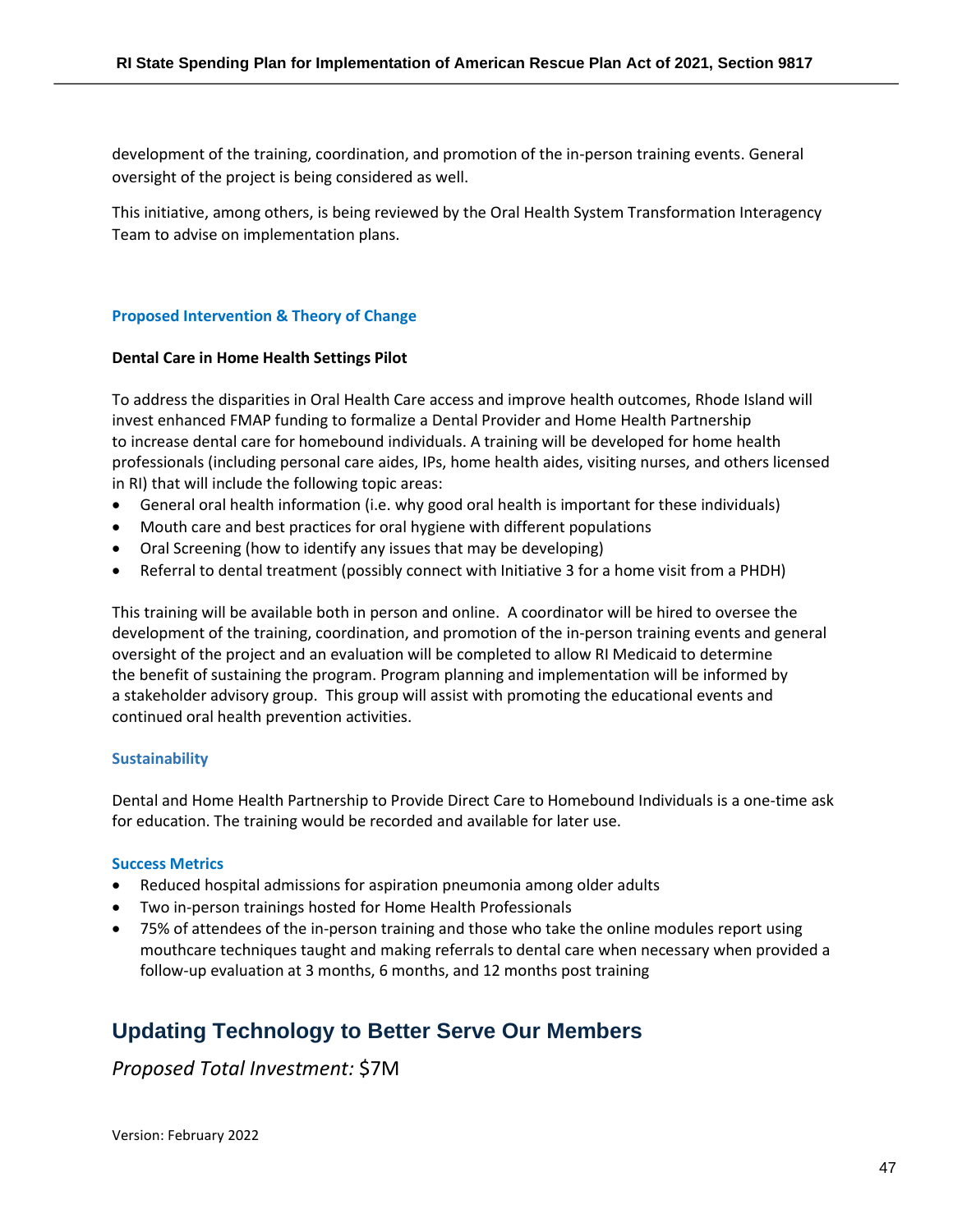# **Eligibility System, Network Adequacy, and Data Analytics Expansion**

# **Opportunity Statement**

The effective implementation of activities to strengthen and enhance Rhode Island's HCBS systems of care requires investment in technology infrastructure. Currently, the technology that supports these activities are siloed by agency and program, and many systems are antiquated, some dating back to 1997. Since our customers individual needs cross multiple programs and agencies, this infrastructure can lead to a customer providing the same information to multiple agencies. It also contributes to delayed eligibility determinations and limit our ability to develop meaningful dashboards and other analytic tools.

Rhode Island plans to leverage one-time enhanced HCBS FMAP to address these challenges through technology investments to streamline eligibility by building interfaces to link systems in a personcentered way, and improving data quality and analytics capacity.

# **Spending and Project Planning Update for Technology as of February 1, 2022**

As of February 1, 2022, no funds have been encumbered on this initiative.

System requirements have been drafted and submitted via our existing state process for technology enhancements. State leadership has also viewed multiple demonstrations on eligibility enhancement opportunities, Network Adequacy programs, and data dashboard expansions. The State will not be pursuing the Network Adequacy build due to the complexity of this project and the competing priorities for enhanced HCBS FMAP funding. This work is closely tied with the No Wrong Door developments and may ultimately be combined. The system changes to expedite access and optimize eligibility workflow are being scheduled for State Fiscal Year 2023. As the No Wrong Door work procurement continues, the state will finalize requirements for the data dashboard through the development of a long term LTSS data strategy.

# **Proposed Intervention & Theory of Change**

#### **Streamline HCBS Eligibility – Expedite Access and Optimize Workflow**

Determining LTSS eligibility and providing adequate and accurate coverage has been and is a multi-step process that involves a variety of parties including eligibility technicians, social case worker and clinical determination staff. A process of this complexity requires that each step of the way is completed by the responsible parties in a timely and accurate manner. A smooth transition without delays is critical in ensuring that clients in a home or community-based setting receive the care they need when they need it. Managing the nuances of this can be a challenging process. Without significant oversight and attention to detail, HCBS clients pose the risk of a delayed determination of their eligibility and access to the services they need.

We aim to update and streamline the overall workflow such that it is not only quicker to benefits for HCBS clients, but also simpler to manage with reduced overhead and long-term technology costs. This will be achieved through: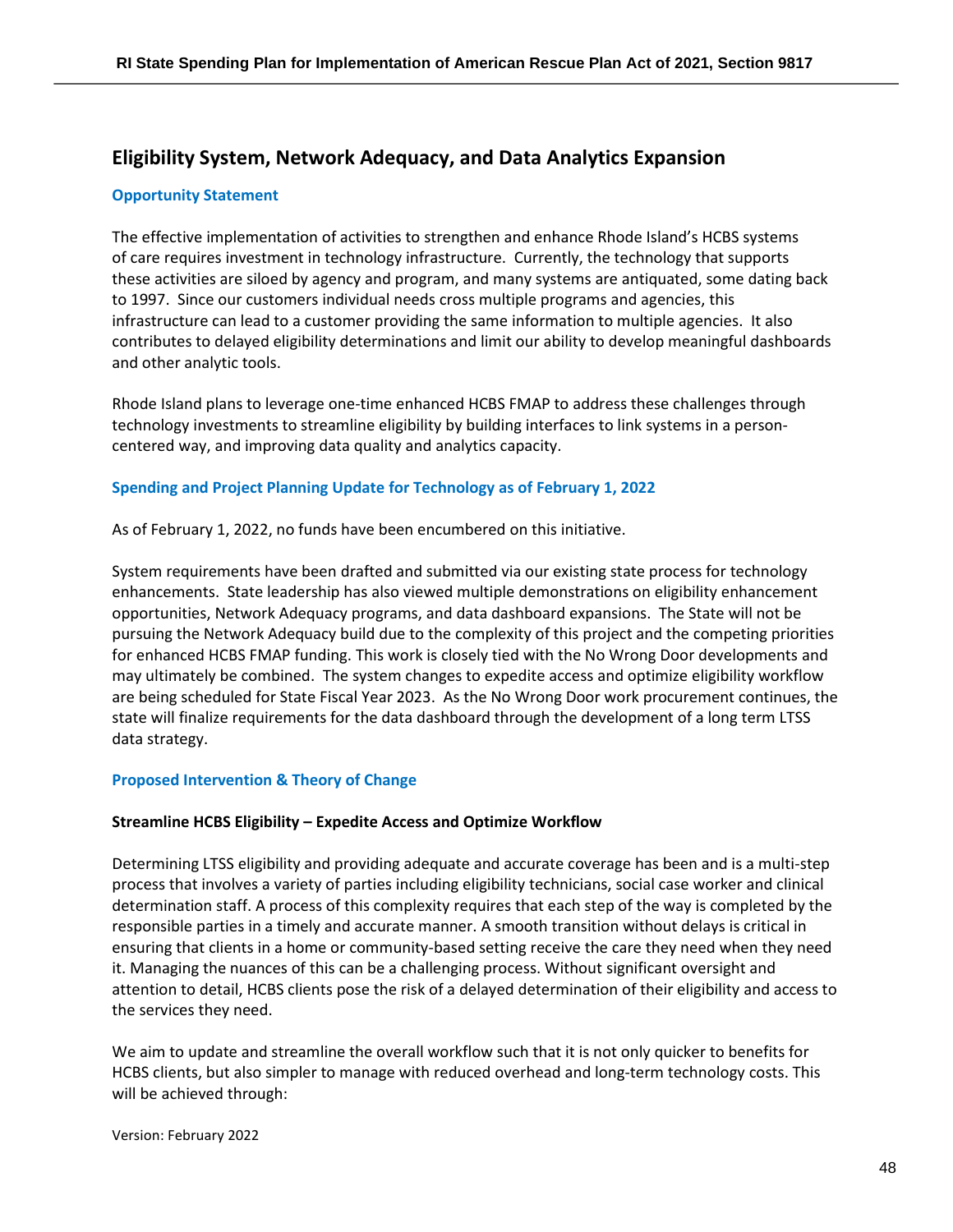- 1. Complete a comprehensive analysis of the existing workflow process this process will include stakeholders, staff and all associated third parties.
- 2. Develop and implement eligibility system design changes to expedited LTSS eligibility and update dual channel interfaces to improve communications between systems. Particular attention will be paid to how needs assessments are conducted and flow through the various systems (integrated eligibility, MMIS, case management, etc.) currently required in the eligibility and post eligibility process.

This work will supplement and add to the technology enhancements discussed in the No Wrong Door section of this proposal.

# **Network Adequacy of Providers**

The State of Rhode Island is looking to collaborate with the MCOs to determine, implement and validate innovative HCBS network adequacy standards in addition to the traditional time and distance standards to ensure sufficient network access for their HCBS population.

Our approach to determining this is a multi-step process where we plan to:

- Create workgroups with multiple stakeholders where the different typical HCBS approaches to network adequacy will be reviewed to be deemed in sufficient to meet stakeholder concern
- Using an approach that uses the number of actual direct care workers available to participants would provide a more precise way to measure HCBS network adequacy and support the oversight needed
- Developing an approach of using a ratio of participants to Full Time Equivalents available as a means of measurement
- Develop a robust network adequacy solution with data integration across HCBS providers
- Seek to adopt HCBS standards, data sources, new processes, making tweaks to the standards based on data availability between LTSS providers and State

# **Data Analytics Expansion**

Enhanced FMAP funding will be leveraged to expand EOHHS Integrated Data Ecosystem and Medicaid analytic capability. This includes one-time investments in a data contractor to build out our Medicaid data warehouse with a specific eye towards incorporating new LTSS data; expansion of dashboard capabilities, and system changes to improve the quality of demographic data, including race and ethnicity data. More specifically, with current data warehouse functionality we have limited ability developing dashboards and monitor trends in real time. This investment will allow the state to purchase an enhanced Power BI product to improve our analytic capability. Additionally, the moderate enhancements to the integrated eligibility system are required to improve the quantity and quality of race, ethnicity, and other demographic data. These enhancements will yield long term improvements in the quality of our data and will enable the Medicaid program to gain additional insights into the health of our members.

# **Sustainability**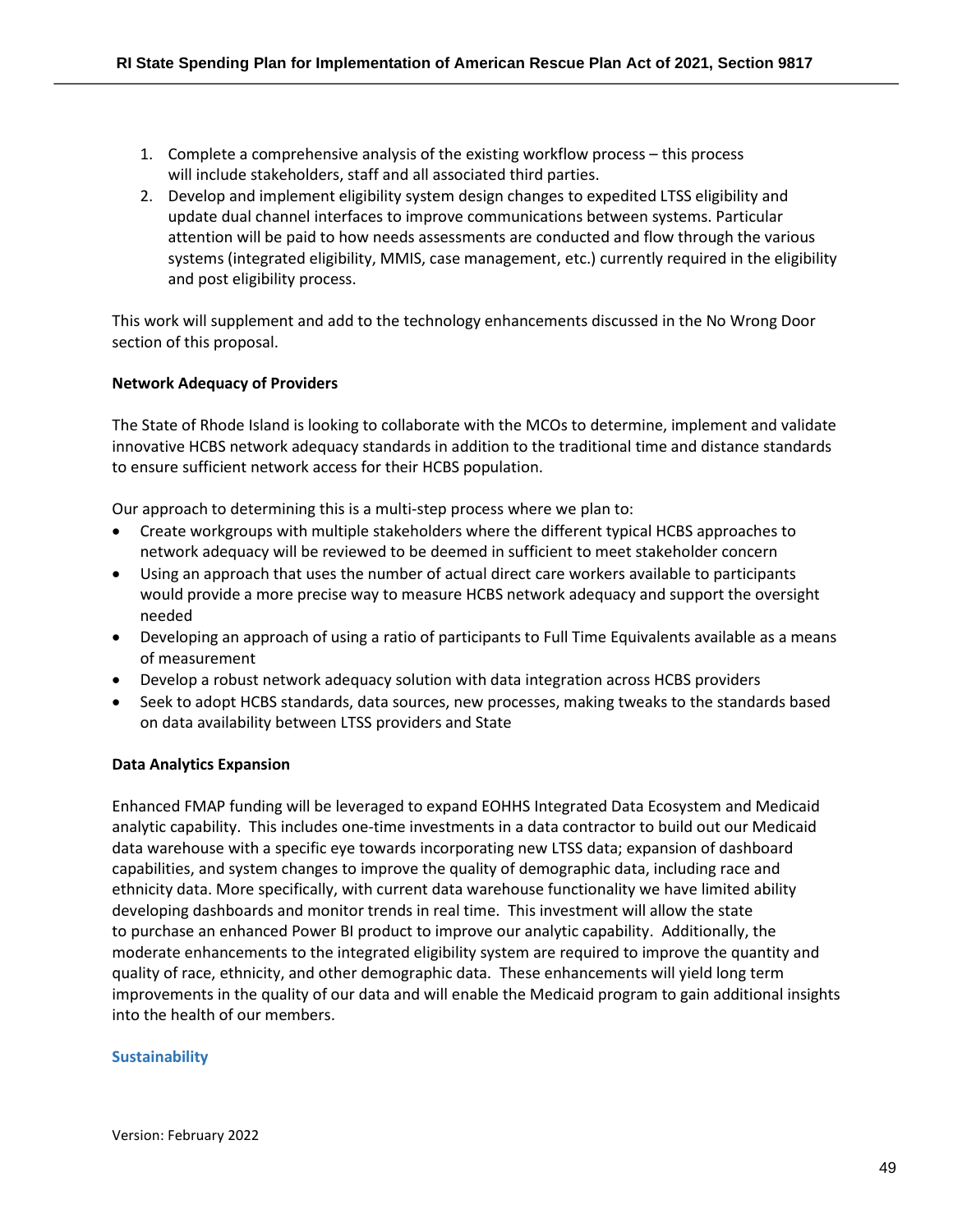The majority of this investment in Medicaid technology is a one-time investment that will yield long term improvements for our HCBS programs. The cost of upgrading our Power BI tool will be an ongoing expense, however the State expects that the savings achieved through the retirement of duplicative legacy systems will offset the costs of this enhancement.

### **Success Metrics**

- Improved ability to track and process expedited LTSS applications in under 10 days
- Completion of a dashboard to track HCBS network adequacy
- Improved quality and quantity of demographic data, including race and ethnicity data

# **Rhode Island Legislative Appropriation**

EOHHS worked with the Rhode Island Office of Management and Budget, the Governor's Office, and the Rhode Island General Assembly to establish new restricted revenue accounts and budget authority to ensure that enhanced funding from this ARPA direct award is appropriately accounted for in the State Fiscal Year (SFY) 22, 23 and 24 budgets. A new restricted account(s) will serve as clearing account to track all claimed funds and, subsequently, their use to finance the state share of the new HCBS investments. The federal costs associated with the new investments will be budgeted to a federal account within EOHHS to capture the federal costs of any eligible investments across agencies.

# <span id="page-49-0"></span>**Spending Plan Projection**

Rhode Island estimates receiving enhanced FMAP equaling approximately \$66.4 M (as shown in Table 1 in the second column and bottom row and repeated in the second column bottom row of Table 2).

This will give the State approximately \$158.5 M All Funds in new HCBS investments (as shown in bottom row of Table 2). Actual All Funds investments may vary based on, for example, proportion of investments benefiting Expansion-eligible members, an administrative match of 50%, 0% match, and 90% match for IT investments.

The increase in expected claiming compared to the last Quarterly Spending Plan (submitted October 18, 2021) is driven by the fact that the prior estimate was based on CY2020 expenses, and these revised estimates are based on actual spending through September 2021 and expected claiming available to Rhode Island through March 2022.

**Table 1** shows the amount of spending that is eligible for enhanced FMAP, as well as the amount of enhanced FMAP the State expects to claim. **Table 2** shows the timing of our planned expenditures using the new state (equal to the amount of enhanced FMAP claimed). The estimates may be refined based on Rhode Island's actual spending in future quarters.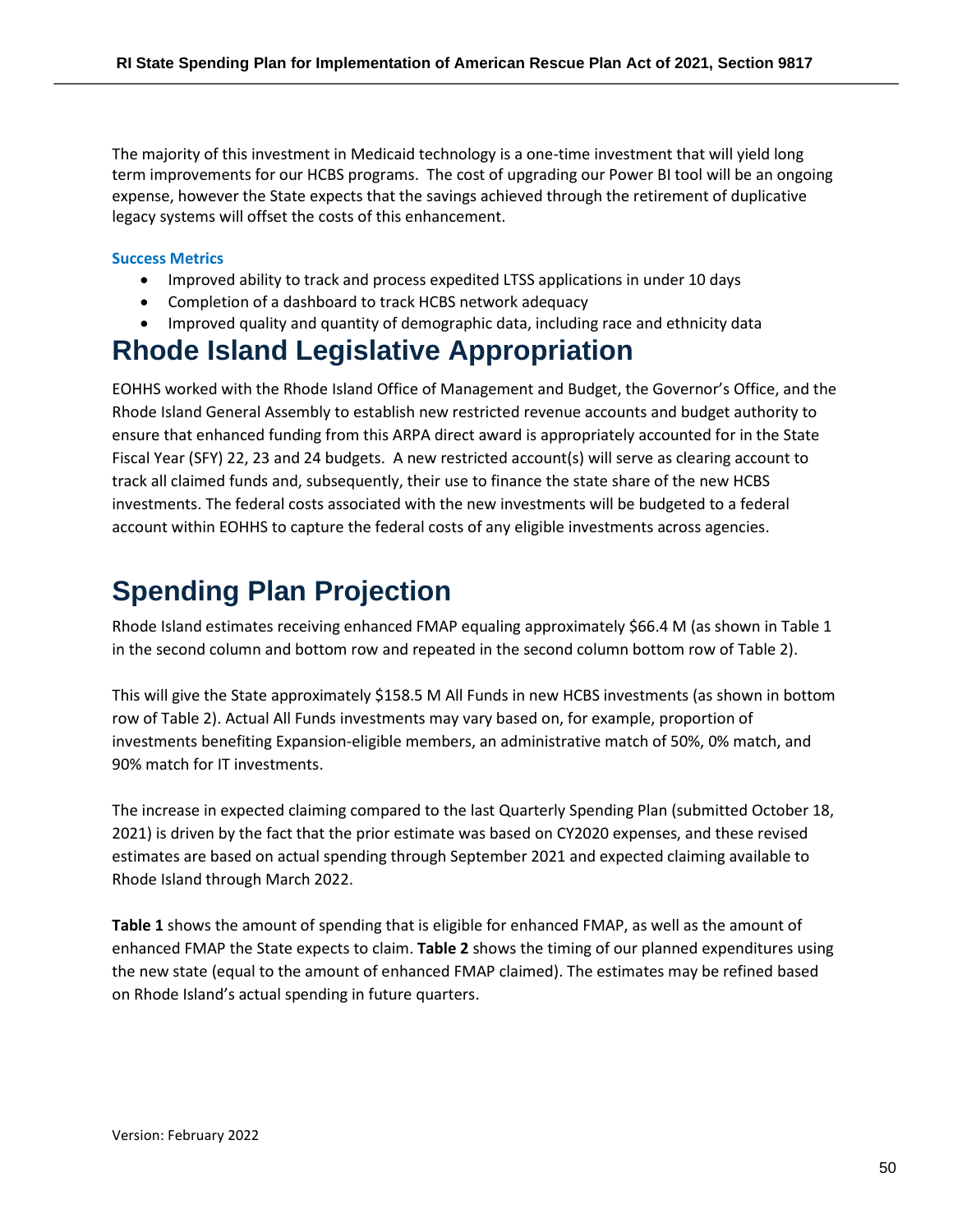| Service <sup>7</sup>               | $10/1/21$ estimate of<br>annual<br>spending/claiming $\delta$ | $2/1/2022$ estimate of<br>annual<br>spending/claiming <sup>9</sup> | <b>Actual</b><br>spending/claiming $10$ | Projected<br>remaining<br>spending/claiming <sup>11</sup> |
|------------------------------------|---------------------------------------------------------------|--------------------------------------------------------------------|-----------------------------------------|-----------------------------------------------------------|
|                                    |                                                               | $A + B$                                                            | A                                       | B                                                         |
| Home Health                        | $12.8^{12}$                                                   | 422.5                                                              | 186.9                                   | 235.6                                                     |
| 1115 Waiver                        | 363                                                           |                                                                    |                                         |                                                           |
| <b>PACE</b>                        | 16.2                                                          | 16.6                                                               | 8.3                                     | 8.3                                                       |
| Case<br>Management                 | 3.0                                                           | 3.4                                                                | 1.7                                     | 1.7                                                       |
| <b>Rehab Services</b>              | $50.4^{13}$                                                   | 62.8                                                               | 31.4                                    | 31.4                                                      |
| Managed Care                       | 152                                                           | 184.4                                                              | 90.7                                    | 93.7                                                      |
| <b>Total spend</b><br>eligible for | 59715                                                         | 689.3                                                              | 337.4                                   | 351.9                                                     |

**Table 1. Spending Eligible for enhanced FMAP, and estimated enhanced FMAP claiming.** 

Eligible Spending March-June 2021: \$166.7 million

Claimed: \$16.4 million

Eligible Spending July-September 2021: \$170.7 million

Claimed: \$16.7 million

Projected Eligible Spending for October-Dec 2021: \$168.7 million per quarter Projected Claiming: \$16.6 million

- Projected Eligible Spending for January March 2022: \$168.7 million per quarter Projected Claiming: \$16.6 million
- <sup>10</sup> RI has claimed the eFMAP for March-June 2021 and July-September 2021

11 Actuals for these quarters will likely increase based on investments in Table 2 made prior to March 31, 2022 which are eligible for eFMAP, which are not included here.

<sup>12</sup> Includes new investments adopted by legislature for SFY22

 $13$  This does not include \$3.5M of early intervention spending which RI confirmed is not eligible as it is not in our Rehab pages and therefore not eligible for HCBS eFMAP

<sup>15</sup> This does not include \$26.7M of school-based spending which RIs later estimates incorporate as eligible based on CMS guidance

Version: February 2022

 $7$  As interpreted by Rhode Island EOHHS per definitions in Appendix B of SMD 21-003 issued by CMS on May 13, 2021. Note that where appendix B listed a line on the CMS-64, EOHHS assigned that spending to the service heading listed in appendix B, however, there is considerable spending eligible that does not yet have a CMS-64 line indicated.

<sup>8</sup> These estimates were based on CY2020.

 $9$  By quarter the amounts claimed or projected to be claimed are: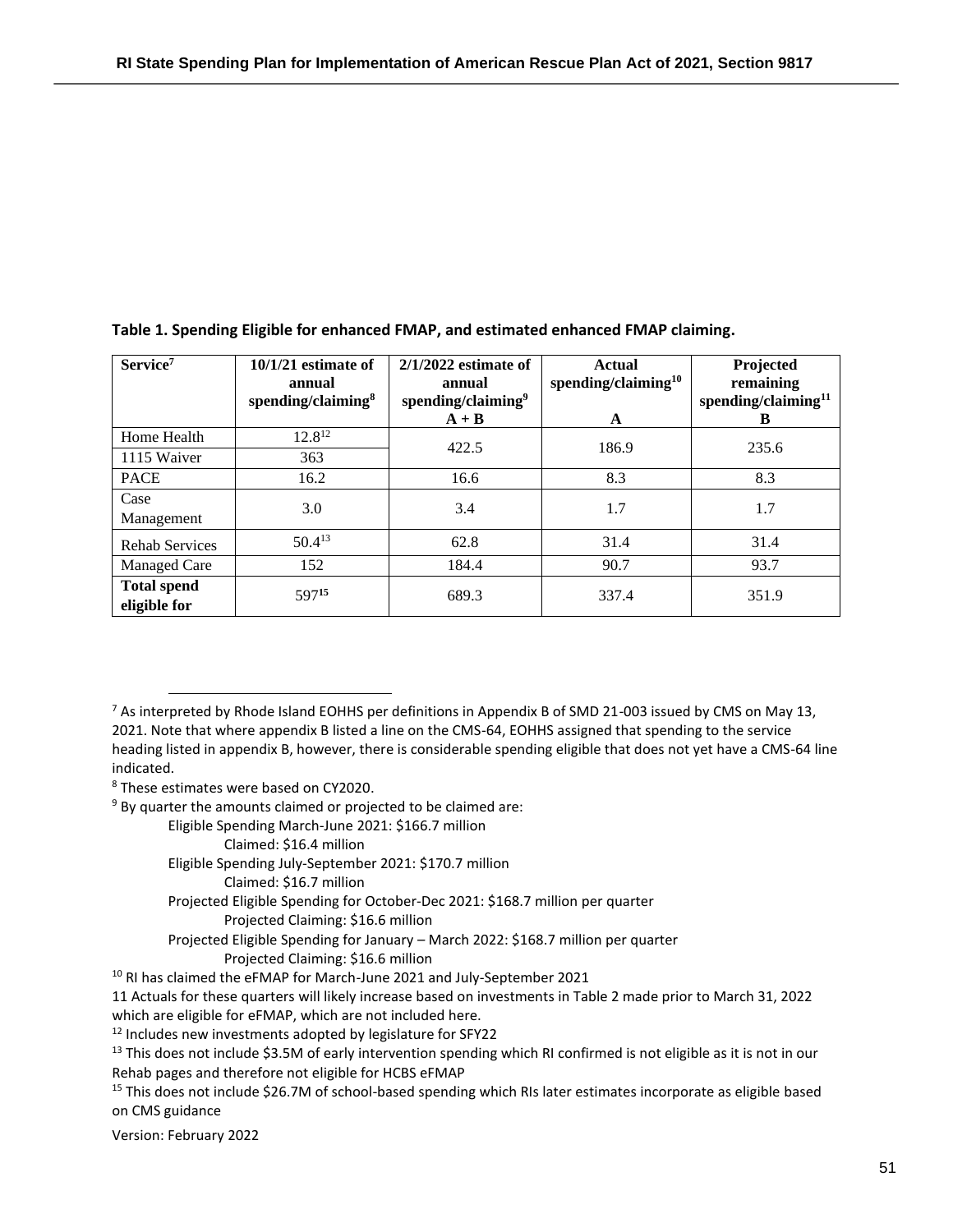| <b>Enhanced</b><br>FMAP <sup>14</sup>                                                              |    |      |      |      |
|----------------------------------------------------------------------------------------------------|----|------|------|------|
| <b>Enhanced</b><br><b>FMAP</b> / state<br>share of new<br><b>HCBS</b><br>investments <sup>16</sup> | 57 | 66.4 | 33.2 | 33.2 |

**Table 2. New HCBS investment budget projections and actuals. Estimates are in millions.**

|                                                                                                 | <b>February Submission, budget</b> |                           | <b>Actuals</b>   |                                                             |
|-------------------------------------------------------------------------------------------------|------------------------------------|---------------------------|------------------|-------------------------------------------------------------|
| <b>Item and Timing</b>                                                                          | <b>All Funds</b>                   | State Share <sup>17</sup> | <b>All Funds</b> | <b>State Share after</b><br><b>Enhanced FMAP</b><br>claimed |
| Workforce Provider Payments,<br>before March 31, 2022 (page 18)                                 | \$59.5                             | \$21.5                    | $\Omega$         | $\overline{0}$                                              |
| Workforce Administration, before<br>March 31, 2022 (page 18)                                    | \$1                                | \$0.5                     | \$0.466          | \$0.233                                                     |
| <b>Workforce Subtotal</b>                                                                       | \$60.5                             | \$22                      | \$0.466          | \$0.233                                                     |
| <b>Transformation Grants for</b><br>Development Disability, FY22<br>admin matching (page 28)    | \$4                                | \$2                       | $\Omega$         | $\Omega$                                                    |
| Other Items Timing TBD, assumed<br>FY22 at 54.88% benefits FMAP (no<br>10% eFMAP for HCBS)      | \$47.4                             | \$21.4                    | $\Omega$         | $\theta$                                                    |
| Other Items Timing TBD, assumed<br>FY23 or later at 54.19% benefits<br>FMAP (no eFMAP for HCBS) | \$46.6                             | \$21.4                    | $\Omega$         | $\theta$                                                    |
| <b>Total</b>                                                                                    | \$158.5                            | $$66.4^{18}$              | \$0.466          | \$0.233                                                     |

Version: February 2022

<sup>&</sup>lt;sup>14</sup> This does NOT include spending on new HCBS investments made prior to March 31, 2022; instead spending on those items in Table 2 is reflected as the benefits FMAP plus the 10% enhanced HCBS FMAP where applicable.

<sup>&</sup>lt;sup>16</sup> This is not equal to 10% of "Total w/ Round 1 Investment" because Expansion spending is only eligible for 5% increase

<sup>&</sup>lt;sup>17</sup> This is state share that assumes benefits FMAP plus enhanced HCBS FMAP where applicable; it is only applicable to eligible workforce investments

<sup>&</sup>lt;sup>18</sup> This is not equal to 10% of "Total w/ Round 1 Investment" because Expansion spending is only eligible for 5% increase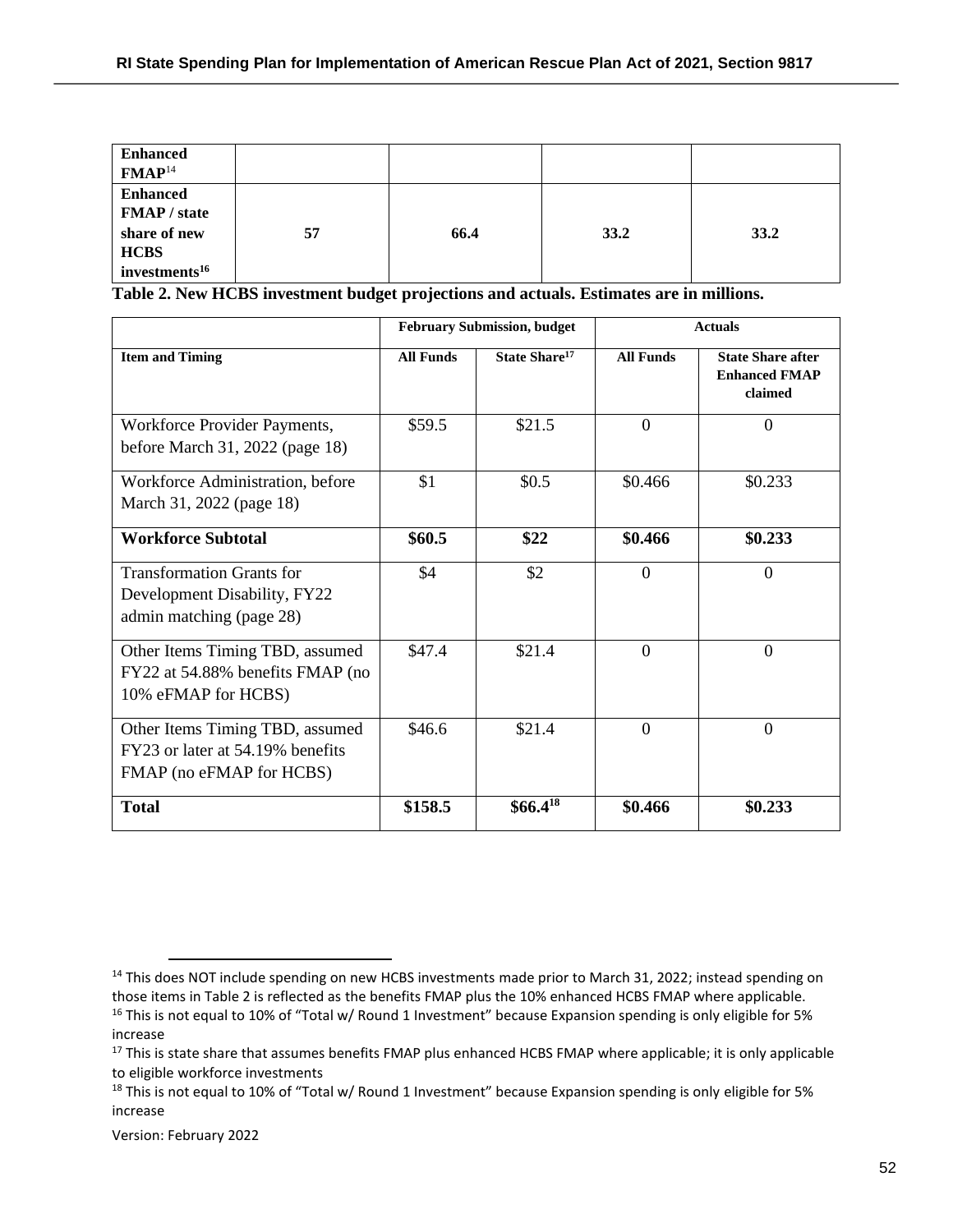# <span id="page-52-0"></span>**Stakeholder Engagment**

EOHHS sought public comment on the types of activities that could be funded to enhance, expand, or strengthen Medicaid HCBS, as well as ways this funding could be used to address disparities and equity issues in the provision of HCBS. EOHHS is interested in distributing funding in line with our core values of choice, equity, and community engagement.

To gather opinions from all interested parties quickly and efficiently, EOHHS created and issued a survey to collect information that would lead to Rhode Island's proposal. EOHHS issued the survey on May 20, 2021 through June 2, 2021. The survey was circulated to the EOHHS Interested Parties list usually used for public comments on regulations and state plan amendments. We asked that recipients share the survey with others to get the widest range of input in a short period time.

The survey asked respondent to rate by level of importance each item in Appendix C and D of the CMS SMD on this funding opportunity, as well as provide free form comments.

Based on this survey, we received over 600 responses and comments from a wide range of stakeholders including direct care workers, family members, and staff from all type of organizations. For details on the type of respondent and the survey results, please refer to the link below on the EOHHS website. Based on the rating scale and the associated comments we pulled out four main themes:

- 1. Respondents outlined the need for increased training, salary, and supports (i.e. respite care) for caregivers and direct support workers.
- 2. Respondents requested additional community engagement opportunities for individuals with disabilities, including employment opportunities, and increased day service programs.
- 3. Respondents discussed the workforce shortage, difficulty hiring staff due to low wages, and long wait lists for home services.
- 4. Respondents also provided ideas related to new potential programs to be funded to improve the quality of HCBS services and develop innovative models of care to Rhode Islanders.

Based on these responses, and additional input from members and participants of the Long-Term Care Coordinating Council, the Equity Council, our Long-Term Services and Supports interagency team, the Children Behavioral Health System of Care workgroup, and other groups, we are pleased to submit this proposal for review and approval. Based on CMS feedback and approval, our planning and community engagement will continue, as we hope to ensure we are continuously reflecting the HCBS needs of our consumers while we focus on the long-term vision of our LTSS system. Our proposal, a summary of survey responses and future updates will be posted on the **EOHHS** webpage.

# **Spending and Project Planning Update as of February 1, 2022**

• The Long-Term Care Coordinating Council (LTCCC) received a written and verbal update on the workforce recruitment and retention planning at its September 2021 meeting.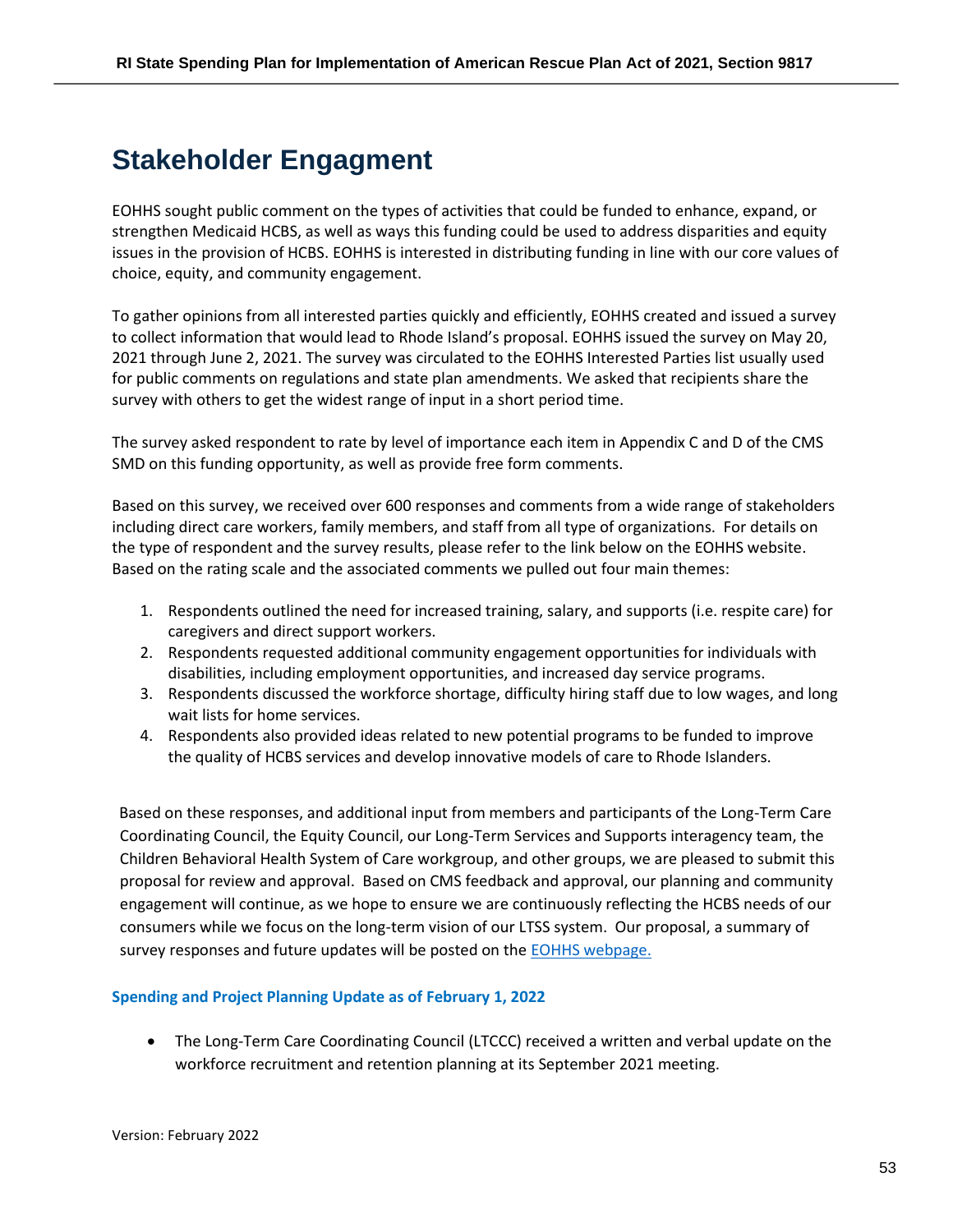- Stakeholder meetings with home health care agencies, adult day care, self-directed providers, HAB Group Home providers, Community Mental Health Centers, Peer Navigators, Substance Use Treatment Providers and HBTS/ PASS providers have been held from late October 2021 through January 2022 to discuss the Workforce Recruitment and Retention guidance. Many of these groups met multiple times as feedback was incorporated into updated guidance. We anticipate meeting with each of these provider groups at least one more time before April 2022 to provide support as the temporary rate increases are approved and implemented.
- EOHHS carried out stakeholder review of the Draft Behavioral Health System of Care Plan for Children and Youth by distributing the draft plan widely for written comment from October through December 2021, and by holding two virtual meetings to take verbal comment. More than 500 people received the plan and were encouraged to comment.
- EOHHS continued to hold Children's System of Care Work Group meetings through the last quarter for assistance in crafting the plan.
- EOHHS continues to lead the Governor's Overdose Intervention and Prevention Task Force, which held a large Community Engagement meeting in December 2021, taking public comment on what the Task Force's priorities should be in the coming year. Housing access, substance use disorder treatment, and expanded behavioral health services were top listed priorities from our stakeholders.
- Stakeholder meetings focused on Certified Community Behavioral Health Clinics continued through the last quarter and will continue as implementation planning continues. Other stakeholder engagement for behavioral health projects includes 988 implementation planning and mobile crisis.
- An internal interagency team focused on Adult Behavioral Health and Oral Health have been convening to advise project prioritization and will soon include a new team focused on Housing Supports.
- BHDDH held a forum for the DD Transformation Fund in December 2021 to allow space for final questions before the applications were due.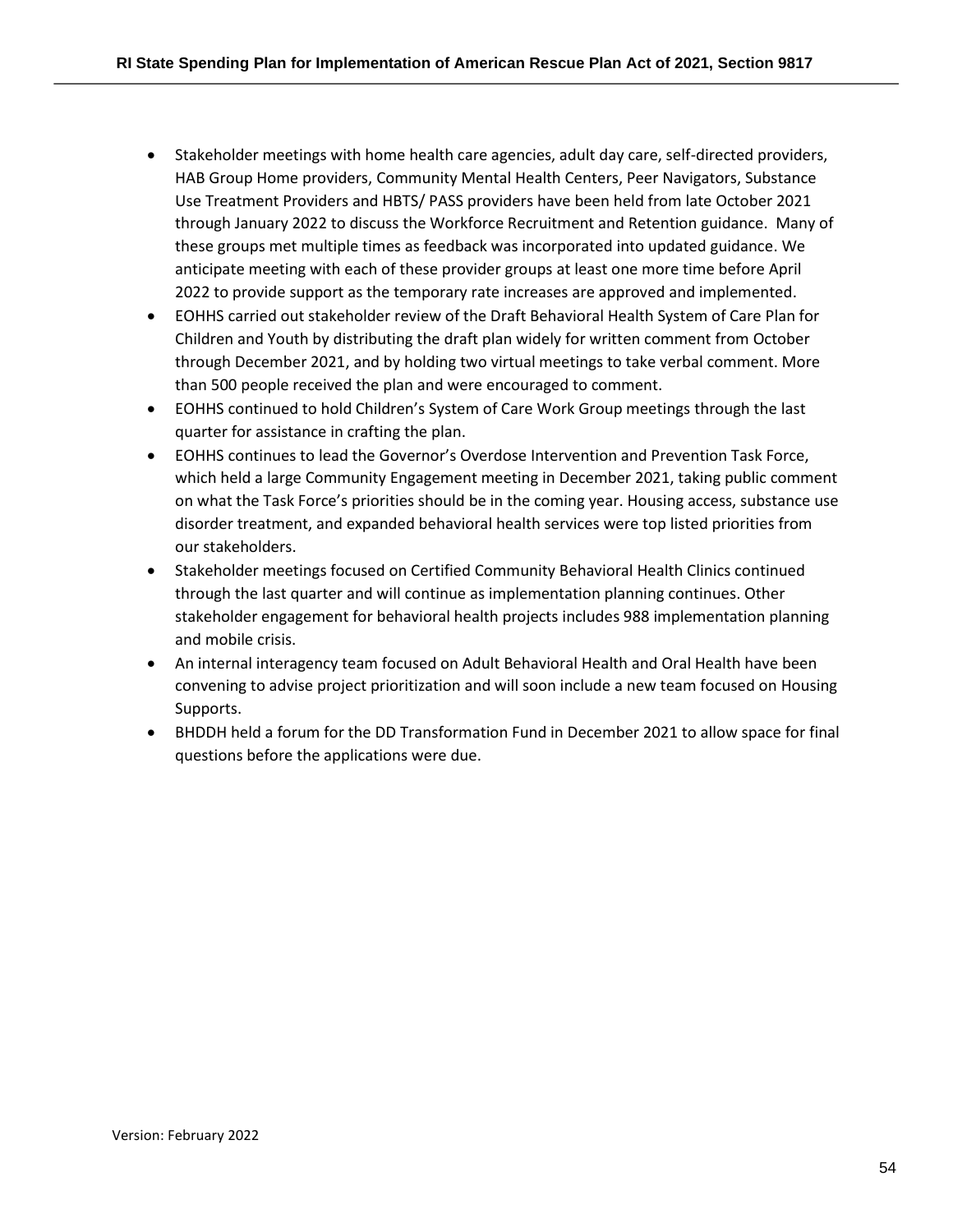# <span id="page-54-0"></span>**Addendum. Rhode Island Response to CMS Questions in HCBS FMAP Partial Approval Letter Received August 9, 2021**

September 13, 2021

Jennifer Bowdoin Director Division of Community Systems Transformation Centers for Medicare & Medicaid Services 7500 Security Boulevard, Mail Stop S2-26-12 Baltimore, Maryland 21244-1850

Dear Ms. Bowdoin:

Please accept this letter as the Rhode Island Executive Office of Health and Human Service's (EOHHS) response to the request for additional information regarding EOHHS' HCBS spending plan received August 9, 2021, addressed to the RI Medicaid Program Director, Benjamin Shaffer, (hereafter referred to as "CMS Letter"). In the CMS Letter, CMS stated that EOHHS' plan met the requirements set forth in the May 13, 2021, CMS, State Medicaid Director Letter (SMDL) #21-003 and that EOHHS received partial approval. EOHHS is grateful for CMS' comprehensive review and feedback and is appreciative of the support and the opportunity to invest home and community-based services (HCBS) under section 9817 of the American Rescue Plan Act of 2021 (ARPA).

For those sections of Rhode Island's proposed spending plan for which CMS did not ask any follow up questions in the CMS Letter, Rhode Island assumes that we are approved to proceed to implementation and will update CMS through the quarterly spending plan process.

Depending on CMS approval, and on whether expenses are eligible for additional federal match as well as being eligible expenses, Rhode Island may alter proposals in the spending plan. We continue to refine and specify programs and will provide updates through the quarterly spending plan. Reductions in scope are likely necessary given available funding and varying uses of Medicaid match. Clarity from CMS on what is approved for spending and what is approved as Medicaid matchable would be helpful for implementation planning.

Below are the responses to the questions listed under the "Additional Information Requested" section of the CMS Letter. We hope that following your review, we can proceed to full approval and implementation of these programs to strengthen Rhode Island's home and community-based services.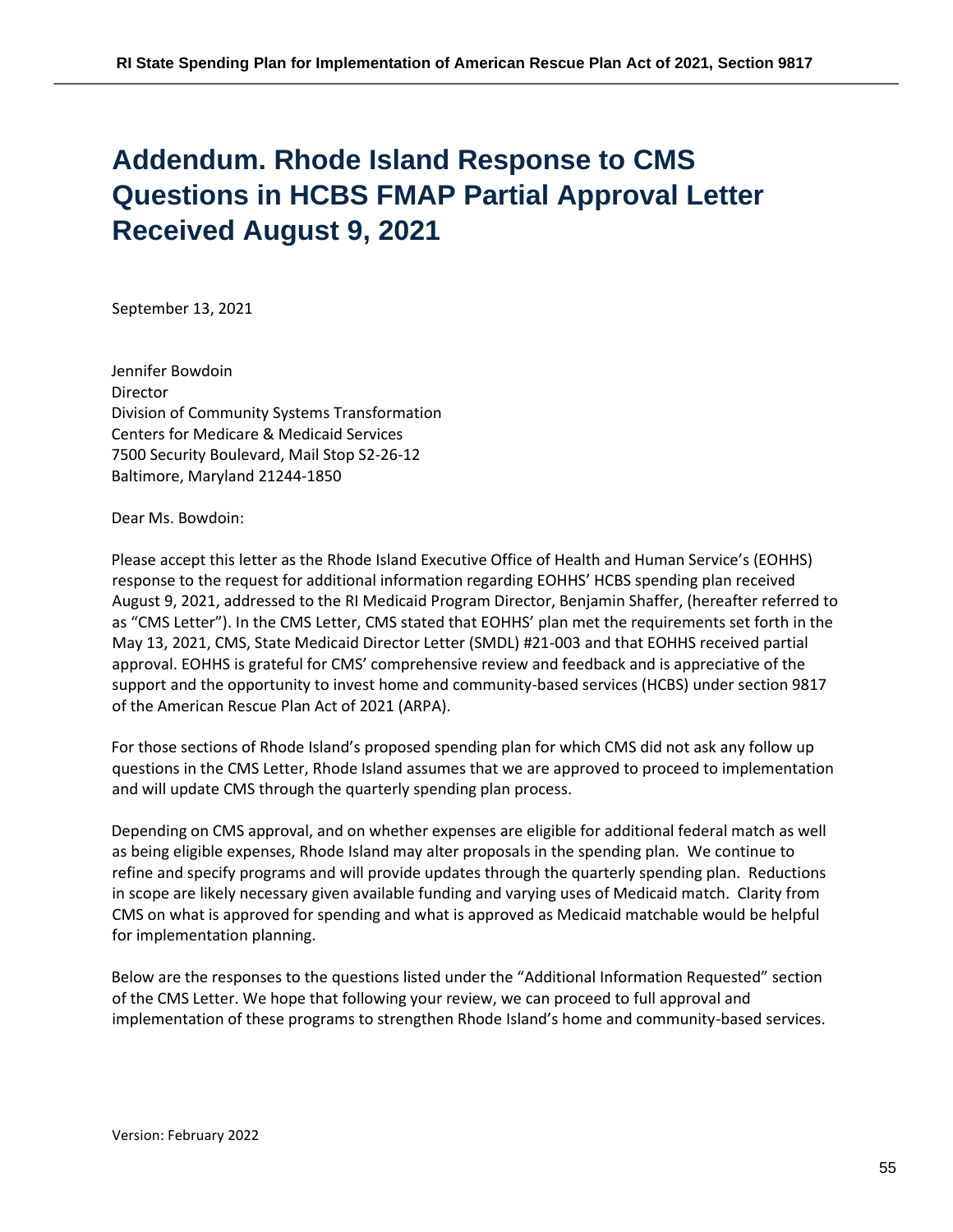#### **Responses to CMS Questions**

#### *No Wrong Door (NWD) Redesign Initiatives*

Q: "Confirm that the pre-eligibility, eligibility, and post-eligibility functions of the NWD redesign initiatives will not impose stricter eligibility standards, methodologies, or procedures for HCBS programs and services than were in place on April 1, 2021."

**EOHHS Response: The Rhode Island No Wrong Door system is designed to clarify, standardize and improve the current steps in the LTSS pre-eligibility and eligibility process and will not impose stricter eligibility standards, methodologies, or procedures for HCBS programs and services than were in place on April 1, 2021.**

#### *HCBS Workforce Recruitment and Retention*

Q: "Clearly indicate whether HBTS/PASS providers are delivering any of the services that are listed in Appendix B or could be listed in Appendix B (e.g., behavioral health services that are covered under another benefit but could be covered under the rehabilitative services benefit). If the providers are not delivering any of the services listed in Appendix B or that could be listed in Appendix B, explain how the hiring incentives will expand, enhance, or strengthen HCBS under Medicaid."

**EOHHS Response: HBTS and PASS providers are delivering services listed in Appendix B. The services listed as Home and Community-Based Therapeutic Services in Attachment B of the RI Comprehensive 1115 Waiver Demonstration are inclusive of the following 1915(c) services: Consultative Clinical and Therapeutic Services, Psychosocial Rehabilitation Services, and Day Treatment and Supports.**

**Per Budget Services #4, EOHHS has the authority to provide the above HBTS service in the 1115 waiver to eligible youth who are at risk for out-of-home care or hospitalization. Therefore, it is EOHHS' interpretation that HBTS and PASS services are listed in Appendix B under the "Section 1115" category which states "Any of the Medicaid-covered HCBS services described above are eligible for the enhanced match when authorized under an approved 1115 demonstration."**

#### *Nursing Facility Transformation*

Q: "Clearly describe how the Nursing Facility Transformation grants and the grants for Targeted, Specialized Nursing Facility Service Capacity Building will expand, enhance, or strengthen HCBS under Medicaid and will result in settings that are fully compliant with the home and community-based settings criteria. Payments solely for the purpose of building specialized nursing facility capacity are not approvable under ARP section 9817."

**EOHHS Response: Based on CMS input, this Nursing Facility Transformation grant program would be structured in a way that enables the facilities to diversify their sources of revenue to offset losses from business interruption due to the public health emergency and ensure ongoing financial viability. Based on CMS guidance, EOHHS would restrict the use of funds to growing Assisted Living or other**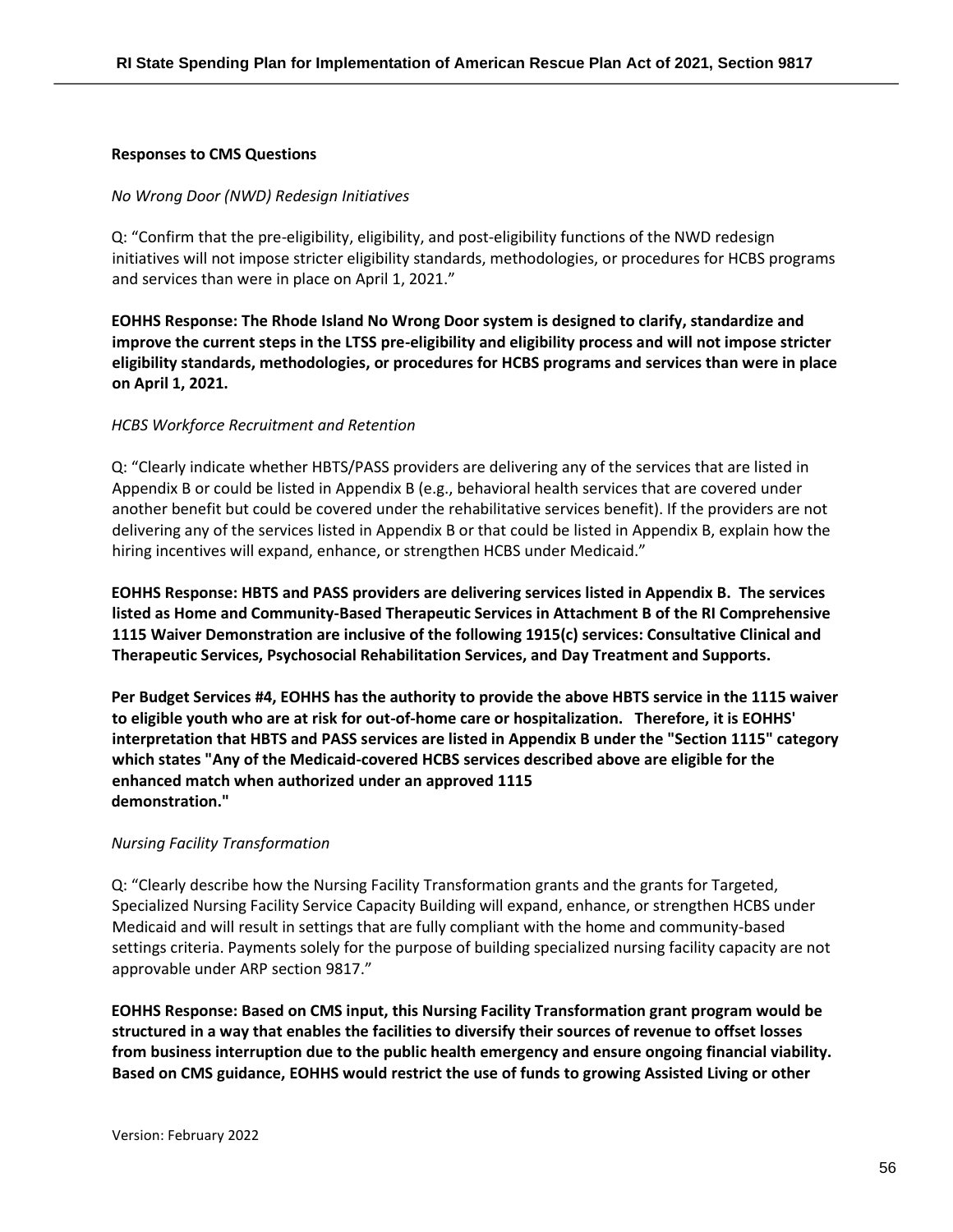# **HCBS services, and providing a pathway for these organizations to enter other HCBS markets, including but not limited to home care, supportive housing, or adult day.**

Q: "Describe how the nursing facility bed-buybacks will result in expanded HCBS capacity in settings that are fully compliant with the home and community-based settings criteria, and indicate whether any of the payments are intended solely to reduce nursing facility bed size and/or capacity. Payments solely for the purpose of reducing nursing facility bed size and/or capacity are not approvable under ARP section 9817."

**EOHHS Response: Bed-buybacks that reduce the supply of non-HCBS settings help create the market conditions necessary for an increase in HCBS supply. However, if CMS holds that funding solely for bed-buybacks to reduce nursing facility bed size are not allowable, Rhode Island will not proceed with that element of the program, and instead focus on nursing facility transformation to settings that are compliance with HCBS criteria. EOHHS requests that CMS clarify whether bed-buyback uses are allowable, but not Medicaid matchable, or whether they are prohibited as a use under the SHO.**

#### *Assisted Living Expansion to Serve Medicaid Members*

Q: "Estimate the number of additional Medicaid-certified assisted living residences and the anticipated number of additional assisted living beds for Medicaid beneficiaries that will result from the Assisted Living Expansion to Serve Medicaid Members, as well as the percentage of residents in the facilities receiving funds that are expected to be Medicaid eligible."

**EOHHS Response: EOHHS anticipates finalizing the total allocation for this initiative after additional financial analysis and partnership with Assisted Living Residences in Rhode Island. The amount of funding that EOHHS dedicates to this grant program will impact EOHHS' ultimate goals for this initiative, which is largely dependent on uses of funds that are Medicaid matchable. However, the Assisted Living Expansion is designed to build off of our new tiered-rate system for Assisted Living that was approved in the Enacted State Fiscal Year 2022 Rhode Island State Budget. This tiered reimbursement system, combined with the grants funded through enhanced FMAP is estimated to increase the number of Medicaid certified facilities from 37 to 45 out of 65 total licensed assisted living residences in the state. We also plan to increase our number of Medicaid assisted living beds by at least 50.**

#### *Building Traumatic Brain Injury Capacity In-State*

Q: "Clearly describe how the "specialized LTSS residences" activity will expand, enhance, or strengthen HCBS under Medicaid and will result in settings that are fully compliant with the home and communitybased settings criteria."

**EOHHS Response: By "specialized LTSS residences," EOHHS is we are referring to the HCBS service known as Residential Habilitation. These home-like settings meet all of the requirements of the HCBS final rule.**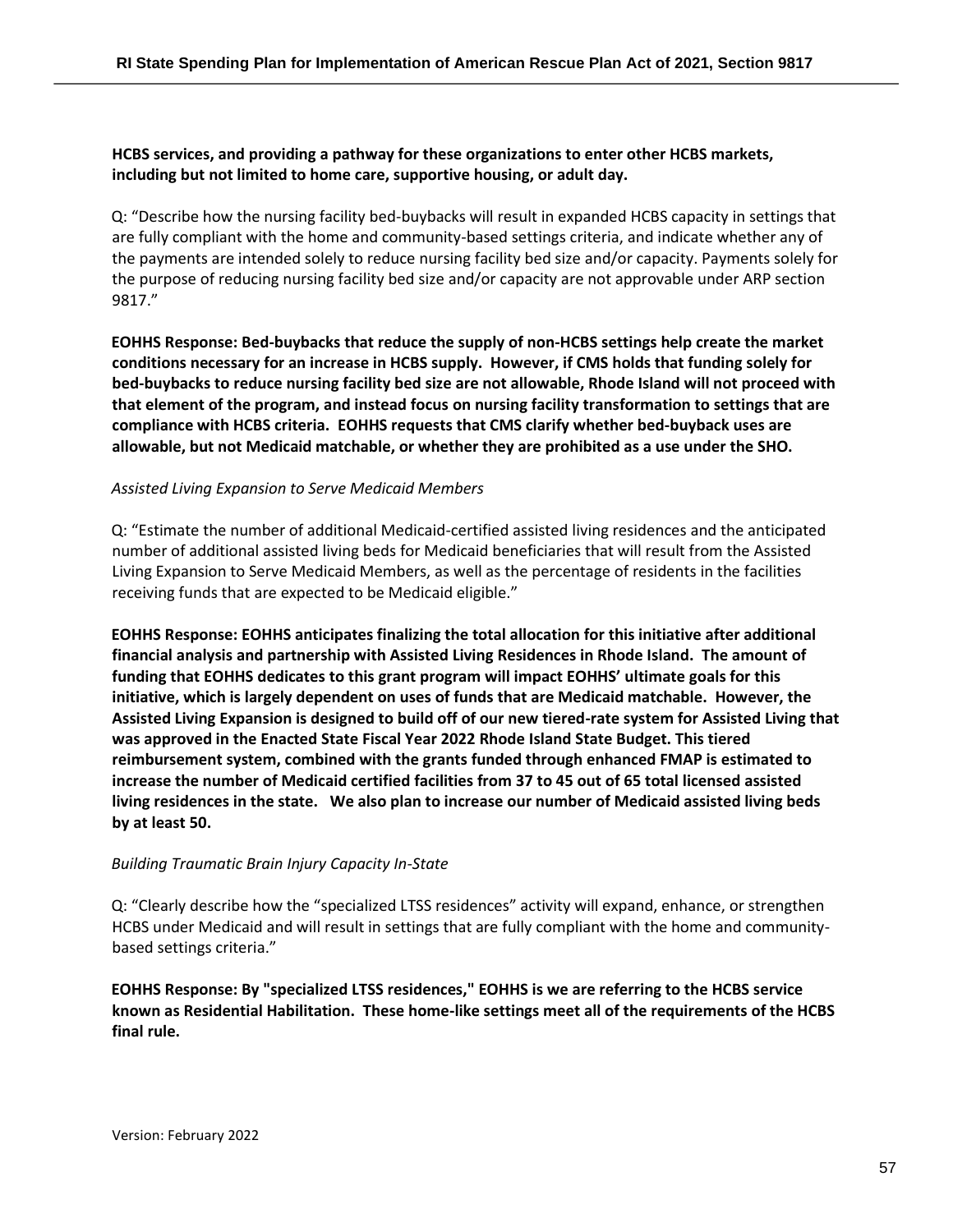# *Expanding Preventative and Community Children's Behavioral Health Services*

Q: "Clearly indicate if any of the activities under Expanding Preventative and Community Children's Behavioral Health Services are focused on: services other than those listed in Appendix B or that could be listed in Appendix B; or individuals who are not receiving any of the services listed in Appendix B or that could be listed in Appendix B. If any activities are not directly related to the services that are listed in Appendix B or that could be listed in Appendix B, explain how those activities expand, enhance, or strengthen HCBS under Medicaid."

**EOHHS Response: All of the services that EOHHS is investing in through this initiative are listed in Appendix B. These include:**

- **Care Coordination – This initiative increases rates for our Family Care Community Partnership (FCCP) program, which provide wraparound service to Medicaid children and their families to strengthen the family unit and keep kids in their home. These services are covered under budget services 4 in the RI 1115 Waiver. We consider them a HCBS service that is covered by Appendix B because Budget Service 4 expenditures are "for core and preventive services and home and community based therapeutic services as identified in Attachment B for Medicaid eligible youth who are at risk youth for out-of-home care or hospitalization and adults with a behavioral health diagnosis and/or developmental disability"(RI 1115 Waiver, page 7)**
- **Mobile Response and Stabilization Services – This scope of work falls under Case Management, Consultative Clinical and Therapeutic Services, Psycho-Social Rehabilitative Services, and Peer Supports, which are all services within Attachment B of the RI 1115 Waiver Demonstration.**
- **Intensive Home and Community Bases Services – This scope of work is in the Rehabilitation Services section of our State Plan. Section 13 D. describes Child and Adolescent Intensive Treatment Services (CAIT).**
- **Transition –Age Youth and Young Adult Services (2 one-stop multi-service Hubs) - This work falls under Case Management and potentially Career Planning, which are both services within Attachment B of the RI 1115 Waiver Demonstration.**
- Infant Mental Health Certification This scope falls under workforce readiness, in **Consultative and Clinical Therapeutic Services, which is a covered HCBS service within Attachment B of the RI 1115 Waiver Demonstration.**
- **Pediatric Integrated Behavioral Health Practice Transformation – This scope falls under Consultative Clinical and Therapeutic Services, Case Management, and, as it includes working with parents, Training and Counseling Services for Unpaid Care Givers, which are a covered HCBS services within Attachment B of the RI 1115 Waiver Demonstration.**
- **Suicide Prevention Programming – This falls under Consultative Clinical and Therapeutic Services, which is a covered HCBS service within Attachment B of the RI 1115 Waiver Demonstration.**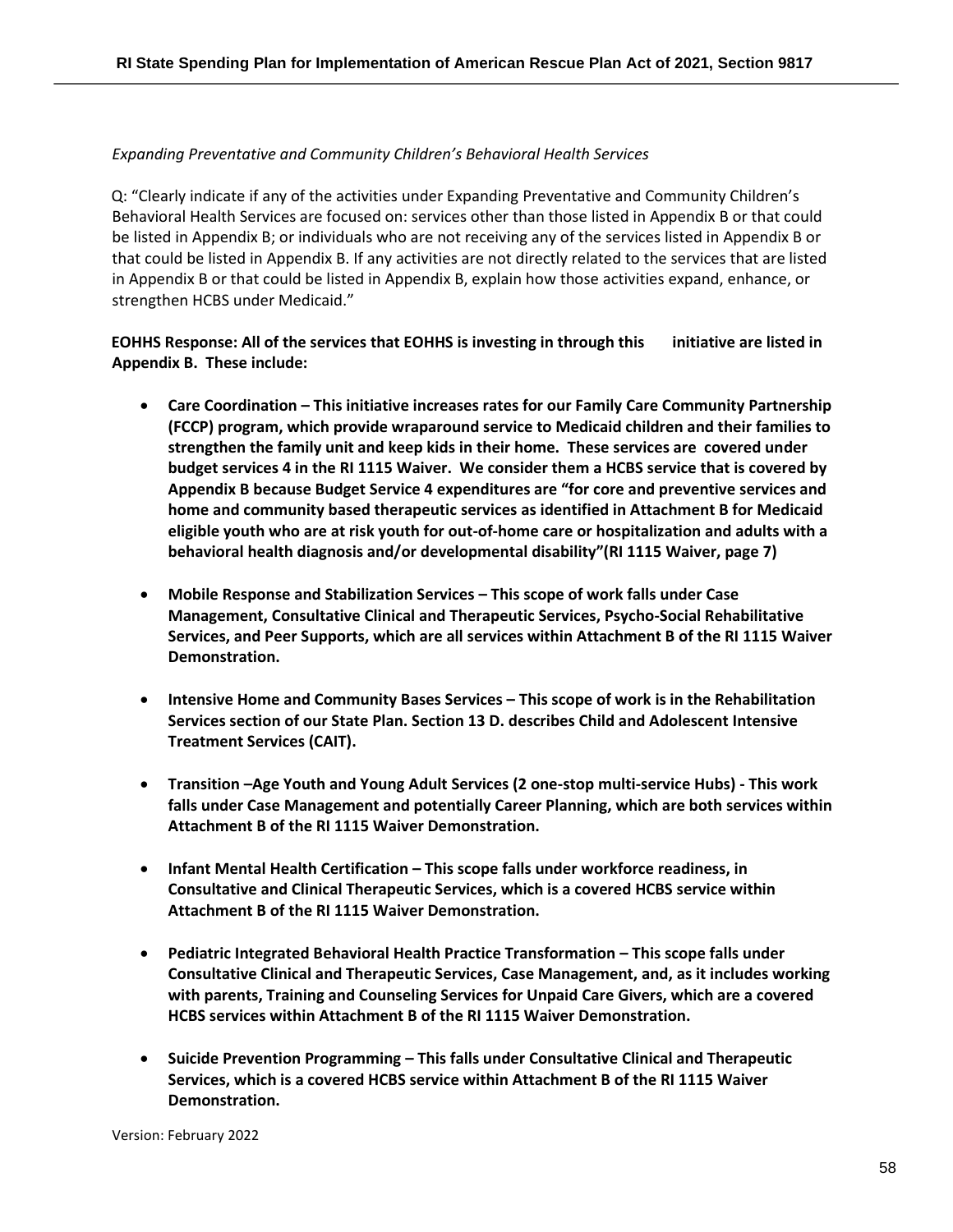• **Alignment of Community Health Teams and Family Home Visiting teams (DULCE program) - This falls under Case Management, which is a covered HCBS service within Attachment B of the RI 1115 Waiver Demonstration.**

#### *Expanding Preventative and Community Adult Behavioral Health Services*

Q: "Clearly indicate if any of the activities under Expanding Preventative and Community Adult Behavioral Health Services are focused on: services other than those listed in Appendix B or that could be listed in Appendix B; or individuals who are not receiving any of the services listed in Appendix B or that could be listed in Appendix B. If any activities are not directly related to the services that are listed in Appendix B or that could be listed in Appendix B, explain how those activities expand, enhance, or strengthen HCBS under Medicaid."

# **EOHHS Response: Many of these services align with Appendix B as: Rehabilitative Services, Section 1115. Additionally, other services provide significant HCBS benefits as justified below.**

- **Certified Community Behavioral Health Clinics (CCBHC) Expansion and Other Practice Transformation services that are provided under this initiative are included in the Rehabilitative Section of Rhode Island's Medicaid State Plan. Specifically, Community Psychiatric Supportive Treatment, Psychiatric Rehabilitation Services, Crisis Intervention Services, Substance Abuse Assessment Services, Outpatient Counseling Services, Detoxification Services and Substance Abuse Residential Services , Day/Evening Treatment, Child and Adolescent Intensive Treatment Services, Mental Health Emergency Service Interventions, Comprehensive Emergency Services**
- **Single, statewide mobile mental health crisis system—including 988 integration, satellite emergency department alternatives, and related supports; The services that are provided under this initiative are included in the Rehabilitative Section of Rhode Island's Medicaid State Plan. Specifically, this initiative would deliver the following Adult Behavioral Health Services that are defined within this section of the Medicaid State Plan: Crisis Intervention Services**
- **Centralized harm reduction system, naloxone, and supportive services with no-wrong door and affiliated street outreach activities—including a hotspot pilot of a community drop-in center; The services that are provided under this initiative are included in the Rehabilitative Section of Rhode Island's Medicaid State Plan. Specifically, this initiative would deliver the following Adult Behavioral Health Services that are defined within this section of the Medicaid State Plan: Crisis Intervention Services**
- **Adult Psychiatry Resource Network (PRN) for telephonic behavioral health consultation; We believe this would have the following benefits to HCBS: Providing this telephonic service (already contained within Rhode Island's 1115 Demonstration Waiver) to providers allows for quality, real-time, and person-centric behavioral health treatment services to be provided early in the care management process, which increases the likelihood of individuals living and**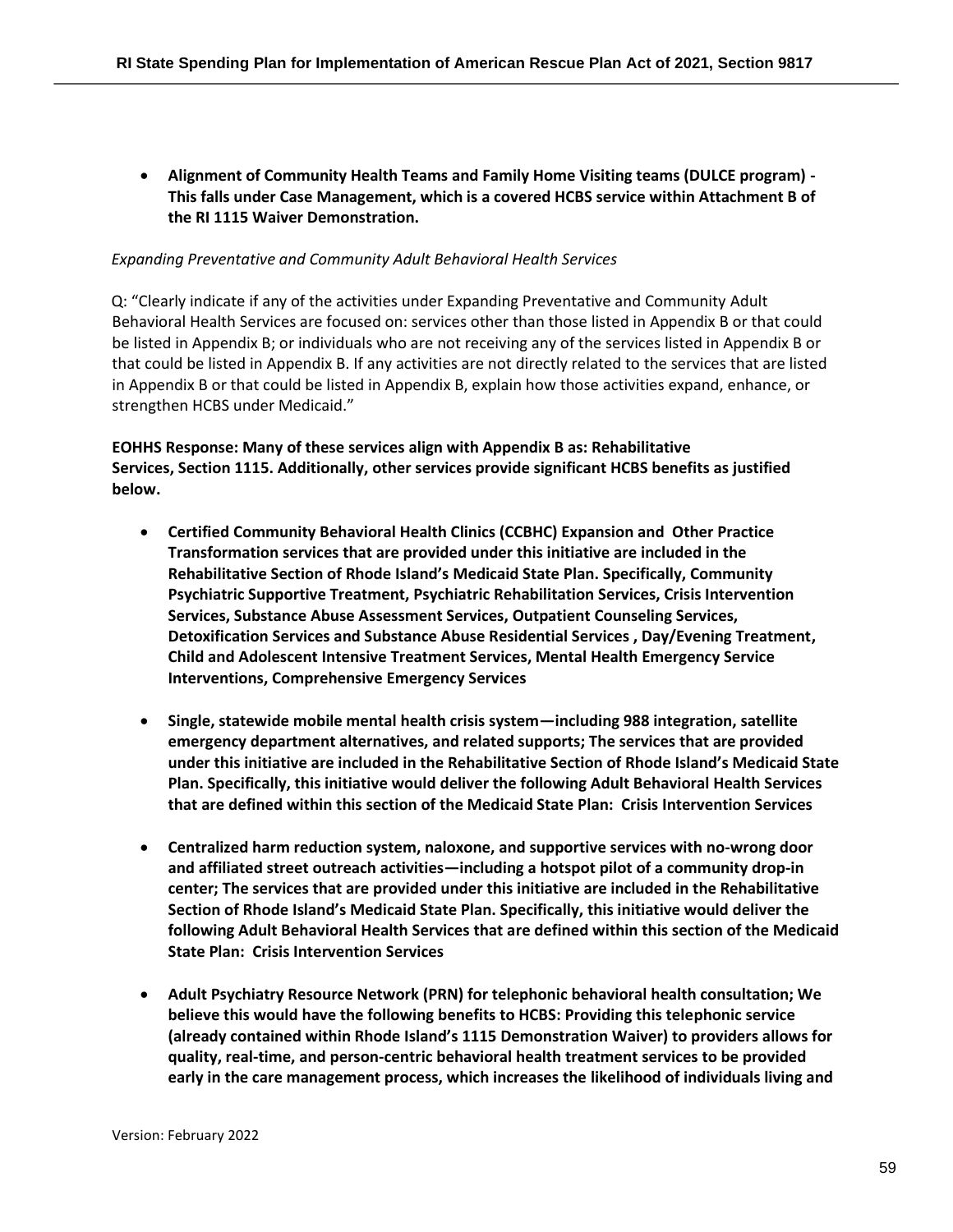**thriving within home and community settings for longer periods of time and prevents/delays long-term care services.** 

- **Peer Community Health Workers with experience navigating youth, adult, and family behavioral health crises to assist parents in discharge planning, discharge planning adherence, transition, and community supports navigation; the services that are provided under this initiative are included as Peer Supports within the HCBS Services that are listed in Rhode Island's 1115 Demonstration Waiver.**
- **Provider capacity building and equity-focused enrichment activities—such as culturally-and linguistically-appropriate services and multi-lingual trainings; We believe this would have the following benefits to HCBS Providing access to a more culturally competent workforce increases the likelihood of participation and retention in necessary care that promotes home and community-based living and delays/prevents/avoids long term care services. In addition, this initiative seeks to make multi-lingual training, education, and supports available to Medicaid eligible patients to reinforce health literacy.**
- **Develop care coordination and step-down transition plans for substance-exposed newborn system of care—focused on transitions into home and community settings; The services that are provided under this initiative are included in the Rehabilitative Section of Rhode Island's Medicaid State Plan. Specifically, this initiative would deliver the following Adult Behavioral Health Services that are defined within this section of the Medicaid State Plan: Substance Abuse Assessment Services**
- **Add Primary Care Nurse embedded in the IHH Team to function as the team's primary care liaison and would work intimately with all primary care offices within the service catchment area. We believe this would have the following benefits to HCSB. By providing the clinical resources to address the physical health needs of individuals within Health Homes, the likelihood of management and control of physical health conditions increases and promotes home and community-based living that prevents/delays/avoids the onset of debilitating conditions, long-term disabilities, and special healthcare needs that require long-term care services.**

# *Providing HCBS Services to Help Rhode Islanders Experiencing Homelessness or Housing Insecurity*

Q: "Provide more information about the populations served and the services that would be paid for under the Homeless Response Teams, Respite, and community-based residential treatment pilot activities, including: whether the activities are focused on services other than those listed in Appendix B or that could be listed in Appendix B, or individuals who are not receiving any of the services listed in Appendix B or that could be listed in Appendix B; and the percentage of individuals served who are expected to be Medicaid eligible. If those activities are not directly related to the services that are listed in Appendix B or that could be listed in Appendix B and/or are not expected to target Medicaid beneficiaries, explain how those activities expand, enhance, or strengthen HCBS under Medicaid. In addition, indicate whether the Respite services would be provided in an institutional or home and community-based setting. If provided in an institutional setting, explain how the state will prevent longterm institutionalization for these individuals."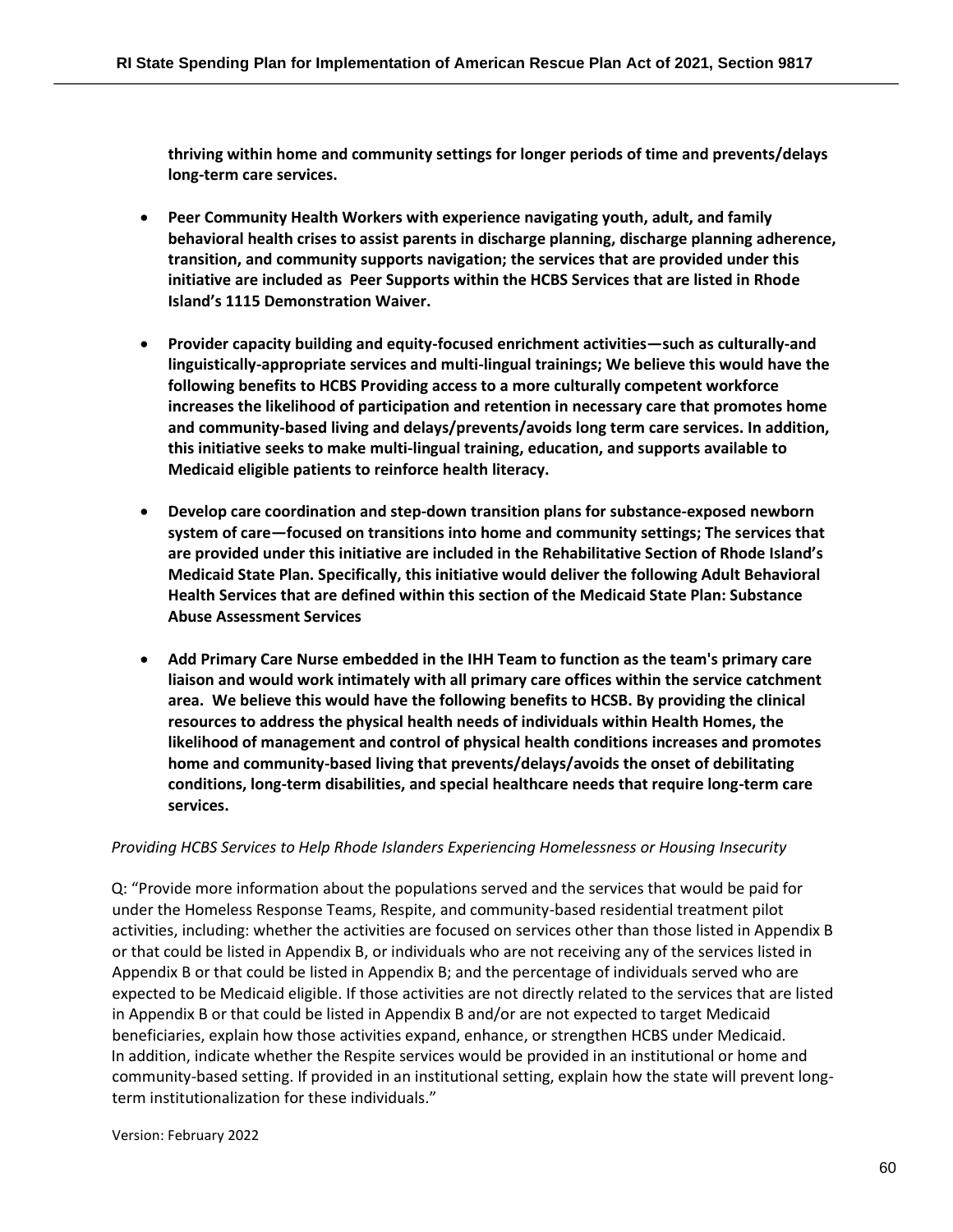**EOHHS Response: These services align with Appendix B as: Rehabilitative Services, Section 1115. Additionally, other services provide significant HCBS benefits as justified below.**

- **Homeless Response Teams - The enhanced, more intensive case management services that this initiative would provide are included as Home Stabilization Services within the HCBS Services that are listed in Rhode Island's 1115 Demonstration Waiver.**
- **Medical Respite/Recuperative Care - The services that this initiative would provide expand those included within the Rehabilitative Section of Rhode Island's Medicaid State Plan. Specifically, this initiative would deliver the following Adult Day Health Services and/or Traumatic Brain Injury Services that are defined within this section of the Medicaid State Plan to new community settings to allow for medical respite and recuperative care: Medication Administration, On-Going Monitoring of Health Status , Maintenance Therapy, Skilled Services, Personal Care Services, Care Coordination, Provision of Healthcare, Healthcare Coordination, Counseling, Care Plan Development, Team Coordination, and Advocacy, Direct Care. This HCBS benefit addresses Budget Population 15 [Adults with disabilities at risk for long-term care] within Rhode Island's 1115 Waiver.**
- **Eviction Moratorium Stabilization - This initiative aims to expand home stabilization eligibility criteria for Home Stabilization Services to any Medicaid eligible individual at-risk of being and/or who as been evicted within the non-HCBS Home Stabilization Service section of Rhode Island's 1115 Waiver. We believe that this will have HCBS benefit By implementing the Housing First Approach and providing these services for individuals living in the community who are at-risk of being and/or recently evicted, the likelihood of developing severe behavioral health (e.g., overdose, substance use, trauma, deteriorating mental health) and physical health (e.g., injury, assault, violence) conditions decreases and avoids/prevents the need for long-term care services.**
- **Community Based SUD Residential Treatment Pilot -The services that are provided under this initiative are included in the Rehabilitative Section of Rhode Island's Medicaid State Plan. Specifically, this initiative would deliver the following Adult Behavioral Health Services that are defined within this section of the Medicaid State Plan: Substance Abuse Assessment Services, Substance Abuse Residential Services**

Q "Clearly indicate if the MCO Incentives Pilot is focused on expanding access to any services other than those listed in Appendix B or that could be listed in Appendix B, including to any institutional services. If this activity is expanding access to institutional services and/or to services other than those listed in Appendix B or that could be listed in Appendix B, explain how this activity expands, enhances, or strengthens HCBS under Medicaid."